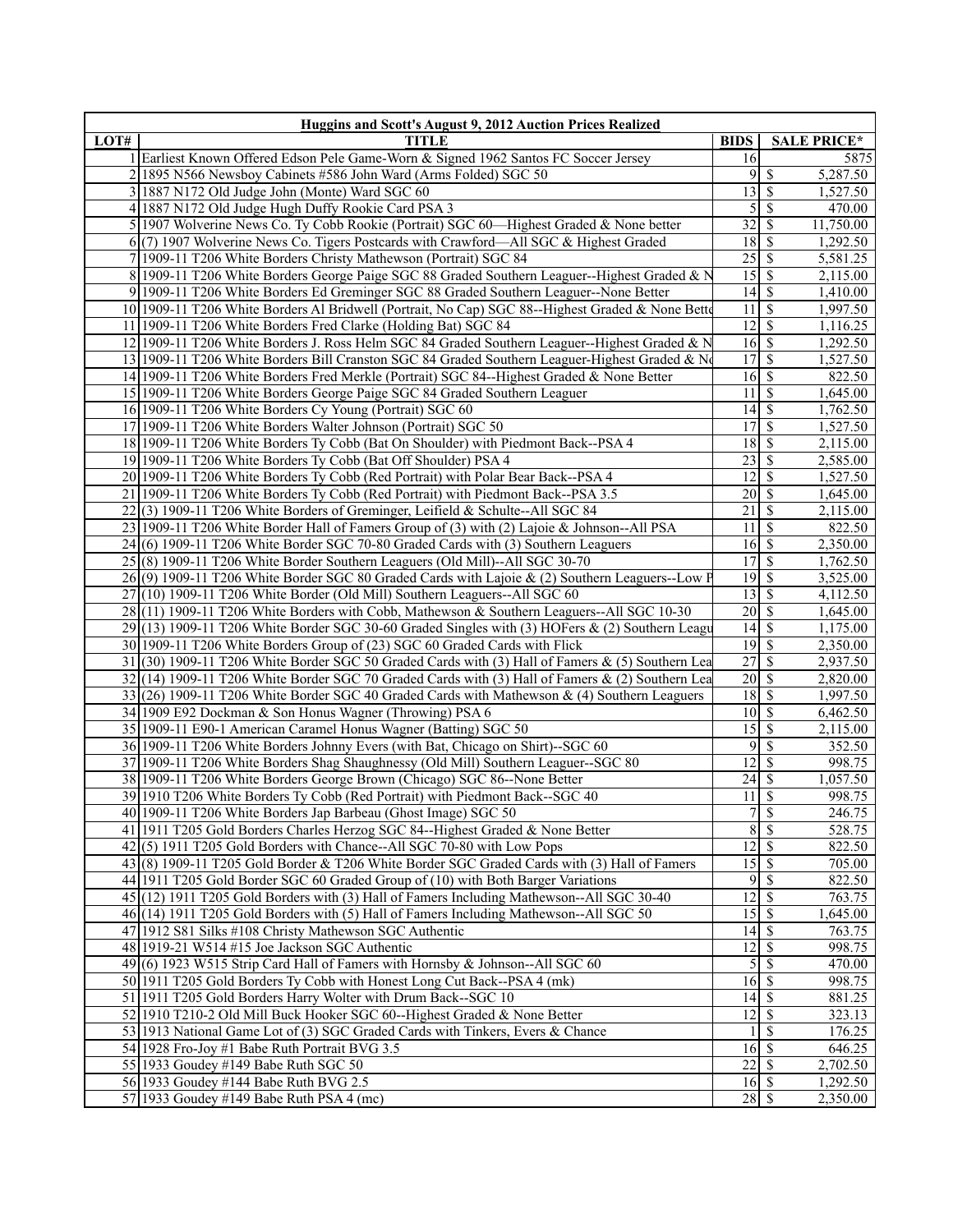| 58 1933 Goudey #181 Babe Ruth SGC 20                                                        | $15 \mid$ \$                      |                           | 940.00    |
|---------------------------------------------------------------------------------------------|-----------------------------------|---------------------------|-----------|
| 59 1934-36 Diamond Stars #26 Pepper Martin PSA 8                                            | 3                                 | <sup>S</sup>              | 258.50    |
| 60 1934-36 Diamond Stars #27 Pie Traynor PSA 8                                              | 4                                 | -S                        | 381.88    |
| 61 1934-36 Diamond Stars #28 Al Lopez PSA 8                                                 | 3                                 | -S                        | 352.50    |
| 62 1934-36 Diamond Stars #31 Kiki Cuyler (Blue Back) PSA 7                                  | $\overline{\mathbf{3}}$           | <sup>\$</sup>             | 141.00    |
| 63 1934-36 Diamond Stars #14 Bill Terry PSA 8 (oc)                                          | 3                                 | $\boldsymbol{\mathsf{S}}$ | 199.75    |
| 64 1934-36 Diamond Stars #17 Frankie Frisch GAI 6.5--First Graded                           |                                   | $\boldsymbol{\mathsf{S}}$ | 176.25    |
| 65 1933 Goudey #181 Babe Ruth SGC 60                                                        |                                   |                           | 2,937.50  |
| 66 1933 Goudey #53 Babe Ruth SGC 40                                                         | $18$ \$                           |                           |           |
|                                                                                             |                                   |                           | 2,585.00  |
| 67 1933 Goudey #144 Babe Ruth SGC 30                                                        | $16 \mid$ \$                      |                           | 1,527.50  |
| 68 1933 Goudey #92 Lou Gehrig & #181 Babe Ruth--Both SGC 40                                 | $16 \mid$ \$                      |                           | 2,937.50  |
| 69 1933 Goudey #144 Babe Ruth & #160 Lou Gehrig--Both SGC 30                                | $19$ $\sqrt{5}$                   |                           | 2,115.00  |
| 70(4) 1933 Goudey Hall of Famers: Foxx, Hornsby, Ott & Speaker--All SGC 60                  | $10 \mid S$                       |                           | 1,527.50  |
| 71 (4) 1933 Goudey Hall of Fame High Numbers--All SGC 60                                    | 8                                 | -S                        | 1,292.50  |
| 72(12) 1933 Goudey Baseball Hall of Famers/Stars--All SGC                                   | 15S                               |                           | 1,410.00  |
| 73(50) 1933 Goudey Baseball SGC 60-80 Graded Cards with (8) Hall of Famers                  | $11 \mid$ \$                      |                           | 2,702.50  |
| 74 (40) 1933 Goudey Baseball Mostly SGC 40-50 Graded Singles with (8) Hall of Famers        | $16 \mid$ \$                      |                           | 1,292.50  |
| 75 1933 DeLong Gum Co. #7 Lou Gehrig SGC 40                                                 | $11 \mid S$                       |                           | 1,292.50  |
| 76 1928 Harrington Ice Cream #6 Babe Ruth PSA 3                                             | $\overline{20}$ \$                |                           | 1,762.50  |
| $77 (28)$ 1920-1941 Pre-War Baseball PSA Graded Grab Bag with Foxx & Ott                    | $\bf 8$                           | $\sqrt{S}$                | 470.00    |
| 78(4) 1941 Play Ball Hall of Famers with Reese RC--All SGC 60                               | 12                                | - \$                      | 822.50    |
| 79 1948-49 Leaf Baseball #3 Babe Ruth SGC 60                                                | $19$ $\sqrt{5}$                   |                           | 1,116.25  |
| 80 1948-49 Leaf Baseball #79 Jackie Robinson Rookie--SGC 50                                 |                                   |                           | 881.25    |
|                                                                                             | $14 \mid$ \$                      |                           | 4,700.00  |
| 81 1951 Bowman Baseball #253 Mickey Mantle Rookie Card - PSA 6                              |                                   |                           |           |
| 82 1951 Bowman Baseball #253 Mickey Mantle Rookie PSA 5                                     | $13 \mid$ \$                      |                           | 3,818.75  |
| 83 1951 Bowman Baseball #253 Mickey Mantle Rookie PSA 4                                     |                                   |                           | 2,467.50  |
| 84 1952 Bowman Baseball #101 Mickey Mantle PSA 7                                            | $11 \mid$ \$                      |                           | 1,762.50  |
| 85 1952 Bowman Baseball #101 Mickey Mantle SGC 84                                           | $12 \mid$ \$                      |                           | 1,527.50  |
| 86 1952 Berk Ross Mickey Mantle SGC 84                                                      | $16 \mid$ \$                      |                           | 1,410.00  |
| 87 1953 Topps Baseball #82 Mickey Mantle PSA 4.5                                            |                                   |                           | 1,292.50  |
| 88 1952 Topps #311 Mickey Mantle Rookie High Number SGC 60                                  |                                   |                           | 12,925.00 |
| 89 1952 Topps Baseball #1 Andy Pafko PSA 7                                                  | $15 \overline{\smash{)}\,}$       |                           | 14,100.00 |
| 90 1952 Topps Baseball #393 Ebba St. Claire PSA 9                                           |                                   |                           | 1,880.00  |
| 91 1952 Topps Baseball #57 Ed Lopat (Red Back) SGC 96--None Better                          | $13 \mid$ \$                      |                           | 1,410.00  |
| 92 1952 Topps Baseball #67 Allie Reynolds (Red Back) SGC 96--Highest Graded & None Better   | $10 \overline{\smash{\big)} }$ \$ |                           | 1,527.50  |
| 93 1952 Topps Baseball #331 Tom Morgan High Number SGC 96--Highest Graded & None Better     |                                   |                           | 2,350.00  |
| 94 1952 Topps Baseball #374 Al Benton High Number SGC NM-MT+ 92                             | 7                                 | -S                        | 646.25    |
| 95 1952 Topps Baseball #394 Billy Herman PSA 8                                              |                                   |                           | 1,645.00  |
| 96 1952 Topps Baseball #365 Cookie Lavagetto PSA 8                                          | $12 \overline{\smash{\big)}\,}$   |                           | 1,292.50  |
| 97(3) 1952 Topps Baseball Dodgers Hall of Famers with Robinson, Reese & Campy--All PSA      | 21                                | $\vert$ \$                | 2,232.50  |
|                                                                                             |                                   |                           |           |
| 98 (4) 1952 Topps Baseball Chicago Cubs High Numbers--All PSA 6                             | 18                                | \$                        | 881.25    |
| 99 (5) 1952 Topps Baseball New York Giants High Numbers--All PSA 6                          | $\overline{21}$ \$                |                           | 1,880.00  |
| 100 (6) 1952 Topps Baseball High Numbers--All PSA 6                                         | 17S                               |                           | 1,292.50  |
| 101(6) 1952 Topps Baseball PSA 5 Graded High Numbers                                        | $20 \overline{\smash{\big)} }$    |                           | 1,116.25  |
| $102(6)$ 1952 Topps Baseball High Numbers--All PSA 2-3.5                                    | $22 \mid$ \$                      |                           | 705.00    |
| 103(7) 1952 Topps Baseball High Numbers--All PSA 6                                          | $18$ \$                           |                           | 1,527.50  |
| 104 (12) 1952 Topps Baseball High Numbers--All PSA 4 or 4.5                                 | $16 \mid$ \$                      |                           | 1,880.00  |
| 105 1952 Topps Baseball #353 Bob Del Greco High Number SGC 96--Highest Graded & None Better | $16 \mid$ \$                      |                           | 2,467.50  |
| 106 1952 Topps Baseball #271 Jim Delsing SGC NM-MT+ 92                                      | $\overline{\mathbf{3}}$           | -S                        | 141.00    |
| 107 1952 Topps Baseball #325 Bill Serena - PSA 8.5                                          | $\overline{10}$ \$                |                           | 1,116.25  |
| 108 1952 Topps Baseball #344 Ewell Blackwell - PSA 8.5                                      | 8                                 | $\mathcal{S}$             | 1,527.50  |
| 109 1952 Topps Baseball #343 Dick Gernert PSA 8                                             |                                   | $6\overline{3}$           | 763.75    |
| 110 1952 Topps Baseball #351 Al Dark - PSA 8                                                |                                   |                           | 763.75    |
| 111 1952 Topps Baseball #353 Bob Del Greco - PSA 8                                          | 12                                | - \$                      | 1,410.00  |
| 112 1952 Topps Baseball #375 Jack Merson PSA 8                                              | 9                                 | $\mathcal{S}$             | 705.00    |
|                                                                                             | $\bf 8$                           | $\mathcal{S}$             |           |
| 113 1952 Topps Baseball #318 Hal Gregg High Number PSA 8--None Better                       |                                   |                           | 763.75    |
| 114 1952 Topps Baseball #403 Bill Miller High Number PSA 8--Low Pop Yankee with None Better | $\overline{13}$ $\overline{\$}$   |                           | 2,350.00  |
| 115 1952 Topps Baseball #371 Bob Hofman PSA 8                                               | $\mathcal{S}$                     | - \$                      | 587.50    |
| 116 1952 Topps Baseball #355 Bobby Morgan High Number PSA 8                                 | $\overline{7}$                    | -\$                       | 1,645.00  |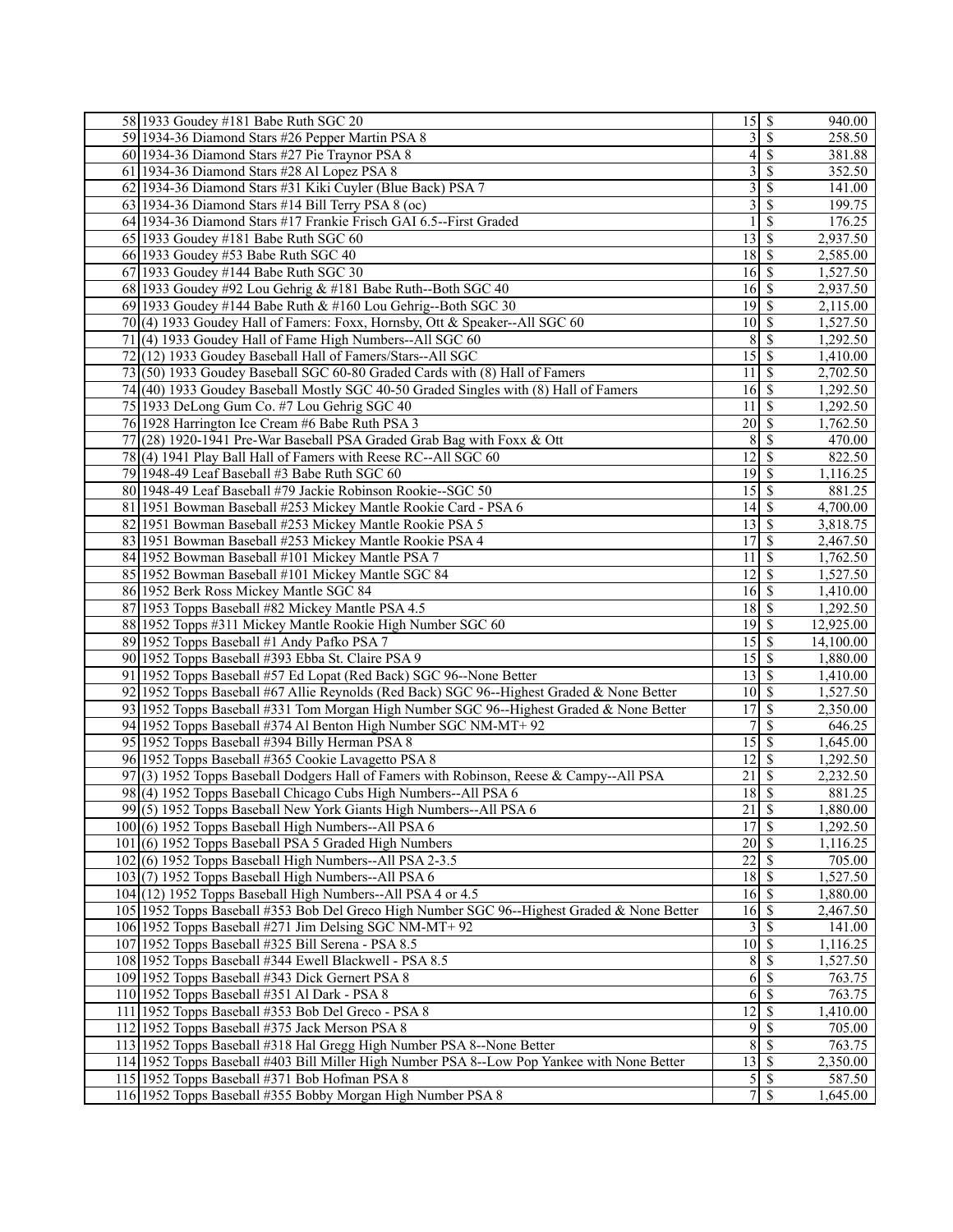| 117 1952 Topps Baseball #324 Warren Hacker High Number PSA 8                                 |                                 | $8 \mid$ \$               | 705.00   |
|----------------------------------------------------------------------------------------------|---------------------------------|---------------------------|----------|
| 118 1952 Topps Baseball #402 Earl Harrist PSA 8                                              | $\overline{5}$                  | S                         | 587.50   |
| 119 1952 Topps Baseball #397 Forrest Main High Number PSA 8                                  | $\overline{19}$ \$              |                           | 1,292.50 |
| 120 1952 Topps Baseball #401 Bob Schultz PSA 8                                               | 9                               | -S                        | 705.00   |
| 121 1952 Topps Baseball #341 Hal Jeffcoat - PSA 7.5                                          | 17                              | \$                        | 1,880.00 |
| 122 1952 Topps Baseball #360 George Crowe - PSA 7.5                                          | 16                              | l \$                      | 1,527.50 |
| 123 1952 Topps Baseball #361 Bill Posedel - PSA 7.5                                          | $\overline{7}$                  | $\boldsymbol{\mathsf{S}}$ | 352.50   |
| 124 1952 Topps Baseball #381 Milton Stock PSA 7.5                                            | 11                              | <sup>\$</sup>             | 499.38   |
| 125 1952 Topps Baseball #335 Ted Lepcio PSA 7                                                | 9                               | S                         | 440.63   |
|                                                                                              | 13                              | - \$                      |          |
| 126 1952 Topps Baseball #342 Clem Labine - PSA 7                                             |                                 |                           | 1,057.50 |
| 127 1952 Topps Baseball #345 Sam White - PSA 7                                               | 6<br>$10\overline{\smash{)}\,}$ | -\$                       | 528.75   |
| 128 1952 Topps Baseball #347 Joe Adcock - PSA 7                                              |                                 |                           | 411.25   |
| 129 1952 Topps Baseball #370 Billy Hoeft PSA 7                                               | 12                              | <sup>\$</sup>             | 352.50   |
| 130 1952 Topps Baseball #374 Al Benton PSA 7                                                 | 7                               | \$                        | 470.00   |
| 131 1952 Topps Baseball #376 Faye Throneberry - PSA 7                                        | 3                               | <sup>\$</sup>             | 323.13   |
| 132 1952 Topps Baseball #377 Chuck Dressen PSA 7                                             | 7                               | \$                        | 499.38   |
| 133 1952 Topps Baseball #380 Clem Koshorek - PSA 7                                           | 3                               | $\mathcal{S}$             | 258.50   |
| 134 1952 Topps Baseball #383 Del Wilber - PSA 7                                              | 7                               | \$                        | 499.38   |
| 135 1952 Topps Baseball #389 Ben Wade - PSA 7                                                | 4                               | S                         | 282.00   |
| 136 1952 Topps Baseball #395 Jake Pitler - PSA 7                                             | 13                              | l \$                      | 1,527.50 |
| 137 1952 Topps Baseball #261 Willie Mays PSA 6                                               | 15                              | $\mathcal{S}$             | 1,527.50 |
| 138 1952 Topps Baseball #357 Smoky Burgess PSA 6                                             | 6                               | $\boldsymbol{\mathsf{S}}$ | 235.00   |
| 139 1952 Topps Baseball #369 Dick Groat Rookie PSA 6                                         | $\overline{4}$                  | <sup>\$</sup>             | 352.50   |
| 140 1952 Topps Baseball #400 Bill Dickey PSA 6                                               | 13                              | -S                        | 763.75   |
| 141 1952 Topps Baseball #372 Gil McDougald PSA 5.5                                           | 21                              | - \$                      | 646.25   |
| 142 1952 Topps Baseball #392 Hoyt Wilhelm PSA 4                                              | 12                              | <sup>\$</sup>             | 381.88   |
| 143 1952 Topps Baseball #407 Ed Mathews Rookie PSA 3                                         | 18                              | l \$                      | 1,762.50 |
| 144 1952 Topps Baseball High Numbers #349 Bob Cain & #384 Frank Crosetti--Both PSA 8 (oc)    |                                 |                           | 558.13   |
| 145 (3) 1952 Topps Baseball PSA Graded High Numbers                                          | 13                              | -S                        | 440.63   |
| 146 1950 Bowman Baseball #22 Jackie Robinson PSA 6                                           | 15                              | - \$                      | 646.25   |
| 147 1952 Berk Ross Chico Carrasquel SGC 96--Highest Graded & None Better                     | $\boldsymbol{0}$                | $\mathcal{S}$             |          |
| 148 1952 Berk Ross Pee Wee Reese SGC 88--None Better                                         | 5                               | $\overline{\mathcal{S}}$  | 223.25   |
| 149 1954 Wilson Franks Roy Campanella PSA 6                                                  | 17                              | -\$                       | 1,880.00 |
| 150 1954 Wilson Franks Nellie Fox PSA 6                                                      | 10                              | - \$                      | 822.50   |
| 151 1954 Wilson Franks Sammy White PSA 9 (oc)                                                | $\overline{7}$                  | <sup>\$</sup>             | 381.88   |
| 152(19) 1954 Johnston Cookies Braves PSA 7-8 Graded Cards with Mathews, Spahn & Thomson SP   | 17                              |                           | 763.75   |
|                                                                                              |                                 | $\mathcal{S}$             |          |
| 153 1955 Topps Baseball #189 Phil Rizzuto BVG 8.5--Highest Graded & None Better              | 5                               | $\boldsymbol{\mathsf{S}}$ | 293.75   |
| 154 1959 Topps Baseball #350 Ernie Banks BVG 9--Highest Graded with No Equals & None Better  | 5                               | -\$                       | 440.63   |
| 155 1960 Topps Baseball #350 Mickey Mantle PSA 7                                             | 13                              | l \$                      | 499.38   |
| 156 1961 Topps Baseball #150 Willie Mays PSA 9                                               |                                 |                           | 1,410.00 |
| 157 1963 Fleer Baseball Checklist--PSA 8.5                                                   | 12                              | \$                        | 881.25   |
| 158 1950 Drake's Cookies #25 Phil Rizzuto BVG 7.5--Highest Graded & None Better              |                                 | $4 \overline{\text{S}}$   | 381.88   |
| 159 1952 Red Man Tobacco #NL15 Willie Mays (with Tab) BVG 8--Highest Graded with No Equals & | $\overline{7}$                  | $\overline{\mathcal{S}}$  | 1,527.50 |
| 160 (13) 1952 Topps Baseball Canadian SGC Graded Singles                                     | $20 \mid$ \$                    |                           | 4,993.75 |
| 161 1952 & 1953 Topps Baseball PSA Graded Starter Sets of (168) Cards with Many Stars        | 15S                             |                           | 1,410.00 |
| 162 1952 Berk Ross Baseball Mays & Musial--Both SGC 84                                       | 11                              | -S                        | 646.25   |
| $163(3) 1952$ Berk Ross SGC 92 Graded Stars with Kell                                        | $\overline{\mathbf{3}}$         | - S                       | 199.75   |
| 164(5) 1952 Berk Ross SGC 88 Graded Stars with Snider & Hodges                               | $\overline{9}$                  | <sup>\$</sup>             | 705.00   |
| 165 (5) 1952 Berk Ross SGC 88 Yankees with Berra & Mize                                      | $\mathfrak{S}$                  | -\$                       | 411.25   |
| 166(3) 1952-1954 Topps & Bowman Baseball Willie Mays SGC Graded Singles                      | 15S                             |                           | 705.00   |
| 167 (4) 1953-1955 Baseball Graded Hall of Famers with 1954 Dan-Dee Rizzuto--All NM 7         | $16 \mid$ \$                    |                           | 499.38   |
| 168 1954 & 1955 Topps Baseball PSA Graded Starter Sets with (289) Cards including Stars      | $12 \mid$ \$                    |                           | 940.00   |
| 169 1954 Bowman Baseball Starter Set of (193) Different PSA Graded Cards                     | 11                              | $\vert$ \$                | 528.75   |
| 170 1955 Bowman Baseball PSA Graded Starter Set of (230/320) Cards                           | 7                               | -S                        | 499.38   |
| 171 1956 Topps Baseball PSA Graded Starter Set of (232) Different with Koufax                | 14S                             |                           | 940.00   |
| 172 1958 Hires Root Beer Test Jim Busby with Tab PSA 7--Only Graded                          | 21                              | - \$                      | 3,231.25 |
| 173 1958 Hires Root Beer Test Johnny Antonelli--PSA 7 (mc)                                   |                                 | 8S                        | 558.13   |
| 174 1955-1960 Topps & Bowman Baseball Willie Mays Group of (4) Cards--All PSA                | $10 \overline{\smash{)}\,}$     |                           | 646.25   |
| 175 (3) 1963-1968 Topps Baseball Willie Mays Cards--All PSA 8                                | $11 \mid S$                     |                           | 646.25   |
|                                                                                              |                                 |                           |          |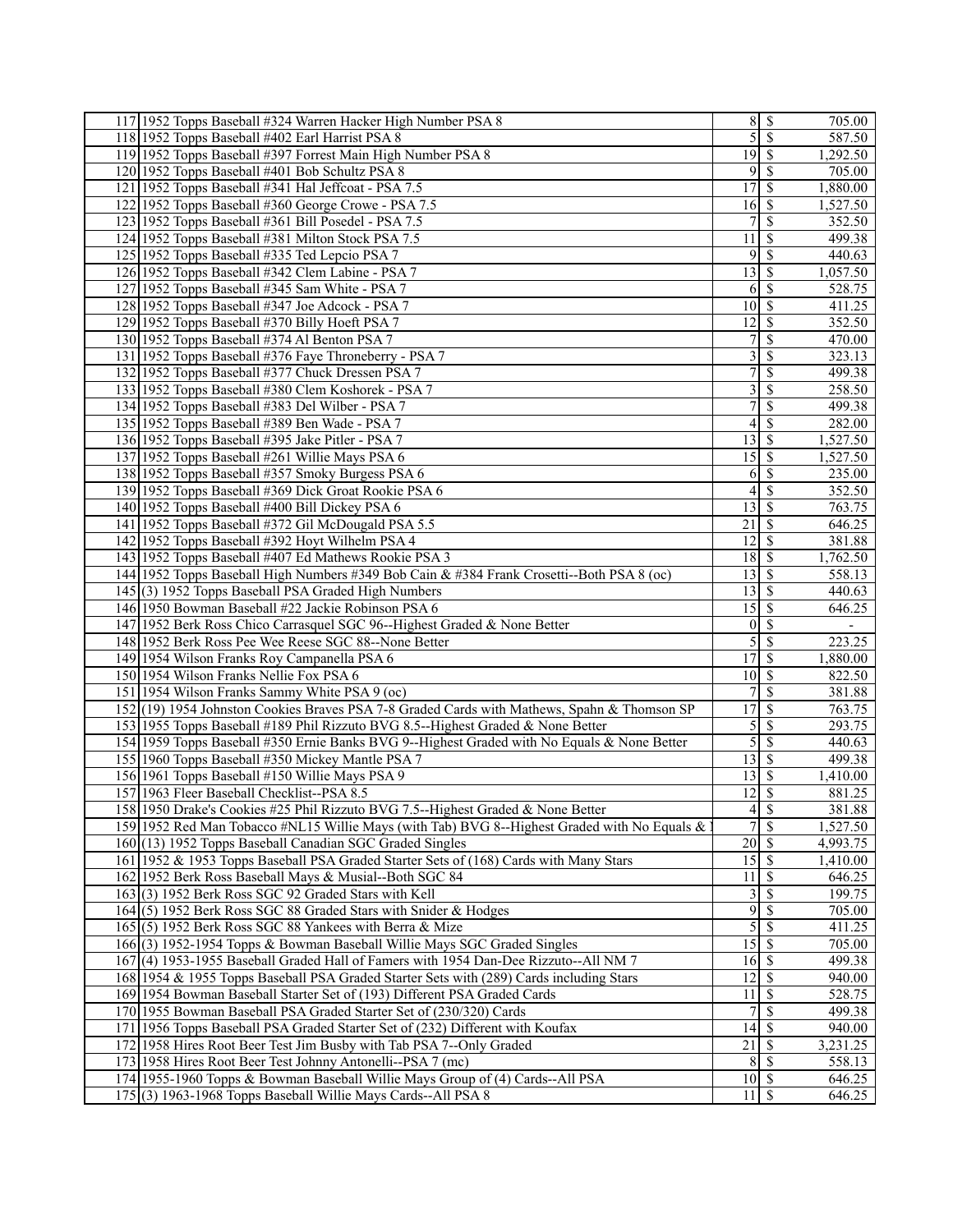| 176(7) 1956-1969 Topps Baseball Willie Mays--All SGC 60-88                                             |                    | $12 \mid$ \$                | 822.50                |
|--------------------------------------------------------------------------------------------------------|--------------------|-----------------------------|-----------------------|
| 177(3) 1958-1968 Topps Baseball Mickey Mantle Cards--All PSA 6                                         |                    |                             | 763.75                |
| 178 (14) 1939-1971 High-Grade Baseball Hall of Fame Cards--All PSA 7-9                                 |                    | $11 \mid$ \$                | 1,880.00              |
| 179(7) 1955-1970 Topps Baseball Hall of Fame/Star Rookie Cards--All PSA 6-8                            | $15$ $\sqrt{5}$    |                             | 1,762.50              |
| 180 1969 O-Pee-Chee Baseball #190 Willie Mays BVG 9.5--Highest Graded                                  | 6                  | -S                          | 940.00                |
| 181 (50) 1952-1979 Topps & Bowman Baseball PSA 6-8 Graded Cards with Aaron & Clemente                  | 22                 | <sup>\$</sup>               | 1,762.50              |
| 182 (263) 1952-1975 Topps & Bowman Baseball PSA Graded Cards—Loaded                                    | 23                 | <sup>\$</sup>               | 2,115.00              |
|                                                                                                        |                    |                             |                       |
| 183 1990 Topps #USA1 George Bush BGS 8--Only 100 Made                                                  |                    |                             | 5,875.00              |
| 184 1990 Topps Baseball #USA1 George Bush BGS 6--One of Only 100 Known                                 | $30 \mid$ \$       |                             | 4,112.50              |
| 185 1910 E98 Anonymous Near Set of (29/30) Cards                                                       | 12                 | -S                          | 8,812.50              |
| 186 1931 W517 Complete Set of (54) Cards with (3) PSA 4-6 Ruth & Gehrig                                | 23                 | - \$                        | 3,231.25              |
| 187   1934 Diamond Baseball Matchbooks Silver Border Near Set of (191/200) Base Plus (6) Color Variat  |                    |                             | 1,057.50              |
| 188 1939 Play Ball Baseball Complete Set of (161) Cards with Williams RC (SGC 80) & DiMaggio (SG       | $19$ \$            |                             | 3,818.75              |
| 189 1945-46 Caramelo Deportivo Cuban League Baseball Near Set of (99/100) in Original Album            | 5                  | -S                          | 470.00                |
| 190 1949 Baseball All-Star Photo Pack Set (21/21) with Original Envelope & Uncatalogued Dillinger      | 10                 | - \$                        | 381.88                |
| 191 1950 Philadelphia Bulletin Phillies Pin-Ups Complete Set of (26) Pictures                          | $\tau$             | <sup>\$</sup>               | 470.00                |
| 192 1952 Topps Baseball #81-310 Run                                                                    | 18                 | - \$                        | 4,406.25              |
| 193 1952 Topps Baseball Black Back Low Number #1-80 Run                                                |                    | $16 \mid$ \$                | 1,997.50              |
| 194 1952 Topps Baseball Red Back Low Number #2-80 Run                                                  | $13 \mid S$        |                             | 1,762.50              |
| 195 1953 Bowman Color Baseball Complete Set (160/160) with (5) PSA Graded Keys                         | 15                 | - \$                        | 3,231.25              |
| 196 1953 Topps Baseball Complete Set of (274) Cards with (5) PSA Graded Stars                          |                    |                             | 3,818.75              |
| 197 1953 Topps Baseball "Black Info" Variation Set of (80) Cards with (4) PSA Graded Keys              |                    |                             | 1,175.00              |
| 198 1954 Topps Baseball Complete Set (250/250) with (7) PSA Graded Stars & (5) Canadian                | $16 \mid$ \$       |                             | 2,937.50              |
| 199 1954 Topps Baseball Complete Set of (250) Cards                                                    | 9                  | -S                          | 1,175.00              |
| 200 1954 Bowman Baseball Near Master Set: Base Set (224/224), #66 Ted Williams (PSA 5) & (39) Vari     | 18                 | -S                          | 2,702.50              |
| 201 1954 Wilson Franks PSA Graded Near Set of (15/20) with (3) Hall of Famers                          | $26 \mid$ \$       |                             | 4,993.75              |
| 202 1954 Red Man Tobacco Near Set of (45/50) Cards--Mostly with Tabs                                   | 12                 | - \$                        | 646.25                |
|                                                                                                        |                    |                             |                       |
| 203 1952 & 1955 Red Man Tobacco Near/Partial Sets                                                      |                    |                             | 2,115.00              |
| 204 1955 Bowman Baseball Partial Set of (225/320) with (98) Dupes Including PSA 5 Mantle & Wrappe      | 15                 | -S                          | 998.75                |
| 205 1955 Topps Baseball Complete Set (206/206) with (4) PSA Graded Stars                               | 28                 | - \$                        | 5,875.00              |
| 206 1955 Topps Baseball Complete Set of (206) Cards                                                    | 18                 | -\$                         | 2,350.00              |
| 207 1955 Topps Baseball Near Set of (205/206) Cards                                                    | 7                  | <sup>\$</sup>               | 1,997.50              |
| 208 1955 Bowman Baseball Master Set of (320/320) Base with (16) PSA Graded Keys Plus (6) Variation     |                    | $16 \mid$ \$                | 4,112.50              |
| 209 1956 Topps Baseball Near Master Set: Base Set (340/340), Gray/White Back & Team Complete/Nea       | $36 \mid$ \$       |                             | 11,162.50             |
| 210 1957 Topps Baseball Complete Set (407/407) with (5) PSA 7-8 Graded Stars                           | 29                 | - \$                        | 8,812.50              |
| 211 1957 Topps Baseball Near Master Set of (407) Base Cards Plus (8) Checklist/Contest with PSA        | 26                 | \$                          | 8,812.50              |
| 212 1958 Topps Baseball Near Master Set of (494) Base Cards with (9) PSA Plus Yellow/Team Variation    | $24 \quad$         |                             | 4,700.00              |
| 213 1958 Topps Baseball Complete Set of (494/494) with (2) PSA Plus (2) Yellow Letter Variations       | $12 \mid$ \$       |                             | $\overline{1,}410.00$ |
| 214 1959 Topps Baseball Near Master Set with (572/572) Base Plus (88) Gray Back & (5) Text Variation   | 17                 | -S                          | 1,997.50              |
| 215 1959 Topps Baseball Complete Set of (572/572)                                                      | 15                 | - \$                        | 1,527.50              |
| 216 1960 Topps Baseball Master Set of (572/572) Base Cards with (6) PSA Plus Gray/White Variations     | $16 \quad$         |                             | 3,231.25              |
| 217 1961 Topps Baseball Master Set of (587/587) Base Cards Plus (8) Checklist Variations               | $\overline{25}$ \$ |                             | 5,581.25              |
| 218 1961 Post Cereal Baseball Near Master Set of (336) Cards                                           |                    | $16 \overline{\smash{)}\,}$ | 1,527.50              |
| 219(9) 1959-1974 Fleer Baseball Complete/Near Set Run with (15) PSA Graded                             |                    |                             | 2,467.50              |
| 220 1962 Topps Baseball Master Set of (598/598) Base Plus All Pose, Team, Tint and Checklist Variation |                    | $16 \,$ \$                  | 2,937.50              |
| 221 1963 Topps Baseball Master Set of (576) Base Cards with (8) PSA Graded Stars Plus (11) Variations  |                    |                             | 4,112.50              |
| 222 1964 Topps Baseball Complete Set of (587) Base Card Plus (2) Checklist Variations                  |                    | 95                          | 1,292.50              |
| 223 1964 Topps Baseball Stand-Ups Complete Set (77/77)                                                 | $\overline{23}$    | -S                          | 2,937.50              |
|                                                                                                        |                    |                             |                       |
| 224 1964 Topps Giants Baseball Complete Set of (60) Cards                                              | 9<br>17            | -S                          | 282.00                |
| 225 1965 Topps Baseball Complete Set (598/598)                                                         |                    | -\$                         | 1,880.00              |
| 226 1965 Topps Baseball Complete Set of (598) Cards                                                    |                    | $18$ \$                     | 1,527.50              |
| 227 1966 Topps Baseball Near Master Set of (598/598) Base Cards Plus (9) Variations                    | 22                 | \$                          | 3,231.25              |
| 228 1967 Topps Baseball Near Master Set of (609/609) Base Cards with (6) PSA Graded Plus (10) Variat   | $16 \mid$ \$       |                             | 4,993.75              |
| 229 1967 Topps Baseball Complete Set of (609) Cards                                                    | $13 \mid$ \$       |                             | 1,880.00              |
| 230 1967 Topps Baseball Near Set (603/609)                                                             | 18S                |                             | 1,997.50              |
| 231 1968 Topps Baseball Complete Set (598/598) with (85) PSA Graded Including PSA 8 Ryan RC            | 27                 | $\mathcal{S}$               | 4,700.00              |
| 232 1968 Topps Baseball Near Master Set with (598/598) Base Cards Plus (11) Variations                 |                    | $16 \,$ \$                  | 1,880.00              |
| 233 1968 Topps Baseball Complete Set of (598/598) Cards                                                |                    | $11 \mid$ \$                | 822.50                |
| 234 1968 Topps Baseball Complete Set of (598) Cards with (3) PSA Graded Keys                           |                    | $11 \mid S$                 | 940.00                |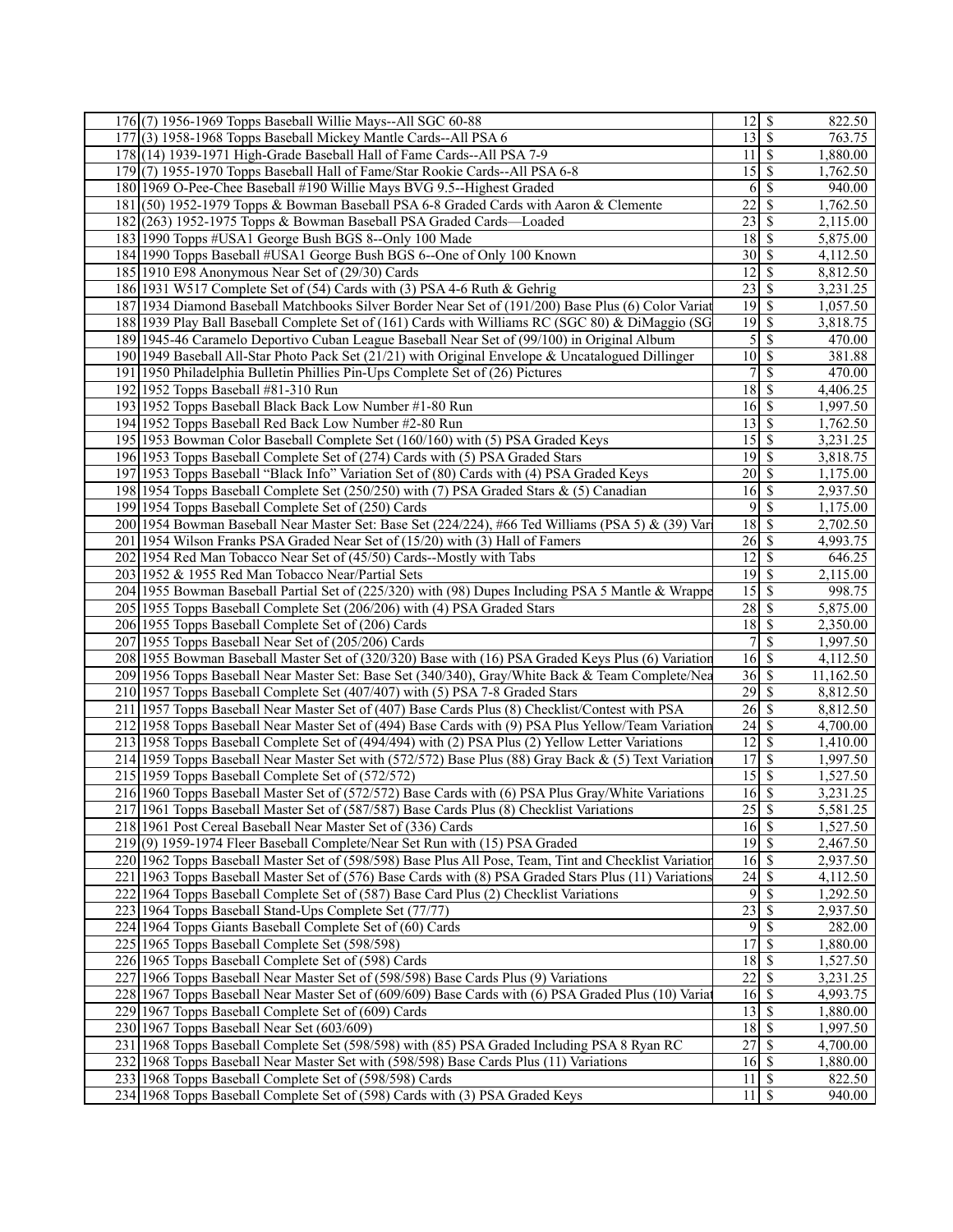| 235 1969 Topps Baseball Near Master Set of (664/664) Base Cards Plus (19) Variations                  | $25 \mid$ \$                    |                            | 2,232.50 |
|-------------------------------------------------------------------------------------------------------|---------------------------------|----------------------------|----------|
| 236 1969 Topps Baseball Complete Set of (664/664) with (10) PSA Graded Keys                           |                                 | 95                         | 763.75   |
| 237 1969 Topps Baseball Complete Set of (664) Cards with Variation                                    | 11                              | l \$                       | 940.00   |
| 238 1969 Topps Baseball Super Near Set of (54/66) with (13) Hall of Famers and (1) BVG 8.5            | 12                              | l S                        | 2,467.50 |
| 239 1969 Topps Baseball Team Posters Near Set of (19/24) & Scarce Display Box                         | 11                              | - \$                       | 1,175.00 |
| 240 1970 Topps Baseball Complete Set (720/720) with (4) PSA Graded Keys                               | 21                              | \$                         | 1,645.00 |
| 241 1970 Topps Baseball Complete Set of (720) Cards                                                   | $\,$ 8 $\,$                     | - \$                       | 558.13   |
| 242 1970 Rold Gold Pretzels Baseball Greats Complete PSA Graded Set of (15) Cards with (2) Gem Mir    | $\overline{2}$                  | $\mathcal{S}$              | 258.50   |
|                                                                                                       | 21                              |                            |          |
| 243 (15) 1970-1992 Kellogg's Baseball Complete Sets                                                   |                                 | - \$                       | 940.00   |
| 244 1970 Topps Baseball Complete Master Set of (720) Base Cards Plus All (8) Checklist Variations     | 21                              | \$                         | 1,762.50 |
| 245 1970 & 1971 Topps Baseball Complete Sets                                                          | $30 \mid$ \$                    |                            | 4,112.50 |
| 246 1971 Topps Baseball Near Master Set with (752/752) Plus (9) Checklist Variations                  |                                 |                            | 998.75   |
| 247 1971 Topps Baseball Complete Set of (752/752) Cards                                               | $10 \mid$ \$                    |                            | 646.25   |
| 248 1971 Topps Baseball Coins Near Set (149/153) with (112) Duplicates                                | 8                               | l \$                       | 381.88   |
| 249 1972 Topps Baseball Complete Set of (787/787) Cards                                               | 15                              | \$                         | 940.00   |
| 250 1972 Topps Baseball Complete Set of (787) Cards with (111) Autographed                            |                                 |                            | 2,232.50 |
| 251 1972 Topps Baseball Complete Set (787/787) with (9) PSA Graded Keys                               | $18$ \$                         |                            | 1,880.00 |
| 252 1972 Puerto Rican Winter League Stickers Near Set of (224/231) with Schmidt                       | $\overline{4}$                  | l \$                       | 381.88   |
| 253 1973 & 1975 Topps Baseball Complete Sets                                                          | $16 \mid$ \$                    |                            | 763.75   |
| 254 1973-1975 Topps Baseball Complete/Near Set Run                                                    | 12                              | \$                         | 705.00   |
| 255 1976 & 1977 Topps Baseball Complete Sets and (4) 1972-1975 Partial/Starter Sets                   | 9                               | $\mathcal{S}$              | 528.75   |
| 256(7) 1975-1982 Topps Baseball Complete Sets with 1982 Traded                                        | $10 \mid$ \$                    |                            | 705.00   |
| $257(14)$ 1975-1988 Topps Baseball Complete Sets                                                      | $13 \mid$ \$                    |                            | 705.00   |
| $258(100)$ 1972-1990 Baseball Complete Sets with (37) Topps Traded & (8) Topps Tiffany                | 31                              | -S                         | 3,231.25 |
| 259(7) 1964-1983 Baseball Oddball Complete/Near Sets with Mantle                                      | $14 \mid S$                     |                            | 558.13   |
| 260 1975-1978 Hostess Complete Set Run in Panels                                                      |                                 |                            | 1,410.00 |
|                                                                                                       | $13 \mid$ \$                    |                            |          |
| 261 1975-1979 Hostess Complete/Near Set Run & (16) Panels                                             |                                 |                            | 763.75   |
| 262 1977 Topps Baseball Complete Set (660/660) with (159) PSA Graded                                  | $16 \,$ \$                      |                            | 881.25   |
| 263 (87) 1982-2001 Topps, Fleer & Score Traded/Update Sets with Tiffany & Gold                        | 12                              | - \$                       | 411.25   |
| 264 (58) 1983-2003 Baseball Complete Sets—Mostly Factory                                              | 11                              | - \$                       | 352.50   |
| 265 (76) 1995-Modern Topps & Bowman Baseball Parallel and Insert Sets                                 |                                 | $6 \overline{\smash{)}\,}$ | 381.88   |
| 266 1962 Omaha Dodgers Complete Set of (22) Cards                                                     |                                 | $\overline{\mathcal{S}}$   | 117.50   |
| 267 1964 Philadelphia Bulletin Phillies Album Near Set of (27/28) Pictures                            | 12                              | - \$                       | 352.50   |
| 268(3) 1966-1969 Pittsburgh Pirates Oddball Team Sets with East Hills & KDKA                          | 5                               | -\$                        | 164.50   |
| 269 1970 Kellogg's Baseball Complete Set (75/75)                                                      | $10 \mid$ \$                    |                            | 352.50   |
| 270 1971 Kellogg's Baseball Complete Set of (75) Cards Plus (2) Variations                            | 17                              | $\overline{\mathcal{S}}$   | 1,292.50 |
| 271 1972 Kellogg's Baseball Complete Set (54/54) in Unopened Packages & All-Time Greats Set (15/15    | 11                              | l \$                       | 558.13   |
| 272 1971 Dell Baseball Stamps Near Set of (24/25) Albums in Display Box & 1971-72 Pro Football Gui    | $13 \mid$ \$                    |                            | 293.75   |
| 273 1985 Topps Baseball Tiffany Complete & Traded Factory Sealed Sets                                 | 12                              | - \$                       | 440.63   |
| 274 1889 A35 Goodwin Baseball Round Album Cover with Ewing, Keefe, Ward & Welch                       | $\mathfrak{Z}$                  | - \$                       | 211.50   |
| $275(7)$ 1911 S74 Color Silks with Clarke & Wallace                                                   | 18                              | $\mathsf{S}$               | 352.50   |
| 276(41) 1909-11 T206 White Borders & T212-3 Obak with (8) Hall of Famers Including Johnson & You      | $\overline{22}$ \$              |                            | 646.25   |
| $277(7)$ 1939-46 Salutation Exhibits with DiMaggio & T. Williams (#9 Shows) PSA 5 (mk)                | $\overline{5}$                  | $\overline{\mathcal{S}}$   | 176.25   |
| $278(21)$ 1952 & 1953 Bowman Color Baseball Singles with PSA Mays                                     | 5                               | - \$                       | 440.63   |
| 279 1961 Post Cereal Philadelphia Phillies Company 10-Card Sheet                                      | $\overline{2}$                  | - \$                       | 188.00   |
| 280 1973 Topps Baseball Comics Test Brooks Robinson                                                   |                                 | $0 \overline{\smash{)}\,}$ |          |
| 281 1909-11 E90-1 American Caramel Starter Set of (44) Different with (16) Hall of Famers Including C | $\overline{15}$ \$              |                            | 4,112.50 |
|                                                                                                       |                                 |                            |          |
| 282(95) 1909-11 T206 White Borders with (11) Hall of Famers & Southern Leaguer                        | $21 \overline{\smash{\big)}\,}$ |                            | 1,880.00 |
| $283(93)$ 1909-11 T206 White Borders with (16) Hall of Famers & (9) Southern Leaguers                 | $22 \mid$ \$                    |                            | 2,937.50 |
| 284 (20) 1909-11 T206 White Borders with (9) Hall of Famers--(3) SGC Graded                           | 22                              | l \$                       | 1,645.00 |
| 285 (51) 1911 T205 Gold Border Singles with McGraw & (2) Shortprints                                  | 15                              | l \$                       | 822.50   |
| 286 (20) 1910 T209-2 Contentnea & T210-2 Old Mill Cards                                               | $20 \mid$ \$                    |                            | 646.25   |
| 287 1911 S74 Colored Silk Ty Cobb                                                                     | $\overline{2}$                  | - \$                       | 499.38   |
| 288 1910-12 P2 Sweet Caporal Ty Cobb (Small Letters) Pin                                              | $\overline{7}$                  | $\overline{\mathcal{S}}$   | 352.50   |
| $289(62)$ 1910-12 P2 Sweet Caporal Pins with (7) Hall of Famers                                       | $14 \mid$ \$                    |                            | 763.75   |
| 290 (187) 1910-12 P2 Pins with (23) Hall of Famers Including Cobb, Mathewson & Young                  | $26 \mid$ \$                    |                            | 3,818.75 |
| 291 (39) 1929-1936 Baseball Photographs, Exhibits & Premiums with Kashin Ruth & Gehrig in Scrapbo     | $14 \overline{\smash{)}\,}$     |                            | 763.75   |
| 292 1933 Goudey Baseball Partial Set of (135/240) with (33) Hall of Famers                            | $\overline{9}$                  | \$                         | 2,350.00 |
| 293 1933 Goudey Baseball Starter Set of (84) Different with (18) Hall of Famers                       | $13 \mid$ \$                    |                            | 1,880.00 |
|                                                                                                       |                                 |                            |          |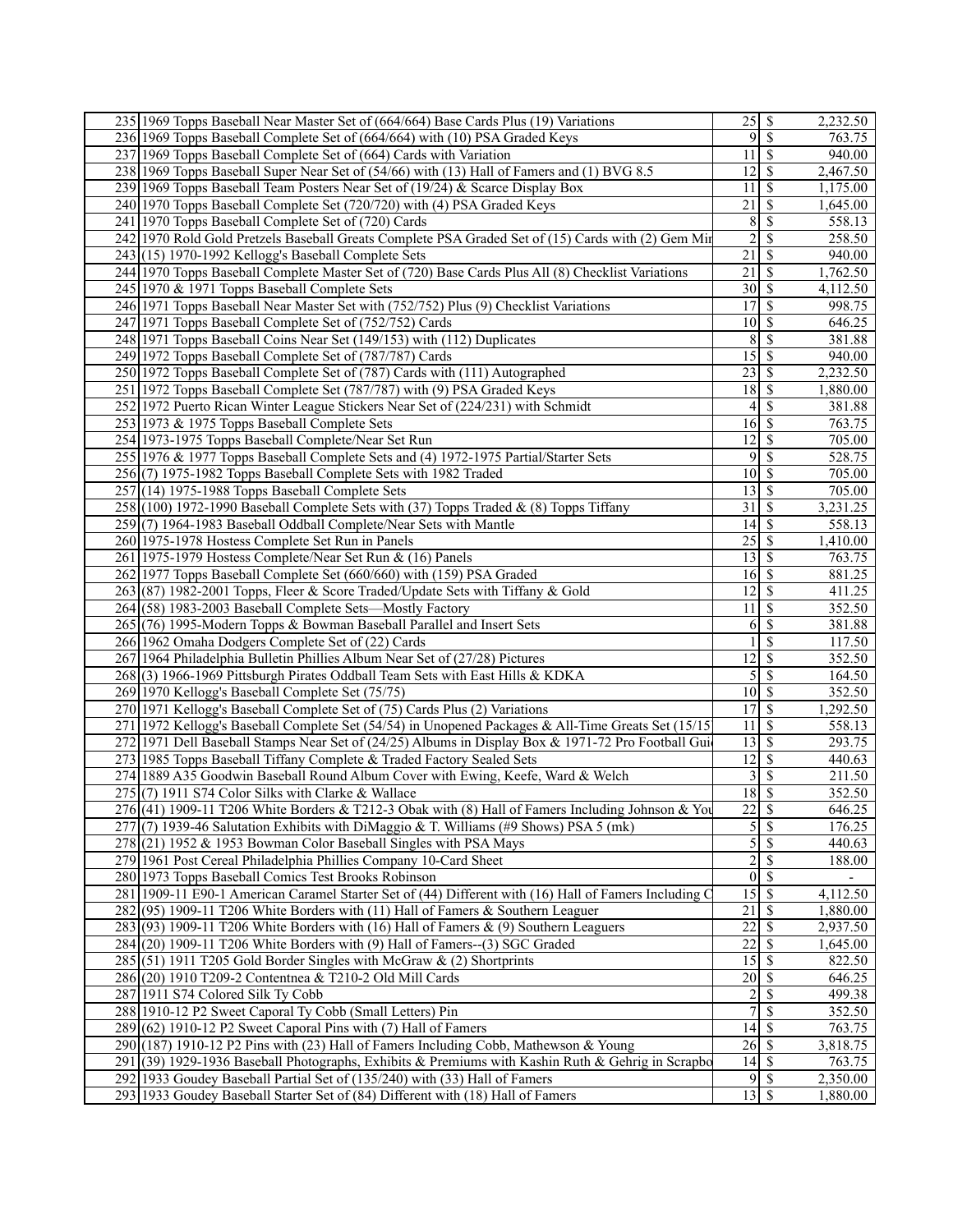| $294(130)$ 1935-1936 Diamond Baseball Matchbooks with Cubs Team Set (23/23) & (3) Dean                 | 8 <sup>1</sup>                    | $\vert$ \$                | 352.50                   |
|--------------------------------------------------------------------------------------------------------|-----------------------------------|---------------------------|--------------------------|
| 295 (79) 1930s-1940s Baseball Treasure Chest with 1933 World Series Program & (75) Pre-War Cards       | $\tau$                            | $\boldsymbol{\mathsf{S}}$ | 528.75                   |
| 296 (31) 1934-1938 Baseball Oddball Premiums & Pins with 1936 R311 Leather Foxx                        | 0                                 | <sup>\$</sup>             | $\overline{\phantom{a}}$ |
| 297 1943 La Ambrosia Cuban Baseball Amateur Partial Set of (164/240) in Original Album                 | 3                                 | <sup>\$</sup>             | 352.50                   |
| 298 (196) 1947-1962 Mostly Baseball Exhibits & Artvue Hall of Fame Postcards with Mantle & Ruth        | 6                                 | \$                        | 440.63                   |
| 299(55) 1948-49 Leaf Baseball Singles with (11) Hall of Famers & (8) Shortprints—(4) SGC Graded        | 25                                | $\boldsymbol{\mathsf{S}}$ | 2,467.50                 |
| 300 (73) 1949-1956 Baseball Card Grab Bag with (18) Hall of Famers Including J. Robinson & Killebre    | 9                                 | $\boldsymbol{\mathsf{S}}$ | 587.50                   |
| 301 1949-1955 Bowman Chicago White Sox Team Set Run Plus PCL                                           | 9                                 | <sup>\$</sup>             | 381.88                   |
|                                                                                                        | 25                                |                           |                          |
| $302(3)$ 1949 Sealtest Phillies Stickers with Roberts                                                  | 9                                 | -S                        | 1,645.00                 |
| 303 1958 Bell Brand Dodgers Sandy Koufax SGC 60                                                        |                                   | -S                        | 705.00                   |
| 304 1958 Bell Brand Dodgers SGC Graded Partial Set of (5/10) Cards with Campanella & Snider            | 15                                | \$                        | 881.25                   |
| 305 1958 Bell Brand Roy Campanella SGC 80 EX-MT 6                                                      | 12                                | $\mathcal{S}$             | 470.00                   |
| 306 1954 Esskay Meats Gil Coan with Orange Borders                                                     | 12                                | -S                        | 440.63                   |
| 307 1954 Esskay Meats Chuck Diering with Orange Borders                                                | 3                                 | S                         | 258.50                   |
| 308 1954 Esskay Meats Howie Fox with Orange Borders                                                    | 6                                 | -S                        | 293.75                   |
| 309 1954 Esskay Meats Richard Littlefield with Orange Borders                                          | 3                                 | $\boldsymbol{\mathsf{S}}$ | 258.50                   |
| 310 1955 Esskay Hot Dogs Gene Woodling PSA Authentic--Only Graded                                      | 7                                 | $\boldsymbol{\mathsf{S}}$ | 352.50                   |
| 311 Massive (13,750+) 1957-1978 Topps Baseball Singles Collection with Many Stars—Loaded               | 20                                | \$                        | 9,987.50                 |
| 312 (109) 1955-1990s Topps & O-Pee-Chee Roberto Clemente Collection—Loaded                             | $12 \mid$ \$                      |                           | 1,116.25                 |
| 313 (154) 1960-Modern Roberto Clemente Oddball Collection with Kahn's Wieners--Loaded                  | $10 \vert S$                      |                           | 1,175.00                 |
| $314(81)$ 1957-1985 Topps Baseball Stars with (2) Williams                                             |                                   |                           | 1,410.00                 |
| $315$ (2,356) 1982-1998 Cal Ripken Collection with (746) Different including Many Inserts & (9) Rookie | $\overline{13}$                   | \$                        | 822.50                   |
| 316 1952 Star-Cal Mickey Mantle Type 1                                                                 | $\overline{21}$                   | $\mathcal{S}$             | 2,702.50                 |
| 317 1952 Star-Cal New York Yankees Type 1 & Type 2 Lot of (8) with Display                             | 5                                 | -S                        | 411.25                   |
| 318 (21) 1952 Berk Ross Baseball Singles with DiMaggio SGC 50--All Different                           | 13                                | -S                        | 763.75                   |
| $319(3) 1953-1954$ Richie Ashburn Dixie Lids                                                           | $\overline{4}$                    | <sup>\$</sup>             | 223.25                   |
| $320(11)$ 1950-1963 Richie Ashburn Oddball Cards                                                       | $\overline{15}$                   | $\overline{\mathcal{S}}$  | 1,057.50                 |
| 321 (18) 1949-1959 Philadelphia Phillies Oddball/Regional Cards with (2) Ashburn & Sealtest Sticker    | 12                                | - \$                      | 763.75                   |
|                                                                                                        |                                   |                           |                          |
| $322(13)$ 1958 Hires Root Beer High-Grade Singles with Tabs Including Ashburn, Doby & Reese            | 17                                | -S                        | 822.50                   |
| 323 1959 Bazooka Willie Mays & Orlando Cepeda                                                          | 6                                 | -S                        | 352.50                   |
| 324 (491) 1958-1959 Topps Baseball Singles Collection with (3) Mays & (2) Clemente                     | $\overline{4}$                    | $\mathcal{S}$             | 381.88                   |
| $325 (658)$ 1957-1960 Topps Baseball Cards with Stars                                                  | $\overline{16}$ \$                |                           | 1,527.50                 |
| 326 (21) 1951-1960 Baseball Oddball Cards with Bread Label, Kahn's Wieners and More                    | $10 \mid S$                       |                           | 646.25                   |
| 327 (369) 1960 & 1961 Topps Baseball Singles with Aaron, Clemente & Mantle                             | $12 \mid$ \$                      |                           | 499.38                   |
| 328(6) 1955-1968 Topps Baseball Hall of Fame Rookies with Koufax & Ryan                                | $10 \mid S$                       |                           | 822.50                   |
| 329 (440) 1938-1970 Baseball Card Shoebox Collection with Mantle & 1961 Golden Press Set               | $10 \mid$ \$                      |                           | 646.25                   |
| 330 (58) 1951-1985 Baseball Star Collection with (7) Graded including (3) Mantle                       | $\overline{10}$ \$                |                           | 1,057.50                 |
| 331 (572) 1957-1970 Topps Baseball Hall of Famers & Stars                                              | $\overline{25}$ \$                |                           | 1,645.00                 |
| 332 1971 Topps Super & 1972 Topps Posters Hoard with (5) Complete/Near/Partial Sets & (17) Clement     |                                   |                           | 1,762.50                 |
| 333 (6452) 1957-1972 Topps Baseball Singles                                                            | 11                                | -S                        | 1,410.00                 |
| 334 (5900+) 1925-1979 Baseball Shoebox Collection                                                      | $\tau$                            | $\boldsymbol{\mathsf{S}}$ | 646.25                   |
| 335 (3176) 1952-1979 Topps & Bowman Baseball Shoebox Collection with Many Stars                        | $12 \overline{\smash{\big)} }$ \$ |                           | 763.75                   |
| 336 (2000+) 1950s-Modern Puerto Rican Singles Hoard with (164) Different Players                       |                                   | $\overline{\mathcal{S}}$  | 235.00                   |
| 337 (1020+) 1950s-1980s Mostly Baseball Oddball Singles/Set Collection                                 | $16 \mid S$                       |                           | 940.00                   |
| 338 1976 Linnett Superstars Hoard of (5300+) Panels                                                    | 21                                | - \$                      | 705.00                   |
| 339 1995 IMT T206 Honus Wagner Sealed Reprint Case of (9000) Cards                                     | $\overline{0}$                    | $\mathcal{S}$             |                          |
| 340 1909-1919 Sweet Caporal Unopened Tobacco Pack--GAI 8                                               | $\overline{18}$                   | -\$                       | 940.00                   |
| 341   1938 Poll-Parrot Shoes Baseball Foto Fun Unopened Pack                                           | 8                                 | -S                        | $\overline{440.63}$      |
|                                                                                                        | 17                                |                           | 822.50                   |
| 342(5) 1953-1969 Topps Christmas Rack Packs with Banks Showing                                         | 11                                |                           |                          |
| 343 (5) 1956-1969 Topps Baseball Christmas Rack Packs with Hodges & Santo Showing                      |                                   | -8                        | 558.13                   |
| 344(5) 1957-1969 Topps Baseball Christmas Rack Packs with Berra Showing                                | 9                                 | <sup>\$</sup>             | 499.38                   |
| 345 (12) 1972 O-Pee-Chee Baseball Wax Packs--All PSA 6-8                                               | 8                                 | <sup>\$</sup>             | 499.38                   |
| 346 1972 O-Pee-Chee Baseball Unopened Wax Box of (36) Packs                                            | $\overline{19}$ \$                |                           | 1,175.00                 |
| 347 (2) 1972 O-Pee-Chee Baseball Second Series Unopened Wax Boxes                                      | $17 \mid$ \$                      |                           | 2,232.50                 |
| 348 (10) 1981-1985 Topps & Donruss Baseball Wax Boxes with Michigan Test                               | $15$ \$                           |                           | 558.13                   |
| 349 1968 Topps Baseball Posters Near Wax Box with (23) Packs                                           | $16 \mid$ \$                      |                           | 2,350.00                 |
| 350 (42) 1979-1991 Multi-Sport Wax Boxes & (2) Cases and (35) Packs                                    | $10 \mid$ \$                      |                           | 822.50                   |
| 351 1961 Topps Baseball Cello Pack (Second Series) PSA 7                                               | $14 \mid$ \$                      |                           | 411.25                   |
| 352 1966 Topps Baseball Unopened Wax Pack--PSA 7                                                       | $15 \mid$ \$                      |                           | 411.25                   |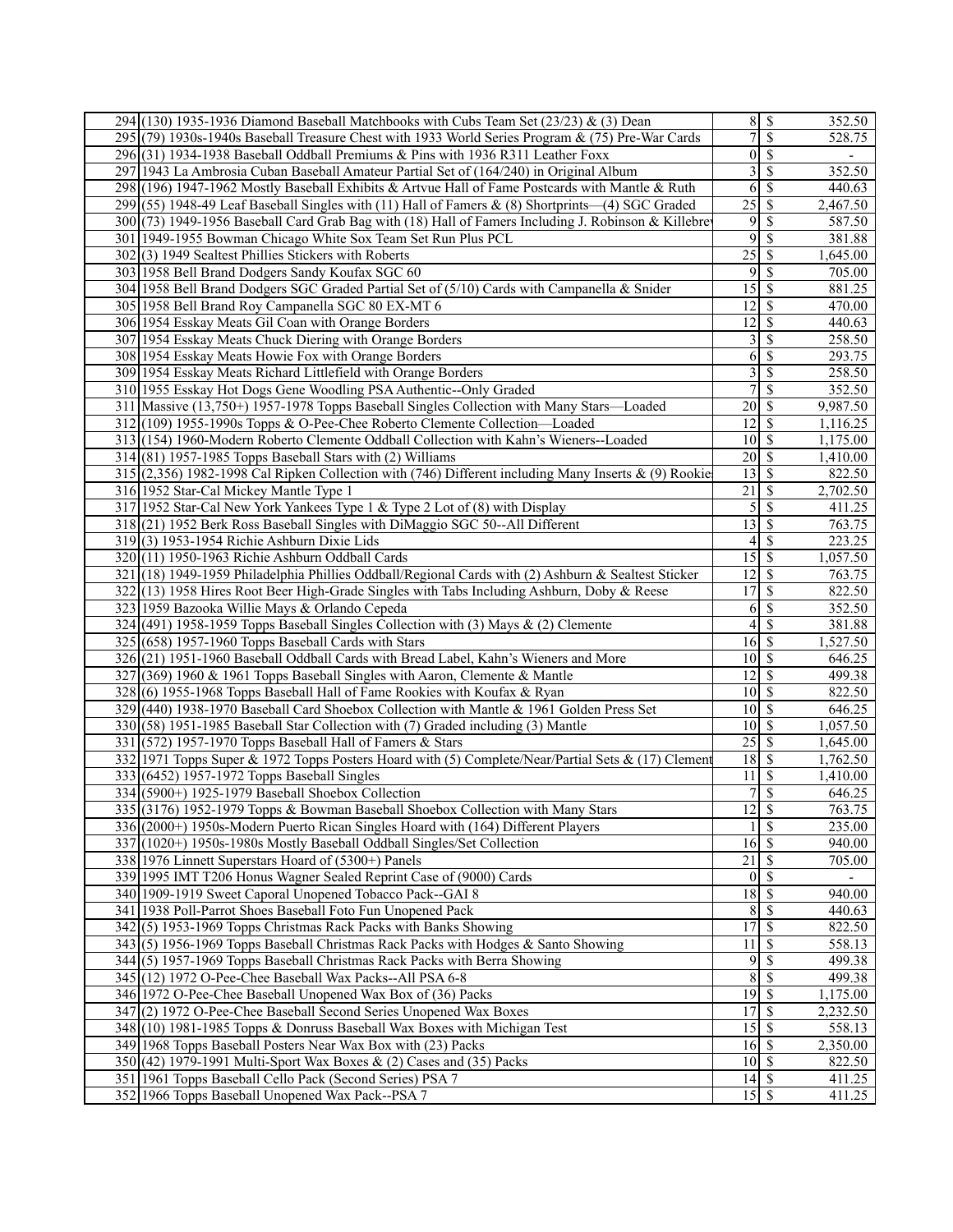| 353 1968 Atlantic Oil Baseball Game Perforated Unopened Pack--GAI 8.5                                |                                 |                           | 141.00              |
|------------------------------------------------------------------------------------------------------|---------------------------------|---------------------------|---------------------|
| 354 1970 Kellogg's Baseball 3-D Unopened Cello Pack with Bench Showing--GAI 7.5                      |                                 | <sup>\$</sup>             | 117.50              |
| 355 1961-1963 Topps Baseball Display Boxes--All GAI                                                  | 8                               | \$                        | 258.50              |
| 356 1962 & 1967 Topps Baseball Display Boxes--Both GAI 7                                             | 4                               | - \$                      | 152.75              |
| 357 1982 Topps Baseball Sealed Vending Case                                                          | 15                              | $\overline{\mathbf{s}}$   | 1,292.50            |
| 358 1983 & 1984 Topps Baseball Sealed Vending Cases                                                  | 17                              | $\mathcal{S}$             | 1,410.00            |
| $359(3)$ 1987-1989 Topps Baseball Wax Cases                                                          | 9                               | $\overline{\mathcal{S}}$  | 293.75              |
| 360 1987 Fleer Baseball Rack Case & (2) 1989 Fleer Baseball Set Cases                                | 8                               | <sup>\$</sup>             | 235.00              |
| 361 1906 Chicago White Sox Type I George Lawrence Oversized Photo - Rare!                            | $\overline{10}$ \$              |                           | 881.25              |
| 362 1931 U.S. Tour of Japan Original Panoramic Photograph With Gehrig                                | 11                              | - S                       | 940.00              |
| 363 Circa 1930 Babe Ruth Engraved "To Lou" Sterling Silver Cigarette Case                            | 22                              | \$                        | 11,750.00           |
| 364 1962 Mickey Mantle/Roger Maris "Stellar" Radio With Original Box                                 | $10\overline{\smash{)}\,}$      |                           | 1,175.00            |
| 365 Babe Ruth/Lou Gehrig Vintage Photo and Souvenir Lot of (5)                                       | 4                               | S                         | 440.63              |
| 366 (13) 1960s Mickey Mantle and Roberto Clemente Original Color Transparencies                      | 6                               | - \$                      | 352.50              |
| 367 1959 Mickey Mantle "Yoo-Hoo" Bottle Cap - Rare Screw-On Type                                     | 21                              | $\sqrt{S}$                | 998.75              |
| 368 1959 Yogi Berra "Yoo-Hoo" Bottle Cap - Rare Screw-On Type                                        | 13                              | \$                        | 270.25              |
| 369 Babe Ruth & Lou Gehrig Original 1932 Wire Photo with News Tag                                    | $13\overline{3}$                |                           | 499.38              |
| 370   "Babe's Musical Bat" - Sold at Yankee Stadium During 1927 World Series                         | 8                               | -S                        | 270.25              |
| 371 1930s Sidney Z. Lucas Original "The American National Game of Baseball" Lithograph               | 6                               | \$                        | 235.00              |
| 372(2) 1930s Baseball Board Games with Tiddledy Winks                                                | 1                               | \$                        | 117.50              |
| 373 1956 Natty Boh Advertising Proof                                                                 | $\boldsymbol{0}$                | $\boldsymbol{\mathsf{S}}$ |                     |
| 374 1950s 7up Baseball Scoreboard Sign                                                               | $\overline{4}$                  | $\overline{\mathcal{S}}$  | 152.75              |
| 375 1954-1971 Baltimore Orioles Pocket Schedule Lot of (22) Including 1954 Spalding AL Schedule Bo   | $16 \mid$ \$                    |                           | 528.75              |
| 376 (1000) 11x14 Greats of the Game Sepia Photographs - (50) Different                               | $\overline{5}$                  | l \$                      | 164.50              |
| 377 Early 1870s Lemon Peel Baseball                                                                  | $14 \overline{\smash{3}}$       |                           | 705.00              |
| 378 1870s-1880s Lemon Peel Baseball                                                                  | $16$ \$                         |                           | 646.25              |
| 379 Baseball/Americana Display Lot of (6) With Hassan Framed Print and 1878 Harper's Page            |                                 | 4S                        | 164.50              |
| $380(16)$ B18 Blankets Pillowcase with Cobb & (6) Brown Infields Including Coveleski                 | 4                               | \$                        | 282.00              |
| 381 Christy Mathewson 1911 "Royal Base Ball Uniform" Two-Sided Ad Display                            | 8                               | -\$                       | 440.63              |
| 382 Vintage Baseball Pin and Charm Lot With Rare 1930s Negro League Pin                              | $14 \overline{\smash{3}}$       |                           | 705.00              |
| 383 (187) 1934-1970s Baseball Pins & Tabs with (4) 1934 Ward's Sporties                              | 29                              | $\mathcal{S}$             | 1,410.00            |
| 384 1910s-50s Vintage Baseball & Basketball Game Lot of (5)                                          | $\overline{5}$                  | $\overline{\mathcal{S}}$  | 270.25              |
| 385 (2) 1940s-1950s Pittsburgh Baseball Barroom Scoreboard Signs                                     | 7                               | \$                        | 352.50              |
| 386 1940s-50s Phillies Rare Pennant Lot of (4) with (2) NL Champs, Bluejay & Fighting Phillies       | 4                               | \$                        | 270.25              |
| 387 1940s-80s Philadelphia Phillies Pennant Lot of (28) with '76 All-Star Game & Rare Varieties      | 9                               | $\mathcal{S}$             | $\overline{411.25}$ |
| 388 Philadelphia Phillies Memorabilia Collection of (29) with Signed 1980 Poster & 1950 Team Panorar | 11                              | $\mathcal{S}$             | 528.75              |
| 389 Philadelphia Phillies Commemorative Bat Lot of (12) With 1993 World Series Black Bat             | $14\overline{3}$                |                           | 381.88              |
| 390 (2) Ron Lewis Original Negro League Oil Paintings With Cash and Blair                            | 4                               | <sup>\$</sup>             | 470.00              |
| 391 (40) Attractive 11x14 Framed Sepia Photographs with Mantle/Aaron, Ruth, Gehrig, Koufax & More    | 6                               | $\mathcal{S}$             | 246.75              |
| 392 Cal Ripken Commemorative Souvenir Lot With Rare Prototype Jacket                                 | 7                               | \$                        | 352.50              |
| 393 2006 MLB-NPB Kimono Given to Players Only - Very Rare!                                           | 5                               | \$                        | 352.50              |
| 394 1980-2009 World Series and All-Star Game Official Baseball Lot of (40)                           |                                 | $9 \overline{\text{S}}$   | 411.25              |
| 395 1887 Pittsburgh Alleghenys vs. Detroit Wolverines Scorecard from First Season in National League |                                 | 8S                        | 881.25              |
| 396 1885 Chicago White Stockings vs. Buffalo Bisons Scorecard with Anson, Brouthers & Kelly          | $14 \mid$ \$                    |                           | 881.25              |
| 397 1913 World Series Game 2 Ticket Stub PSA 4 - Highest Graded                                      | $13 \mid$ \$                    |                           | 1,116.25            |
| 398 1915 World Series Game 2 Ticket Stub PSA 2 - Highest Graded                                      |                                 | $8 \mid$ \$               | 1,116.25            |
| 399 1920 World Series Game 3 Ebbets Field-Issued Program                                             | $\overline{19}$ \$              |                           | 1,175.00            |
| 400 1923 World Series Game 5 Ticket Stub PSA 5 - Highest Graded                                      | 17                              | - \$                      | 1,527.50            |
| 401 1926 World Series Game 7 Yankee Stadium Scored Program                                           |                                 | $8 \mid$ \$               | 587.50              |
| 402 1927 World Series Game 2 Ticket Stub - PSA 2                                                     |                                 | $9 \overline{\sqrt{\ }}$  | 528.75              |
| 403 1929 & 1930 Philadelphia Athletics World Series Programs                                         |                                 | $3$ \ $\sqrt{3}$          | 199.75              |
| 404 1931 World Series Full Printer's Proof Ticket PSA 2 - Only Graded Example                        |                                 | $4 \overline{\text{S}}$   | 270.25              |
| 405 1932 World Series Game 1 Ticket Stub PSA 2 - Ruth's Final Series                                 |                                 | $3$ \ $\sqrt{3}$          | 528.75              |
| 406 1932 World Series Game 4 Ticket Stub PSA 3 - Ruth's Final World Series Game                      | $16 \overline{\smash{\big)}\ }$ |                           | 646.25              |
| 407 1934 World Series Sportsman's Park-Issued Program and Game 5 Ticket Stub                         | $10 \mid S$                     |                           | 440.63              |
| 408 1935 MLB All-Star Game Program and Municipal Stadium Ticket Stub                                 | 11                              | l S                       | 646.25              |
| 409(5) 1932-1939 New York Yankees World Series Ticket Stubs                                          | $13 \mid$ \$                    |                           | 646.25              |
| 410 1951 New York Yankees Opening Day Ticket Stub from Mickey Mantle's Debut--PSA Authentic          |                                 |                           | 7,050.00            |
| 411 1953 World Series Game 6 Full Ticket - PSA 4                                                     |                                 |                           | 705.00              |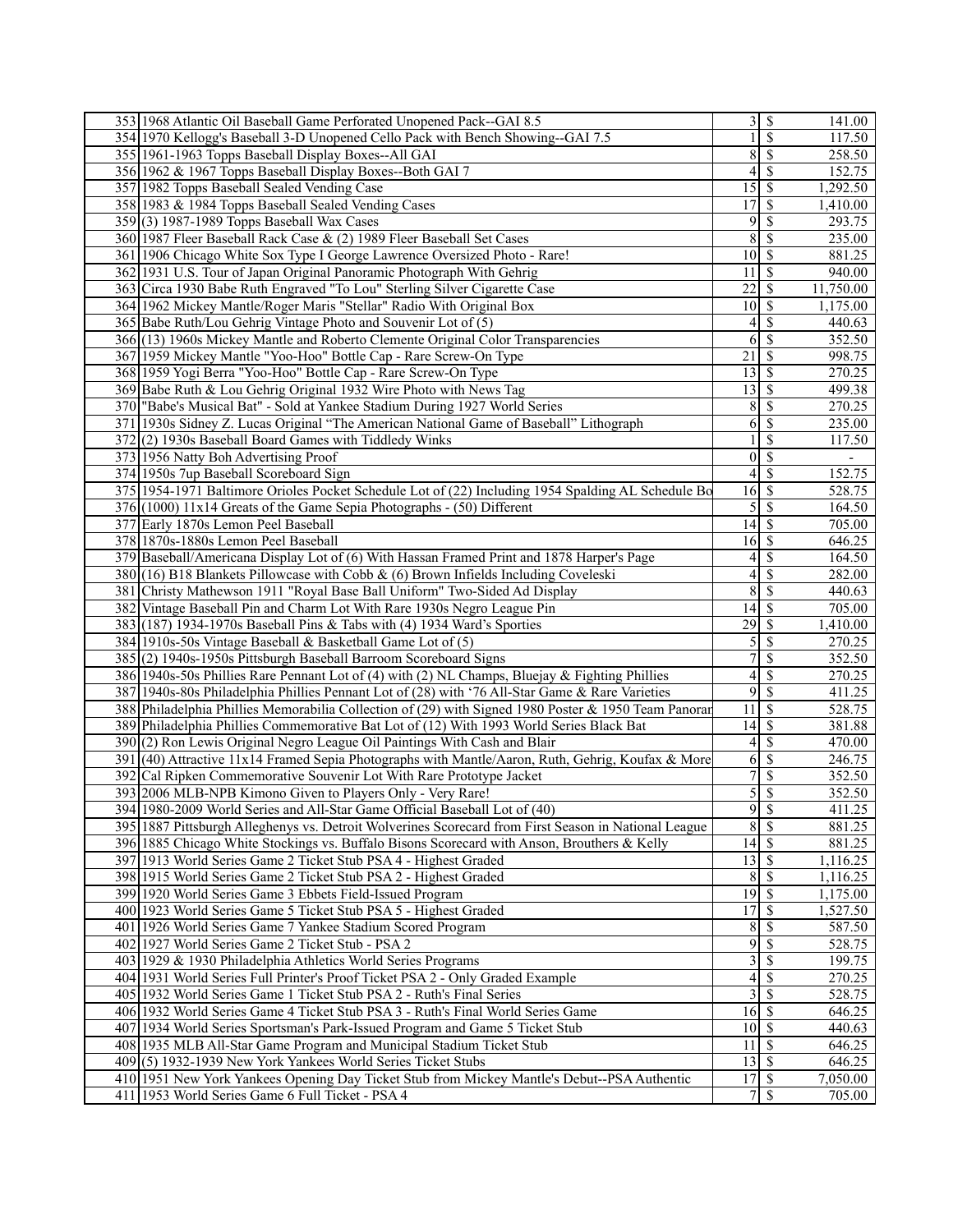| $412(6)$ 1912-1935 Baseball Magazine Issues                                                            |                              |                          | 258.50   |
|--------------------------------------------------------------------------------------------------------|------------------------------|--------------------------|----------|
| 413 Roberto Clemente 3000th and Final Hit Three Rivers Stadium Ticket Stub - PSA 2                     | $\overline{25}$              | $\overline{\mathcal{S}}$ | 1,997.50 |
| 414 1948-2010 Phillies Publication Lot With 1973-2010 Complete Media Guide Run                         |                              | $3\overline{3}$          | 258.50   |
| 415 (217) 1960-Modern Chicago White Sox Ticket Treasure Chest with 1960-1964 Team Issue & Phanto       | 13                           | l \$                     | 1,057.50 |
| 416 1940 Syracuse vs. Buffalo International League Program With Clarence "Ace" Parker                  | $\boldsymbol{0}$             | - \$                     |          |
| 417 1951 Dodgers vs. Giants Game 1 Ebbets Field Ticket Stub - Thomson-Branca I                         | 9                            | $\mathbb{S}$             | 646.25   |
|                                                                                                        |                              |                          |          |
| 418 1957 World Series Game 1 Ticket Stub PSA 6 - Highest Graded                                        | 5                            | \$                       | 211.50   |
| 419   1963 All-Star Game Program $\&$ (2) Ticket Stubs                                                 | 4                            | $\mathbb{S}$             | 258.50   |
| 420 October 3, 1964 San Francisco Giants Ticket Stub From Duke Snider's Final Game                     | 4                            | \$                       | 164.50   |
| 421 (10) Original 1958-1962 Hartland Statues With Mantle, Maris and T. Williams                        | 6                            | \$                       | 998.75   |
| 422 Ted Williams Original Hartland in Box with Tag & Booklet                                           | $\overline{7}$               | \$                       | 499.38   |
| 423 1962 Roger Maris Mini-Bobblehead in Original Box - Amazing Condition!                              | 9                            | $\mathbb{S}$             | 646.25   |
| 424 1962-64 Washington Redskins "Toes Up" Black Face Bobbing Head-Extremely Rare                       | $16 \overline{\smash{)}\,}$  |                          | 1,997.50 |
| 425 1960s Hockey Pre-Expansion Complete Set of (6) Bobbing Heads in Extremely High Grade               | 12                           | l \$                     | 881.25   |
| 426 1960-70 Phillies, Eagles & Steelers Bobbing Head Lot of (6) with Steelers Wood Base                | 8                            | - \$                     | 381.88   |
| 427 Extremely Scarce Philadelphia A's Gibbs-Conner Bank-Dated & Hat Off                                | $\overline{7}$               | $\mathbb{S}$             | 822.50   |
| 428 1950s Gibbs-Conner Cleveland Indians Mascot Cookie Jar (Rare Gold Color)                           | $\overline{13}$              | \$                       | 470.00   |
| 429 1963 Hall of Fame Busts Lot of (8) Series I Statues - In Original Boxes                            | 6                            | $\overline{\mathcal{S}}$ | 499.38   |
| 430 Original Hartland Statues & Hall of Fame Busts Lot of (15) with (2) Ruth, Gehrig, Mantle & Willian | $10 \mid$ \$                 |                          | 646.25   |
| 431 1988 Hartland Baseball 25th Anniversary Complete Set of (18) - Plus (6) LE Statues                 | 8                            | - \$                     | 499.38   |
| 432 1950s Gibbs-Conner Cleveland Indians Bank (Rare Color Missing)                                     |                              | $\mathbb{S}$             | 117.50   |
| $433(3)$ 1968 Transogram Figures in Original Boxes with Mays, Aaron & Allen                            | 11                           | \$                       | 258.50   |
|                                                                                                        | 12                           | \$                       | 528.75   |
| 434 Danbury Mint 1955 Brooklyn Dodgers Display - Mint-in-Box                                           |                              |                          |          |
| 435 1960-68 NFL Bobbing Head Lot of (3) with 1961-63 Customized Champion Eagles                        | 6                            | \$                       | 199.75   |
| 436 Babe Ruth/Lou Gehrig Signed Baseball With Full JSA & PSA/DNA                                       | 7                            | \$                       | 8,225.00 |
| 437 1930 New York Yankees Team-Signed Ball With Ruth, Gehrig, Lazzeri and Full JSA                     | $\overline{7}$               | \$                       | 1,410.00 |
| 438 Early 1920s Multi-Signed Baseball with John McGraw on Sweet Spot-Full JSA                          | 9                            | \$                       | 1,880.00 |
| 439 1936 New York Giants Team-Signed Baseball With Ott, Hubbell and Full JSA                           | 2                            | $\overline{\mathcal{S}}$ | 587.50   |
| 440 1929 New York Yankees Team-Signed Ball With Gehrig, Lazzeri, Durocher and Full JSA                 | 15                           | - \$                     | 1,175.00 |
| 441 1935 American League All-Stars Team-Signed Ball With Gehrig, (2) Foxx and Full JSA                 | $14 \mid$ \$                 |                          | 1,645.00 |
| 442 1970s Hall of Fame Induction Signed Ball With Traynor, Wheat and Full JSA                          | 17                           | $\overline{\mathcal{S}}$ | 1,880.00 |
| 443 1968 American League All-Star Team Signed Baseball With Mantle and Full JSA                        | 5                            | <sup>\$</sup>            | 822.50   |
| 444 1971 World Champion Pittsburgh Pirates Team-Signed Ball With Clemente, Murtaugh PSA/DNA 7          | $26 \mid$ \$                 |                          | 4,700.00 |
| 445 (3) Cal Ripken, Jr. "2131" Collection With Signed Game-Used Ball and Full Ticket                   | $13 \mid$ \$                 |                          | 881.25   |
| 446 Walter Johnson Signed OAL Harridge Ball With Full JSA                                              | $16 \,$ \$                   |                          | 1,880.00 |
| 447 1942 New York Yankees Team-Signed Baseball With DiMaggio, Gomez, Rizzuto and Full PSA/DN.          | 5                            | $\mathcal{S}$            | 440.63   |
| 448 1946 World Champion St. Louis Cardinals Team-Signed Ball - Full JSA                                | 6                            | $\overline{\mathcal{S}}$ | 323.13   |
| 449 1955 New York Yankees Team-Signed Baseball with (28) Signatures Including Mantle—Full JSA          | 11                           | $\mathcal{S}$            | 822.50   |
| 450 1959 New York Yankees-Detroit Tigers Signed Ball With Vintage Mantle and Full JSA                  | 6                            | - \$                     | 323.13   |
|                                                                                                        | 9                            |                          | 411.25   |
| 451 Pete Fox Single-Signed ONL Frick Baseball - Full JSA                                               |                              | - \$                     |          |
| 452 Thurman Munson Signed Note & Ball -- Full JSA                                                      | $10\overline{\smash{)}\,$ \$ |                          | 1,116.25 |
| 453 Ted Williams and Joe DiMaggio Dual-Signed Baseball With Full JSA                                   |                              | 7S                       | 587.50   |
| 454 Triple Crown" Baseball Signed by Mantle, T. Williams, F. Robinson and Yastrzemski - Full JSA       | $10 \mid S$                  |                          | 646.25   |
| 455 500 Home Run Club Signed Baseball With Aaron, Mantle, Mays and Williams                            | $13 \mid$ \$                 |                          | 587.50   |
| 456 2008 World Champion Philadelphia Phillies Team-Signed Ball With Full JSA                           | $14 \mid$ \$                 |                          | 587.50   |
| 457 Roy Halladay Signed Game-Used Baseball From 2010 NLDS No-Hitter                                    | 13                           | - \$                     | 440.63   |
| 458 Ted Williams Single-Signed Portrait Baseball - Full JSA                                            | 14                           | - \$                     | 528.75   |
| 459 Mickey Mantle Single-Signed UDA Baseball with No. 7 Inscription                                    | $14 \mid$ \$                 |                          | 558.13   |
| 460 Vada Pinson Single-Signed Baseball With Full JSA                                                   | 4                            | -S                       | 211.50   |
| 461 Sadaharu Oh Single-Signed Baseball                                                                 | $\,$ $\,$                    | - \$                     | 381.88   |
| 462 Hank Aaron Single-Signed 1998 All-Star Game Baseball With "#755" Inscription - Full JSA            | $\overline{9}$               | $\mathsf{S}$             | 246.75   |
| 463 Alex Rodriguez Single-Signed Baseball With "Bronx Bombers" Inscription                             | 8                            | $\mathcal{S}$            | 211.50   |
| 464 1955 Baltimore Orioles Team-Signed Ball With Swango and Full JSA                                   |                              | $6 \mid$ \$              | 258.50   |
| 465 1955 Cleveland Indians Team-Signed Ball With (6) Hall of Famers and Full JSA                       | 11                           | $\mathcal{S}$            | 470.00   |
| 466 1974 Atlanta Braves Team-Signed Ball From Aaron's Last Year With Club - Full JSA                   |                              |                          | 152.75   |
| 467 1981 Rochester Red Wings Lot With Team-Signed Ball and "Longest Game" Ticket Stub                  | 12                           | $\mathsf{S}$             | 881.25   |
| 468 1984 USA Olympic Team-Signed Baseball With McGwire, Larkin and Full JSA                            |                              | $6\overline{3}$          | 188.00   |
|                                                                                                        |                              |                          | 152.75   |
| 469 1992 National League Champion Atlanta Braves Team-Signed Ball With D. Sanders and Full JSA         |                              |                          |          |
| 470 1996 World Champion New York Yankees Team-Signed Ball With M. Rivera - Steiner                     |                              |                          | 881.25   |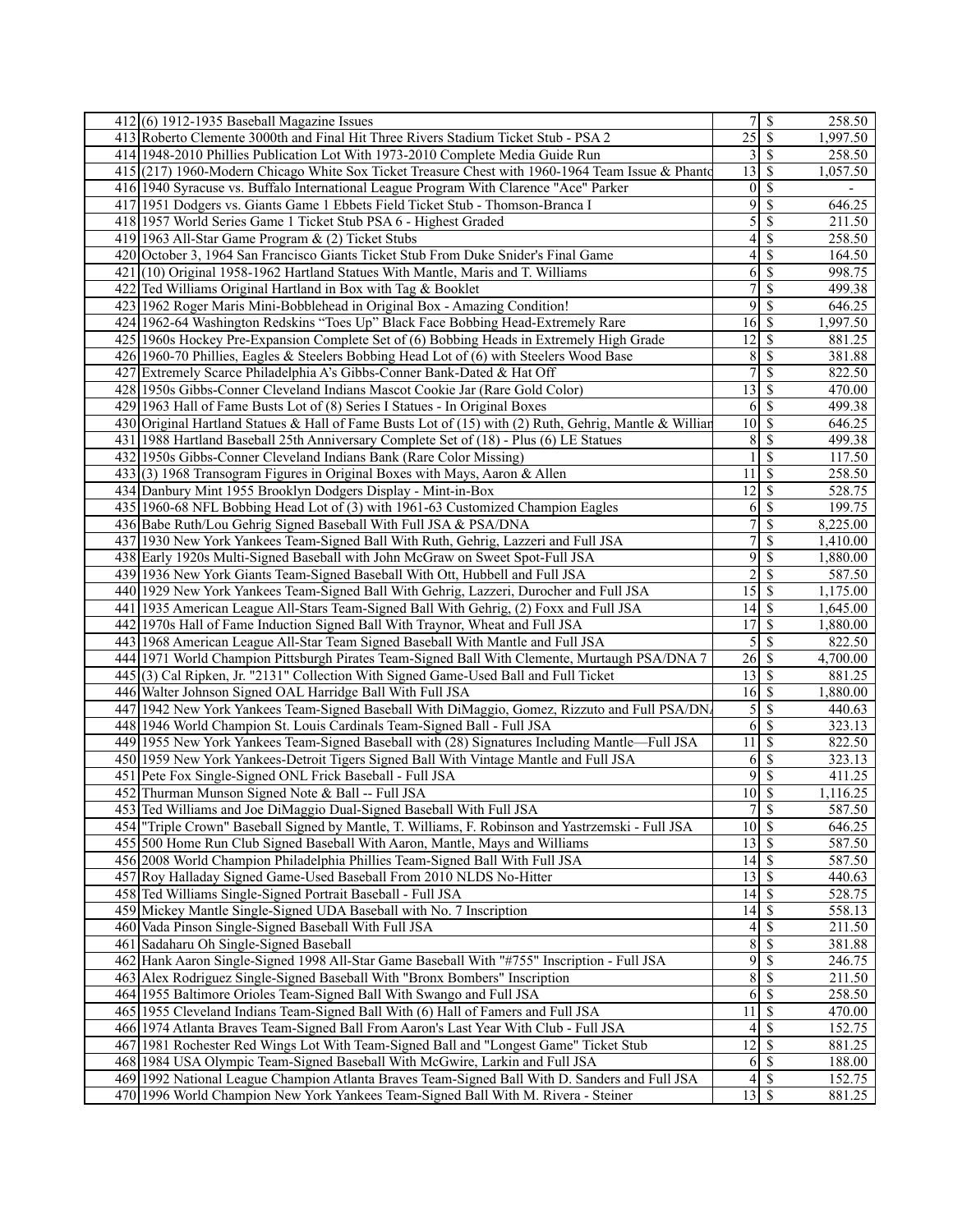| 471 1997 World Champion Florida Marlins Team-Signed Baseball                                                                                                                    | $\tau$                          | \$                        | 199.75               |
|---------------------------------------------------------------------------------------------------------------------------------------------------------------------------------|---------------------------------|---------------------------|----------------------|
| 472 Kevin Millwood 2003 No-Hitter Signed Game-Used Baseball                                                                                                                     | $\overline{\overline{3}}$       | $\mathcal{S}$             | 152.75               |
| 473 2004 World Champion Boston Red Sox Team-Signed Baseball With Ramirez, Ortiz, Schilling and F                                                                                | 11                              | $\mathcal{S}$             | 940.00               |
| 474 2009 National League Champion Philadelphia Phillies Team-Signed Ball With Howard, Utley and F                                                                               | 13                              | -S                        | 558.13               |
| 475 Joe DiMaggio with Inscription & Mickey Mantle Single-Signed Baseballs--Individual Full JSA                                                                                  | 13                              | - \$                      | 646.25               |
| 476 Joe & Dom DiMaggio Single-Signed Baseballs with JSA                                                                                                                         | 10                              | $\mathcal{S}$             | 246.75               |
| 477 1986 Boston Red Sox and California Angles Team-Signed Balls - Full JSA                                                                                                      | 5                               | $\mathcal{S}$             | 258.50               |
| 478 Derek Jeter/Alex Rodriguez Signed Baseball Lot of (3) With Dual-Signed                                                                                                      | 12                              | \$                        | 499.38               |
|                                                                                                                                                                                 | 10                              | -S                        | 763.75               |
| 479(2) Tough Yankees Single-Signed Baseballs: DiMaggio "HOF 55" and B. Martin<br>480 Brooklyn Dodgers and New York Yankees Signed Team Reunion Balls With Koufax, Mantle and Fu |                                 |                           | 763.75               |
|                                                                                                                                                                                 | 14                              | - \$                      |                      |
| 481 (2) Multi-Signed Theme Balls With Brooklyn Dodgers Reunion and Hall of Fame - Full JSA                                                                                      | 15                              | <sup>\$</sup>             | 411.25               |
| 482 1961 and 1978 New York Yankees Reunion Team-Signed Baseballs with Mantle, Hunter and Full JS                                                                                | $\overline{23}$                 | $\mathcal{S}$             | 1,410.00             |
| 483 1965 and 1966 Chicago Cubs Team-Signed Baseballs With Banks, Durocher and B. Williams                                                                                       |                                 | \$                        | 235.00               |
| 484(2) 1983 World Champion Orioles Team-Signed Balls With Murray, Ripken, Jr., Palmer and J. DiMa                                                                               | 13                              | \$                        | 381.88               |
| 485 1982 and 1983 Milwaukee Brewers Team-Signed Baseballs - Full JSA                                                                                                            |                                 | \$                        | 176.25               |
| 486 2008 and 2009 N.L. Champion Philadelphia Phillies Team-Signed Balls - Full JSA                                                                                              | 13                              | \$                        | 822.50               |
| 487(3) Multi-Signed Hall of Fame Baseballs With (42) Total Signatures - All Full JSA                                                                                            | 8                               | $\mathcal{S}$             | 411.25               |
| 488 1983, 2008 and 2009 N.L. Champion Phillies Team-Signed Baseballs - Full JSA                                                                                                 | 17                              | \$                        | ,292.50              |
| 489(5) Ripken-Themed Multi-Signed Baseballs                                                                                                                                     | 3                               | \$                        | 211.50               |
| 490 1983-1990 Baltimore Orioles Team-Signed Ball Lot of (5) With Ripken, Jr., Palmer and Murray                                                                                 | 6                               | \$                        | 440.63               |
| 491 Baltimore Orioles Team-Signed Ball Run of (6) Plus (2) Ripken, Jr. Single-Signed                                                                                            | 6                               | $\boldsymbol{\mathsf{S}}$ | 440.63               |
| 492 Drysdale, Koufax and Reese Single-Signed Baseball Lot of (8) - All Full JSA                                                                                                 | $\overline{15}$                 | $\mathcal{S}$             | 998.75               |
| $493(10)$ Cal Ripken, Jr. Single-Signed Baseballs                                                                                                                               |                                 | \$                        | 499.38               |
| 494 (14) Superstar Signed Baseballs With Aaron, Pujols and (3) Jeter                                                                                                            | 20                              | -S                        | 998.75               |
| 495 1970s-1980s Team and Theme Multi-Signed Baseball Lot of (14) With Koufax on Dodgers Reunion                                                                                 | 23                              | -S                        | 1,057.50             |
| 496 (15) Hall of Famer Single-Signed Baseballs With DiMaggio, Aaron and Mays - All Full JSA                                                                                     | 19                              | $\mathcal{S}$             | 1,880.00             |
| $497$ (8) Multi/Theme-Signed Baseballs with Total Bases & 1998 Yankees Team—All JSA                                                                                             | 11                              | $\mathcal{S}$             | 822.50               |
| 498 Ripken, Jeter, A-Rod, Puckett and Bonds Single-Signed Baseball Lot of (12) - All Full JSA                                                                                   | 17                              | $\boldsymbol{\mathsf{S}}$ | 1,410.00             |
| 499 $(17)$ Barry Bonds, Ken Griffey Jr. & Cal Ripken Jr. Single-Signed LE & SE Baseballs with JSA                                                                               | 14                              | -S                        | 822.50               |
| 500 (23) Baseball Hall of Fame/Superstar Single-Signed LE Baseballs with (3) Bonds & (2) A-Rod                                                                                  | 13                              | -\$                       | 940.00               |
| 501 (25) Baseball Hall of Fame Single-Signed Baseballs with (2) Mantle & Williams                                                                                               | $16 \,$ \$                      |                           | 1,762.50             |
| 502 Hall of Famer Single-Signed Baseball Lot of (40) With Aaron, Mathews and Mays                                                                                               | 15                              | $\overline{\mathcal{S}}$  | 1,527.50             |
| 503 1977-1999 Philadelphia Phillies Team-Signed Ball Lot of (17) With 1983 and 1993                                                                                             | 24                              | S                         | 1,527.50             |
|                                                                                                                                                                                 | 15                              |                           |                      |
| 504 Phillies Single-Signed and "Theme" Baseball Lot of (20) With Carlton, Halladay and (4) Schmidt                                                                              |                                 | <sup>\$</sup>             | 646.25               |
| 505 (26) Philadelphia Phillies Single-Signed Balls With Schmidt, R. Howard and Utley                                                                                            | 14                              | -\$                       | 646.25               |
| 506 (28) Hall of Fame/Superstar Single-Signed Baseballs with Aaron, Mays & Williams                                                                                             | 24                              | $\mathcal{S}$             | 1,762.50             |
| 507 (45) Single-Signed Baseballs With (9) Hall of Famers and (3) Maris "Victims"                                                                                                | 14                              | $\mathcal{S}$             | 822.50               |
| 508 (53) New York-Themed Signed Baseballs With Gooden and Strawberry                                                                                                            | 4                               | \$                        | 381.88               |
| 509 Single-Signed Baseball Star and Award-Winners Lot of (57)                                                                                                                   | 11                              | \$                        | 646.25               |
| 510 (57) Current and Recent Stars Single-Signed Baseballs                                                                                                                       | 4                               | -S                        | 381.88               |
| 511 Philadelphia Phillies/A's Single-Signed Baseball Lot of (75) With Carlton, Rose and Schmidt                                                                                 | 17                              | \$                        | 940.00               |
| 512 Multi-Signed Baseball Hall of Fame Bat and Ball With Koufax and Mantle                                                                                                      | $11 \overline{\smash{\big)}\,}$ |                           | 705.00               |
| 513 Ted Williams Single-Signed Bat and Baseball - Both Full JSA                                                                                                                 | $10\overline{\smash{)}\,5}$     |                           | 822.50               |
| 514 Sandy Koufax Single-Signed Bat and Ball - Both Full JSA                                                                                                                     |                                 | $8 \mid S$                | 528.75               |
| 515(2) Multi/Single-Signed Baseball Hall of Fame Items with Mantle 536 Inscription                                                                                              | $\overline{7}$                  | $\mathcal{S}$             | 705.00               |
| 516 Alex Rodriguez Single-Signed Baseball and Bat With "600 HR" Inscription                                                                                                     | $\overline{15}$                 | $\mathcal{S}$             | 998.75               |
| 517(5) Barry Bonds & Mark McGwire Dual/Single-Signed Bats & Balls                                                                                                               | $\overline{12}$                 | $\overline{\mathcal{S}}$  | 587.50               |
| 518 New York Yankees Autographed Lot of (4) Including 1950s Reunion Ball With Mantle                                                                                            | $12 \mid$ \$                    |                           | 558.13               |
| 519(7) New York Yankees Multi/Single-Signed Autograph & Display Lot with (2) Reunion Balls                                                                                      | 13                              | - \$                      | 881.25               |
| 520 Willie Mays/Barry Bonds Collection of (9) With "Say Hey" Ball and Bonds 500th HR Signed Litho                                                                               | 9                               | - \$                      | 411.25               |
| 521 1916 St. Louis Browns Stock Certificate for Fielder Jones with (3) Signatures--Full JSA                                                                                     | 13                              | $\mathcal{S}$             | 646.25               |
| 522 1948 Ty Cobb Signed Three-Page Letter - Full JSA                                                                                                                            | $\overline{12}$                 | $\overline{\mathcal{S}}$  | 1,116.25             |
| 523 Daniel Galbreath Framed Testimonial Signed by (14) N.L. Executives With Feeney and Schott                                                                                   |                                 | \$                        | 293.75               |
| 524 1960 New York Yankees Yearbook Signed by (8) With Maris, E. Howard and Full JSA                                                                                             | 4                               | $\mathbb{S}$              | 440.63               |
| 525 1962 BBWAA Program Signed by (8) With Mantle, Hornsby and Full JSA                                                                                                          | $\overline{4}$                  | $\mathcal{S}$             | 411.25               |
| 526 The Ultimate Baseball Book" Signed by (26) With Mantle, T. Williams and Full JSA                                                                                            | 15                              | $\mathcal{S}$             | $\overline{6}$ 46.25 |
| 527 1940-1954 Baseball Team-Signed Sheet Lot of (4) Teams With 1940 Cubs and 1953 Indians                                                                                       | 8                               | $\sqrt{s}$                | 381.88               |
| $528(7)$ Baseball Themed Musical Items with Signed DiMaggio & Mantle with (4) Inscriptions                                                                                      | 9                               | -\$                       | 646.25               |
| 529(4) Mickey Mantle & Joe DiMaggio Dual/Single-Signed Displays—Individual Full JSA                                                                                             | $10 \mid S$                     |                           | 881.25               |
|                                                                                                                                                                                 |                                 |                           |                      |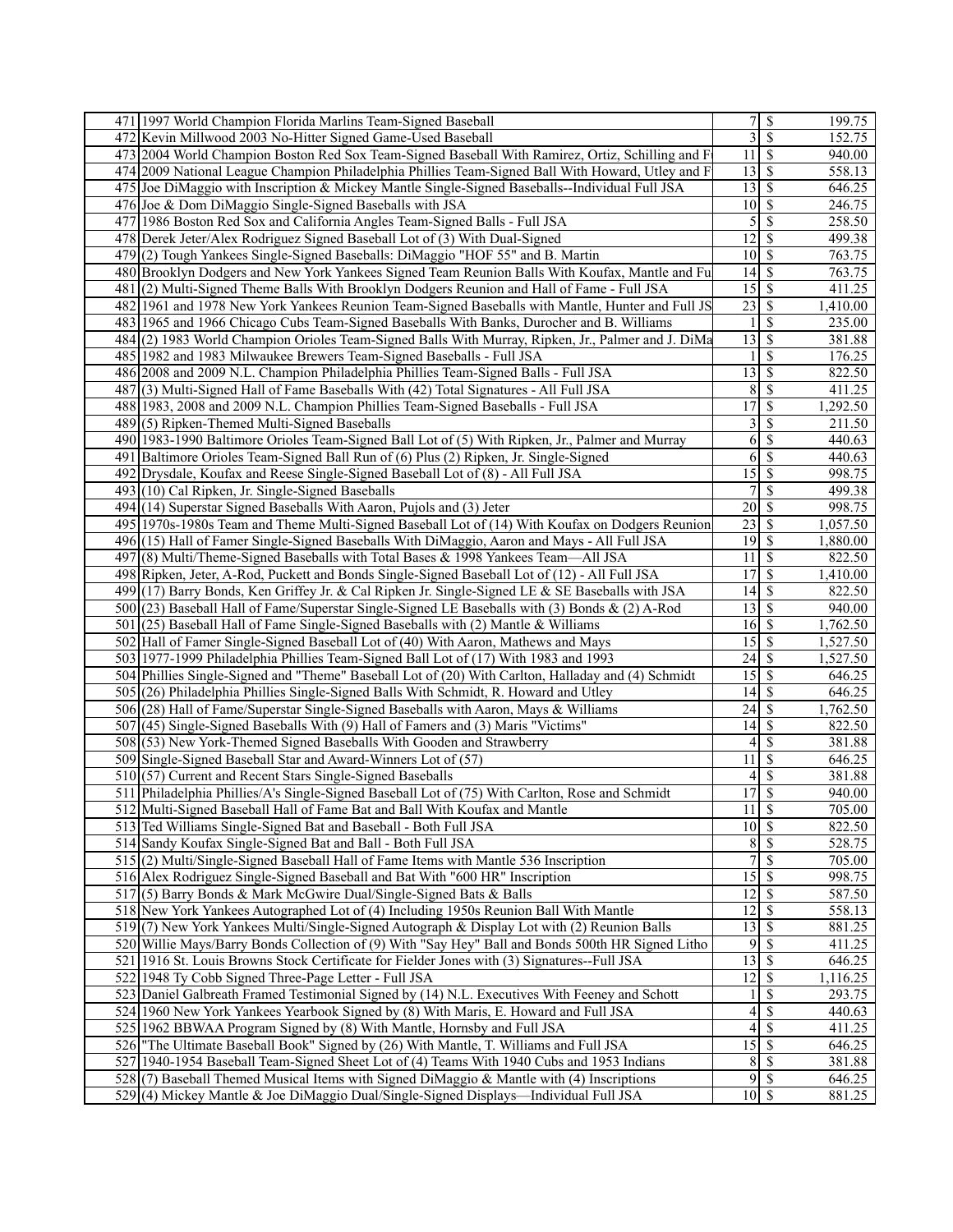| 530 Mickey Mantle Signed New York Yankees Jersey - Full JSA                                          | 21                             | \$                         | 1,762.50            |
|------------------------------------------------------------------------------------------------------|--------------------------------|----------------------------|---------------------|
| 531 Alex Emmanuel Rodriguez" Signed and Framed New York Yankees Jersey With Inscriptions and F       | 5                              | \$                         | 411.25              |
| 532 Mickey Mantle Signed Salvino Statue and "My Favorite Summer" Hardcover Collector's Edition       |                                | $9$ \$                     | 558.13              |
| 533 Willie, Mickey and The Duke" Signed Baseball and Perez-Steele Card - Full JSA                    |                                |                            | 1,410.00            |
| 534(3) Satchel Paige Single-Signed Items with 8x10 Photograph and Cachet                             | $16 \mid$ \$                   |                            | 646.25              |
| 535 Hall of Famer Signed Personal Check Lot of (15) With (7) PSA/DNA Encapsulated                    |                                |                            | 558.13              |
|                                                                                                      |                                |                            |                     |
| 536(6) Hall of Famer Signed Baseball Caps With Aaron, Koufax, Mays & Williams - All Full JSA         | $16 \mid$ \$                   |                            | 822.50              |
| 537(33) Multi/Single-Signed Baseball Gateway Cachets with Mantle $\&$ (116) Unsigned                 |                                |                            | 587.50              |
| 538 (103) Baseball Autographed Gateway Cachets with (60) HOFers Including Koufax, Mantle & Willia    |                                |                            | 1,527.50            |
| 539 Brooks Robinson Twice-Signed LE Oversized Bobblehead                                             | 21                             | - \$                       | 1,527.50            |
| 540 Brooks Robinson Hall of Fame Lot With (4) Signed Items and HOF Brown Bat                         | $\overline{\mathbf{3}}$        | $\mathcal{S}$              | 282.00              |
| 541 Cal Ripken, Jr. Signed 1981 Rochester Red Wings Check - JSA/Beckett 9                            | 14                             | \$                         | 998.75              |
| 542(10) Cal Ripken, Jr. Autographed Items With Photos and Batting Gloves                             | $12 \mid$ \$                   |                            | 646.25              |
| 543 $(132)$ Baltimore Orioles Multi/Single-Signed Collection with (20) B. Robinson & (2) Ripken      | 7                              | \$                         | 323.13              |
| 544 Baltimore Orioles Cards/Signed Flats Treasure Chest With Ripken, Murray, Palmer and B. Robinson  | 3                              | \$                         | 258.50              |
| 545 Baseball Autograph Lot of (12) With Jeter and Ripken, Jr. Single-Signed Balls                    | 21                             | $\mathcal{S}$              | 822.50              |
| 546 Derek Jeter/Ken Griffey, Jr. Signed Caps and Gloves - UDA and Steiner                            | 15                             | -\$                        | 998.75              |
| 547 Gartlan Signed Statue Lot of (6) with Musial, Schmidt & Ford                                     |                                |                            | 499.38              |
|                                                                                                      |                                |                            |                     |
| 548 Joe DiMaggio Signed October 1940 "Baseball Magazine" With Full PSA/DNA                           | 7                              | \$                         | 164.50              |
| 549 Joe DiMaggio Signed Custom Made Yankees Logo Plaque with "Joltin" Inscription--Full JSA          |                                | \$                         | 470.00              |
| 550 1961 New York Yankees Team-Signed Framed Limited Edition "61/61" Jersey - Full JSA               | $14$ \$                        |                            | 499.38              |
| 551 Cal Ripken, Jr. Signed Rochester Red Wings Jersey                                                | 12                             | $\mathcal{S}$              | 293.75              |
| 552(3) Cal Ripken, Jr. Signed Orioles Jerseys - All Different                                        | $12 \mid$ \$                   |                            | 440.63              |
| 553 Cal Ripken, Jr. Signed 1978 Aberdeen High School Yearbook - "Calvin Edwin Ripken Jr" Signature   | $16 \mid$ \$                   |                            | 646.25              |
| 554 Home Plate Signed by (26) Hall of Famers and Superstars With Ripken, Ryan and Full JSA           | $16 \mid$ \$                   |                            | 411.25              |
| 555 1949 Bowman Baseball #214 Richie Ashburn Autographed Rookie Card                                 | 17                             | $\mathsf{S}$               | 528.75              |
| 556 Richie Ashburn Signed Perez-Steele Postcard - Full JSA                                           | 13                             | \$                         | 558.13              |
| 557 Ted Williams and Joe DiMaggio Single-Signed Framed Photos - Both Full JSA                        | 6                              | \$                         | 246.75              |
| 558 Mantle/Musial Signed Flats Lot of (4)                                                            | 8                              | \$                         | 293.75              |
| 559(4) "Shot Heard 'round the World" and (2) Don Larsen Perfect Game Signed and Inscribed Photos     | 6                              | \$                         | 176.25              |
| 560 1950 World Champion New York Yankees Team-Signed Photo With DiMaggio, Ford, Rizzuto and F        | $\bf 8$                        | $\mathcal{S}$              | 411.25              |
| 561 500 Home Run Club Multi-Signed Ron Lewis Lithograph with Mantle Inscription--Full JSA            | $26\overline{3}$               |                            | 1,880.00            |
|                                                                                                      |                                | \$                         |                     |
| 562(2) Single-Signed Bats: Musial and L. Day                                                         | 8                              |                            | 199.75              |
| 563 Hall of Famer/Superstar Bat Signed by (24) With Aaron, Mays and Musial                           | 11                             | -\$                        | 822.50              |
| 564(2) Multi-Signed Bats With (27) Hall of Famers and (19) 1954 New York Giants - Full JSA           | 17                             | l S                        | 822.50              |
| 565(9) Single and Dual-Signed Cooperstown Bat Co. "Stadium Series" Bats With Mays, Banks and Ash     |                                |                            | 1,116.25            |
| 566 Cal Ripken, Jr. Bat Lot of (5) With "Family" Multi-Signed and (3) Single-Singed                  | 8                              | $\mathcal{S}$              | 470.00              |
| 567 Autographed Bat Collection of (6) With Mays, Aaron and "Big Red Machine"                         | $12\overline{3}$               |                            | 705.00              |
| 568 (10) 500 Home Run Club Single-Signed Bats with Many Inscriptions—Aaron & Mays                    | 19                             | l \$                       | 1,292.50            |
| 569(10) Single-Signed Baseball Bats With Mays, Killebrew and R. Jackson                              | 17                             | - \$                       | 1,116.25            |
| 570 (15) Hall of Famer and Superstar Signed Cooperstown Bat Co. "Stadium Series" Bats                | 15                             | \$                         | 1,410.00            |
| 571 Circa 1940s Babe Ruth (Bowling) Signed 8x10 Photograph with Full JSA                             |                                | 7S                         | 2,585.00            |
| 572 Babe Ruth Framed Autographed Photo With Full JSA                                                 | $\overline{9}$                 | $\overline{\mathbf{s}}$    | 2,702.50            |
| 573 1933 World Champion New York Giants Team-Signed Photo With Ott and Full JSA                      |                                | $6 \overline{\smash{)}\,}$ | 1,645.00            |
| 574 1961 New York Yankees Autograph Collection of (74) With Mantle and Maris                         | 14S                            |                            | 1,116.25            |
| 575 LOT WITHDRAWN!                                                                                   |                                | $0 \mid S$                 |                     |
| 576 (919) Baseball Index Card Collection with (113) Hall of Famers Including Dean, (2) DiMaggio & Pa | 18S                            |                            | 2,820.00            |
|                                                                                                      | $10 \mid \mathsf{S}$           |                            | 499.38              |
| 577 Roger Maris Signed Index Card - Full JSA                                                         |                                |                            |                     |
| 578 Sam Crawford Signed and Inscribed Index Card With Full JSA                                       | 7                              | $\mathsf{S}$               | 258.50              |
| 579 Jackie Robinson Signed Framed Display - Full JSA                                                 | 17S                            |                            | 881.25              |
| 580 Larry Lajoie Framed Cut Signature With Full JSA                                                  |                                |                            | 499.38              |
| 581 (42) 1950s Brooklyn Dodgers Cut Signature & Index Card Lot With Pre-Accident Campanella and K    | $\overline{10}$ \$             |                            | 705.00              |
| 582 Mantle, J. DiMaggio and T. Williams Single-Signed Perez-Steele Postcards - Full JSA              | $\overline{13}$ $\overline{5}$ |                            | 705.00              |
| 583 (4) Single-Signed Perez-Steele Cards With Campanella, Koufax, Mantle and T. Williams - Full JSA  |                                |                            | 763.75              |
| 584 (5) Hall of Famer Signed Perez-Steele Postcards With Koufax and Dickey - Full JSA                |                                |                            | $\overline{270.25}$ |
| 585 (37) Signed Perez-Steele "Celebration" Postcards With Mantle, Campanella and T. Williams         | $15\overline{\smash{)}\,}$     |                            | 1,057.50            |
| 586 Perez-Steele Great Moments Series 1-8 Sets with (49) Autographed Including Mantle, Williams & K  | $14 \mid$ \$                   |                            | 1,175.00            |
| 587 Baseball Autographed Postcard/Index Card Collection of (88) With Hunter, Reese and Rizzuto       | $14 \mid$ \$                   |                            | 1,645.00            |
| 588 (74) Signed Perez-Steele Postcards With Mays, Aaron and Bush/Stack                               | $16 \mid$ \$                   |                            | 1,880.00            |
|                                                                                                      |                                |                            |                     |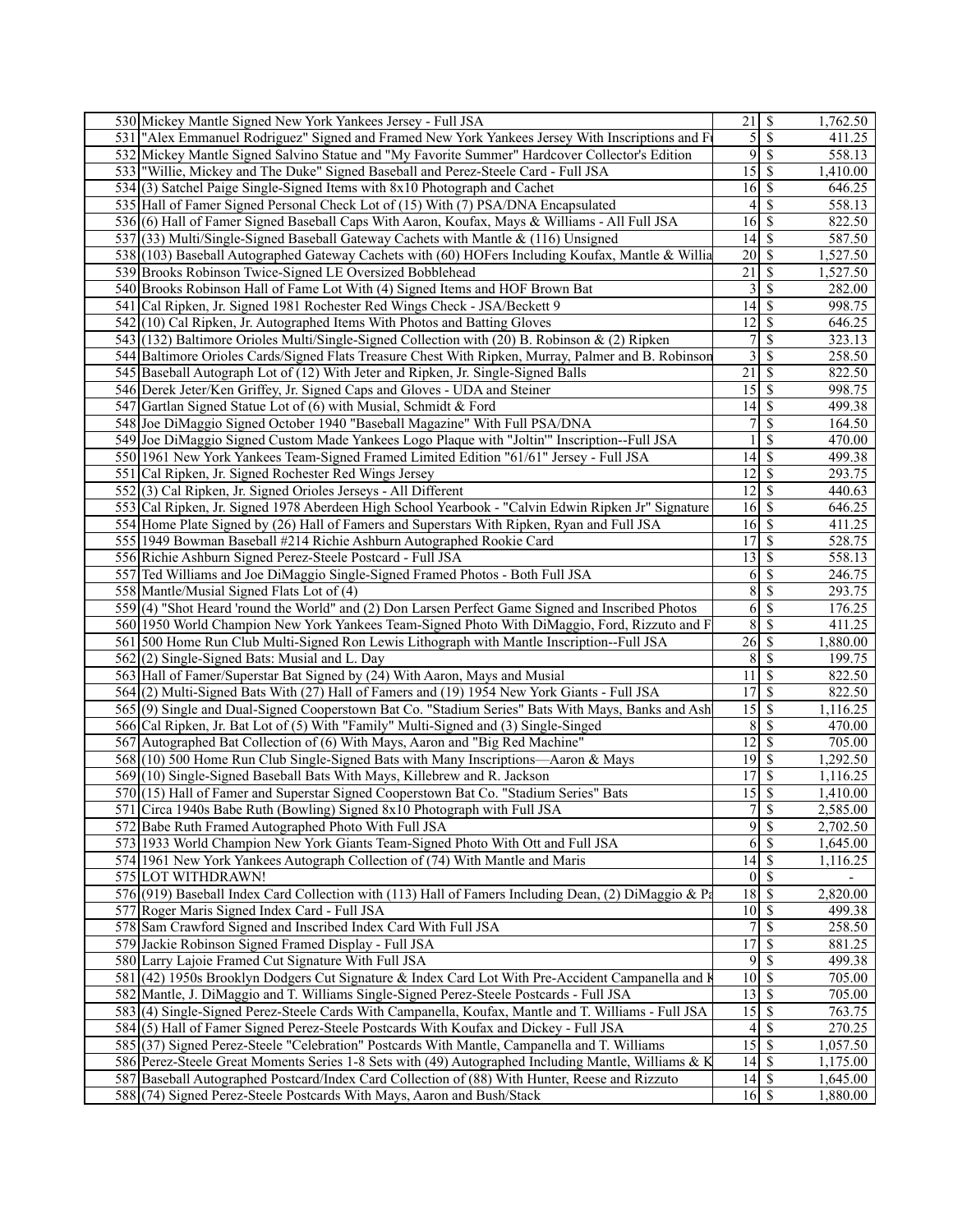| 589 Perez-Steele "Great Moments" Signed Card Lot of (63) With Aaron and Mays                                                                                    | $20 \mid$ \$                    |                           | 2,350.00                 |
|-----------------------------------------------------------------------------------------------------------------------------------------------------------------|---------------------------------|---------------------------|--------------------------|
| 590 Modern Card/Postcard Baseball Autograph Collection of (77) With Mantle, T. Williams and Aaron                                                               | $\overline{13}$ \$              |                           | 881.25                   |
| 591 Baseball Autograph Balance of Collection With J. DiMaggio and Greenberg                                                                                     | $15$ \$                         |                           | 470.00                   |
| 592 1980 World Champion Philadelphia Phillies Display Signed by (48) - Full PSA/DNA                                                                             | 8                               | - \$                      | 411.25                   |
| 593 Mantle, Maris and Berra Signed 1962 "That Touch of Mink" Framed Lobby Card - Full JSA                                                                       | 18                              | l \$                      | 1,527.50                 |
| 594 J. DiMaggio, Mantle, Mays and Snider Signed Laminated Photo Display                                                                                         | 4                               | $\mathcal{S}$             | 293.75                   |
| 595 Mickey Mantle, Joe DiMaggio & Ted Williams Triple-Signed 8x10 Photograph with Full JSA                                                                      | $\overline{15}$                 | $\overline{\mathcal{S}}$  | 705.00                   |
| 596 Yankee Stadium 20x16 Photo Signed by (32) With DiMaggio, Mantle and Year Inscriptions - Full JS                                                             | $10 \mid$ \$                    |                           | 998.75                   |
| 597 New York Yankees Signed and Framed Display Lot of (3) With E. Howard, R. Jackson and Jeter/Rip                                                              | $\,8\,$                         | - \$                      | 411.25                   |
| 598 Mickey Mantle and Ted Williams Signed Flats Lot of (4) - All Full JSA                                                                                       | 11                              | \$                        | 587.50                   |
| 599 Signed/Framed Baseball Photo Lot of (7) With Koufax, Paige and J. DiMaggio/Steinbrenner                                                                     | 14                              | \$                        | 940.00                   |
| 600 (12) 1986 World Champion New York Mets Multi-Signed 16x20 Photographs                                                                                       | 4                               | $\overline{\mathcal{S}}$  | 763.75                   |
| 601 Baseball Signed Photo Lot of (18) With Koufax, Mantle and T. Williams                                                                                       | 14                              | $\mathsf{S}$              | 881.25                   |
| 602 (25) Baseball Hall of Famer Signed Photographs With B. Terry and T. Williams                                                                                | 15                              | - \$                      | 646.25                   |
| 603 (28) Baseball Hall of Famer and Superstar Signed Photos With Koufax, Mantle and Musial                                                                      | $14 \,$ \$                      |                           | 822.50                   |
| 604 (39) Baseball HOFer and Superstar Signed Photos each with Inscription                                                                                       | 12                              | \$                        | 558.13                   |
| 605 (100) Darryl Strawberry Signed 8x10 Photos (4 Different Poses)                                                                                              |                                 |                           | 587.50                   |
|                                                                                                                                                                 | 12                              | <sup>\$</sup>             |                          |
| 606 1961 New York Yankees Team-SignedPoster w/Mantle, Dickey, Ford & Full JSA                                                                                   | 9                               | S                         | 1,116.25                 |
| 607 Mantle, Mays and Snider Signed Lithograph<br>608 Joe DiMaggio and Ted Williams Signed and Framed Lithographs - Full JSA                                     |                                 |                           | 223.25                   |
| 609(4) Signed 1934-36 Diamond Stars with Lloyd Waner--All SGC/JSA                                                                                               | 14<br>8                         | - \$<br>$\mathcal{S}$     | 440.63                   |
|                                                                                                                                                                 | $\overline{10}$ \$              |                           | 411.25<br>381.88         |
| 610(5) 1951-1958 Topps & Bowman Baseball Richie Ashburn Signed Cards                                                                                            |                                 | <sup>\$</sup>             | 235.00                   |
| 611 (28) 1949-1990s Mostly Phillies Autographed Baseball Cards with Roberts RC<br>612(58) 1959-1986 Multi/Single-Signed Baseball Cards with (27) Hall of Famers | 6<br>22                         |                           |                          |
|                                                                                                                                                                 | 32                              | -S                        | 646.25                   |
| 613 Brooks Robinson 1970 Signed Game-Worn Baltimore Orioles Home Jersey                                                                                         | 9                               | -S<br>\$                  | 29,375.00                |
| 614 Brooks Robinson Circa-1970 Signed Game-Worn Baltimore Orioles Cap<br>615 Tom Henrich 1950 New York Yankees Game-Worn Road Ensemble                          | $\overline{4}$                  | $\overline{\mathcal{S}}$  | 822.50<br>3,818.75       |
|                                                                                                                                                                 | 15                              | \$                        |                          |
| 616 Al Corwin 1954 World Series Game-Issued Bat and 1955 Game-Worn Giants Road Uniform                                                                          |                                 |                           | 2,115.00                 |
| 617 Cuno Barragan 1963 Chicago Cubs Game-Worn Home Flannel - MEARS A-10                                                                                         | 13                              | - \$                      | 1,645.00<br>6,462.50     |
| 618 Frankie Crosetti 1945-1948 Game-Worn New York Yankees Jacket<br>619 1940s St. Louis Cardinals Game-Worn Jacket                                              | 4                               | $\boldsymbol{\mathsf{S}}$ | 558.13                   |
| 620 Boston Red Sox 1968 Game-Worn Jacket                                                                                                                        | $\boldsymbol{0}$                | $\boldsymbol{\mathsf{S}}$ |                          |
| 621 1960s Minnesota Twins Game-Worn Jacket                                                                                                                      | 3                               | \$                        | 352.50                   |
| 622 Bob Forsch 1971-1974 Game-Worn Houston Astros "Shooting Star" Jacket                                                                                        | 15                              | \$                        | $\overline{1,}527.50$    |
| 623 1952 New York Giants Game-Worn Lot of (5) With Rigney Jersey                                                                                                | 9                               | -S                        | 822.50                   |
| 624 Detroit Tigers 1960s-1970s Game-Worn Jacket                                                                                                                 | 3                               | $\boldsymbol{\mathsf{S}}$ | 323.13                   |
| 625 1960s Washington Senators Game-Worn Jacket                                                                                                                  | 21                              | $\mathcal{S}$             | 1,762.50                 |
| 626 New York Yankees Game-Worn Warm-Up Jacket Attributed to Lenny Randle in 1979                                                                                | 5                               | <sup>\$</sup>             | 223.25                   |
| 627 1972-1976 Atlanta Braves Game-Worn Bullpen Jacket                                                                                                           | 0                               | \$                        | $\overline{\phantom{a}}$ |
| 628 Jimmy Brown 1949-1951 Game-Worn Boston Braves Cap                                                                                                           | $\boldsymbol{0}$                | $\mathcal{S}$             |                          |
| 629 Wally Moses 1946 Game-Worn Chicago White Sox Road Cap                                                                                                       | 14                              | $\boldsymbol{\mathsf{S}}$ | 381.88                   |
| 630 Tom Murphy 1971 Game-Worn California Angles Cap - Rare One-Year Style                                                                                       |                                 | $3 \overline{\smash{)}8}$ | 199.75                   |
| 631 Cal Ripken, Jr. 1989 Game-Used Bat - Full PSA/DNA                                                                                                           | 16S                             |                           | 1,527.50                 |
| 632 Jim Mutscheller 1954-1960 Signed Game-Worn Baltimore Colts Helmet                                                                                           | $23 \mid$ \$                    |                           | 7,637.50                 |
| 633 1950s/1960s era Baltimore Colts Game-Worn Sideline Cape/Jacket                                                                                              | 24S                             |                           | 3,231.25                 |
| 634 Vada Pinson 1969-1972 Game-Used Bat - PSA GU-8                                                                                                              | 8                               | l \$                      | 352.50                   |
| 635 Game-Used or Signed Bat Lot of (6) With Alomar, Boggs and J. Rice Gamers                                                                                    | $\overline{15}$ $\overline{\$}$ |                           | 587.50                   |
| 636(6) Pittsburgh Pirates Game-Used Bats With Bautista, Bay and McLouth                                                                                         |                                 | <sup>S</sup>              | 246.75                   |
| 637 Greivis Vasquez Signed Game-Worn Shoes and Maryland Warm-Up Jacket                                                                                          | $16 \mid$ \$                    |                           | 1,410.00                 |
| 638 NBA Signed Game-Worn Shoes Lot of (3 pair) With Billups, Brand and Marion                                                                                   | 0                               | S                         |                          |
| 639 Hanley Ramirez 2010 Signed Game-Used Bat, Batting Gloves and Wrist Bands                                                                                    | $\overline{4}$                  | $\mathcal{S}$             | 411.25                   |
| 640 1954-1956 Cincinnati Redlegs Experimental Cap Signed by Birdie Tebbetts                                                                                     | $\overline{5}$                  | $\sqrt{s}$                | 223.25                   |
| 641 Greg Luzinski 1993 Game-Worn Oakland A's Coach's Jacket                                                                                                     |                                 | $0\sqrt{s}$               |                          |
| 642 1962 Topps Football Complete PSA Graded Set of (176) Cards--#6 on Registry                                                                                  | $10 \mid S$                     |                           | 7,637.50                 |
| 643 1965 Topps Football Complete PSA Graded Set of (176) Cards--#9 on Registry                                                                                  | 15S                             |                           | 11,750.00                |
| 644 (175) 1934-1938 Diamond Football Matchbooks with Stars                                                                                                      |                                 |                           | 940.00                   |
| 645 1948 Leaf Football Complete Set of (98) Cards with (6) SGC Graded                                                                                           | $25 \mid$ \$                    |                           | 5,287.50                 |
| 646 1948 Bowman Football Near Set of (99/108) Cards                                                                                                             |                                 |                           | 1,175.00                 |
| 647 (67) 1948 & 1949 Leaf Football Singles with Many Hall of Famers & (21) High Numbers                                                                         | $17 \mid S$                     |                           | 1,175.00                 |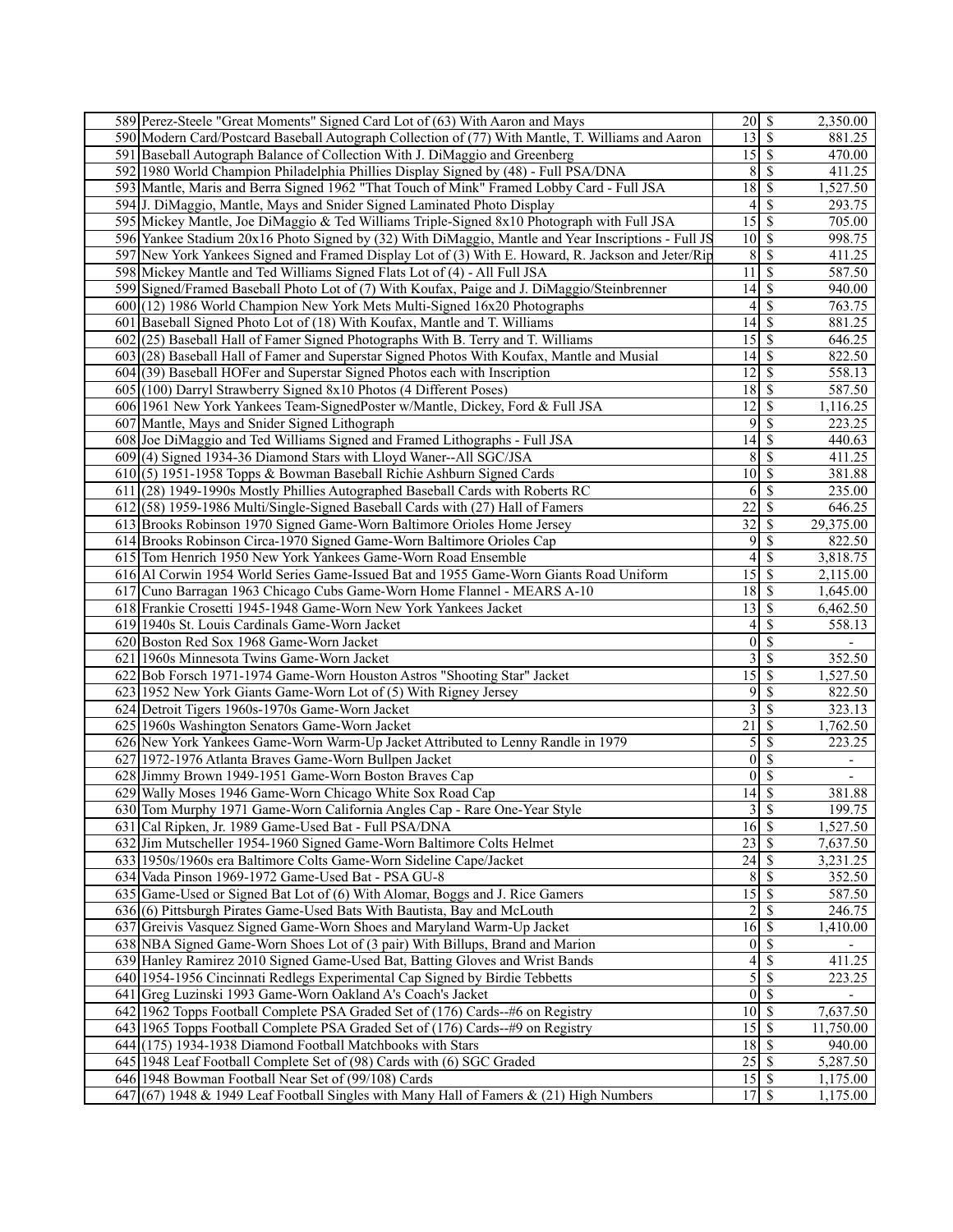| 648 1950 Bowman Football Near Set (143/144) with (6) PSA Graded Keys including PSA 9 Waterfield     | $26 \mid$ \$                    |                          | 3,525.00 |
|-----------------------------------------------------------------------------------------------------|---------------------------------|--------------------------|----------|
| 649 1951 Bowman Football Complete Set (144/144) with (17) PSA Graded                                | $23\overline{3}$                |                          | 3,231.25 |
| 650 (37) 1952 Bowman Large Football PSA 7 Graded High Numbers                                       | $12 \mid$ \$                    |                          | 2,350.00 |
| 651 (29) 1952 Bowman Large Football PSA 7 Graded Low Numbers with Fears, Tunnell & Wrapper          | $12$ $\bar{s}$                  |                          | 1,762.50 |
| 652 (14) 1952 Bowman Large Football Shortprints with Bednarik & Donovan RC--All PSA 7               | 17                              | - \$                     | 2,467.50 |
| 653 (10) 1952 Bowman Large Football PSA 7.5-8 Graded Cards with Pihos & Trippi                      | 19                              | - \$                     | 1,645.00 |
| 654 (10) 1952 Bowman Large Football PSA 7 Graded Hall of Famers/Stars with Baugh & Graham           | $\overline{14}$ \$              |                          | 2,115.00 |
| 655 (8) 1952 Bowman Large Football Hall of Famers--All PSA 7                                        | $14 \mid$ \$                    |                          | 1,116.25 |
| 656 1953 Bowman Football Complete Set of (96) Cards with PSA 5 Gifford                              | 14                              | - \$                     | 1,880.00 |
| 657 1954 Bowman Football Complete Set of (128) Cards & Finnin Error                                 | 9                               | \$                       | 528.75   |
| 658 1955 Bowman Football Complete Set of (160) Cards with (4) PSA Graded Stars                      | 23                              | $\mathcal{S}$            | 1,762.50 |
| 659 1955 Topps All-American Football Complete Set (100/100) with (10) PSA Graded: PSA 8.5 Luckma    | $26 \,$ \$                      |                          | 7,050.00 |
| 660 1956 Topps Football Complete Set (120/120) with Unmarked Checklist                              |                                 |                          | 1,175.00 |
| 661 1956 Topps Football Complete Set of (120) Cards                                                 | 4                               | S                        | 381.88   |
|                                                                                                     | 25                              |                          |          |
| 662 1957 Topps Football Complete Set (154/154) with (5) PSA Graded Keys Plus Both Checklists & Ad   |                                 | - \$                     | 2,115.00 |
| 663 1958 Topps Football Complete Set (132/132) with (18) PSA Graded & Felt Ad Card                  | 9                               | <sup>\$</sup>            | 646.25   |
| 664 1960 Topps Football Complete Set of (132) Cards                                                 | $\overline{17}$                 | $\overline{\mathcal{S}}$ | 1,057.50 |
| 665 1960 & 1961 Topps Football Near/Partial Sets                                                    | 11                              | <sup>\$</sup>            | 499.38   |
| 666 1961 Golden Tulip San Diego Chargers Complete Set of (22) Cards with Kemp                       | 17                              | \$                       | 1,057.50 |
| 667 1962 Topps Football Bucks Complete PSA Graded Set (48/48)--#2 on Registry                       | 4                               | -S                       | 763.75   |
| 668 1963 Topps Football Complete Set (170/170) with (17) PSA Graded                                 | 9                               | \$                       | 763.75   |
| 669 1963 Fleer Football Near Master Set with Stripe Variations & Checklist with (7) PSA Graded      | $\overline{27}$                 | $\overline{\mathcal{S}}$ | 4,406.25 |
| 670 1963 Post Cereal CFL (French) Complete Set in Album & 1963 English Album                        | 6                               | <sup>\$</sup>            | 352.50   |
| 671 1964 Philadelphia Gum Football Complete Set (198/198) with (10) PSA 8-9 Graded Stars            | 23                              | \$                       | 2,115.00 |
| 672(4) 1964 Uban Coffee Canvas Football Premiums with Jim Brown                                     | $\overline{7}$                  | <sup>\$</sup>            | 411.25   |
| 673 1965 Topps Football #122 Joe Namath Rookie Card--PSA 4.5                                        | 18                              | -\$                      | 822.50   |
| 674 1965 Topps Football Partial Set of (85/176) Cards Plus (41) Dupes with Namath RC and Both Check | $\overline{21}$                 | $\overline{\mathcal{S}}$ | 1,997.50 |
| 675 1965-1967 Philadelphia Gum Football Complete/Near Set Run                                       | 29                              | l \$                     | 3,818.75 |
| 676 1968 Topps Football Teams Test Starter Set of (12) Different with (2) PSA                       | 9                               | -S                       | 881.25   |
| 677 1968 & 1969 Topps Football Complete Sets                                                        | 12                              | $\mathcal{S}$            | 881.25   |
| 678 1972 Topps Football Complete Set of (351/351) Cards with (9) Signed Dupes                       | 18                              | l \$                     | 1,527.50 |
| 679 (447) 1957-1980 Football Hall of Fame/Star Singles Collection                                   | $\overline{14}$ \$              |                          | 998.75   |
| $680(11)$ 1976-1987 Topps Football Complete Sets                                                    |                                 |                          | 881.25   |
| $681(6)$ 1978-1987 Topps Football Complete Sets                                                     | $10 \mid S$                     |                          | 440.63   |
| 682 (26) 1975-1992 Football Complete/Near Sets with PSA 8 Payton RC Plus (86) 1986 McDonald's Tea   | 11                              | - \$                     | 940.00   |
| 683 (156) 1975-1986 Topps Football PSA 9 Graded Cards                                               | 15                              | $\mathcal{S}$            | 470.00   |
| 684 (26) 1984-1985 Topps USFL Factory Sets: (17) 1984 & (9) 1985                                    | 23                              | $\overline{\mathcal{S}}$ | 4,112.50 |
| 685 1952 Bowman Large Football #16 Frank Gifford Rookie PSA 7                                       |                                 | <sup>\$</sup>            | 499.38   |
| 686 1957 Topps Football #58 Bill Sherman Error PSA 7                                                | 12                              | -S                       | 323.13   |
| 687 1964 Philadelphia Gum Football Near Set of (180/198) Cards                                      | $\overline{21}$                 | -S                       | 763.75   |
| 688 1971 Eddie Sargent Promotions CFL Stamps Set in Album Plus (2) Extras                           |                                 | $\mathbb{S}$             | 117.50   |
| 689 1972 O-Pee-Chee CFL Trio Sticker Inserts Set of (24/24)                                         |                                 | $2 \overline{3}$         | 129.25   |
| 690 (28) 1981-2000 CFL Regional/Jogo Complete Sets                                                  | $\overline{10}$ \$              |                          | 499.38   |
| 691 1982-2001 Pro Football Hall of Fame Metallics Complete Run of (32) Sets                         |                                 | 9S                       | 270.25   |
| 692 1952 Washington Redskins Team Panoramic Photograph                                              | $\overline{7}$                  | - \$                     | 381.88   |
| 693 1958-1959 World Champion Baltimore Colts Commemorative Lighter                                  | 22                              | <sup>\$</sup>            | 646.25   |
| 694 1958-1959 and 1968 Baltimore Colts Ashtrays                                                     |                                 | <sup>S</sup>             | 235.00   |
|                                                                                                     |                                 |                          |          |
| 695 1960 Vince Lombardi Green Bay Chamber of Commerce Award                                         | $\overline{22}$                 | -S                       | 1,997.50 |
| 696 Vintage Washington Redskins Marching Band Jacket & Plaque                                       | 3                               | -S                       | 199.75   |
| 697 1973 Cincinnati Bengals Team Signed Football with (32) Signatures Including P. Brown-Full JSA   | 4                               | S                        | 223.25   |
| 698 Memorial Stadium Seat Backrest Signed by (17) Baltimore Colts With Unitas and Shula - Full JSA  | $16$ \$                         |                          | 411.25   |
| 699(2) Walter Payton Single-Signed 8x10 Photographs with Individual JSA Certs                       | 6                               | $\overline{\mathbb{S}}$  | 246.75   |
| 700 1957 Topps Football One-Cent Wax Pack--PSA 9                                                    |                                 | $\mathcal{S}$            | 293.75   |
| 701 1961 Fleer Football Unopened Near Wax Box of (22/24) Packs & (1) Series 2 Pack                  | 27                              | -\$                      | 4,406.25 |
| 702 1963 Topps Football Partial Wax Box of (14/24) Packs                                            | 30S                             |                          | 6,462.50 |
| 703 1974 Topps Football Unopened Wax Box                                                            | 12                              | - S                      | 998.75   |
| 704 1975 Topps Football Unopened Cello Box                                                          | $\overline{15}$ $\overline{\$}$ |                          | 1,292.50 |
| 705 1956 Topps Football Five-Cent Display Box GAI 6.5                                               |                                 | -S                       | 188.00   |
| 706(3) 1958-1968 Topps Football High-Grade Display Boxes--All GAI 7-8.5                             | $14 \mid$ \$                    |                          | 293.75   |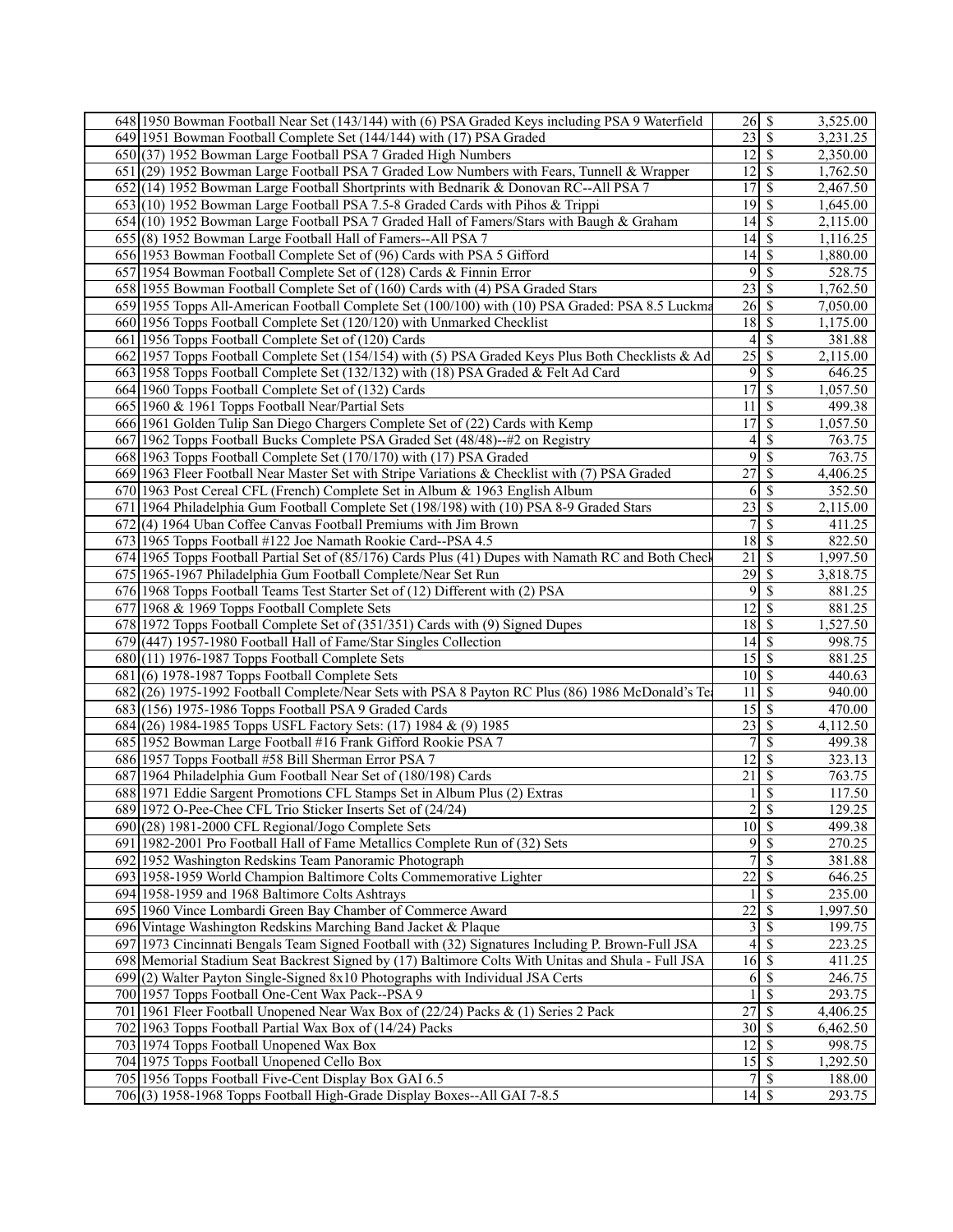| 707 1965 & 1967 Philadelphia Gum Football High-Grade Display Boxes--Both GAI                       |                                 |                            | 164.50                   |
|----------------------------------------------------------------------------------------------------|---------------------------------|----------------------------|--------------------------|
| 708 1910s-1920s O'Shea Knitting Mills Size 42 Football Jersey-Black & Gold with Strap              | $\overline{7}$                  | $\boldsymbol{\mathsf{S}}$  | 352.50                   |
| 709 1950 Baltimore Colts Framed Display With Tittle Rookie Bread Label, Tickets and Programs       | $\overline{0}$                  | $\mathcal{S}$              | $\overline{\phantom{a}}$ |
| 710 1954 Baltimore Colts/Gunther Beer Framed Oversized Team Photo                                  | 10 <sup>1</sup>                 | - \$                       | 646.25                   |
| 711 1958 and 1959 Baltimore Colts Dinner Ware Lot of (3) With Facsimile Signatures                 |                                 | \$                         | 587.50                   |
| 712 1958-1959 Baltimore Colts Porcelain Kitchen Ware With Bowl, Creamer and Cup                    | 13                              |                            | 1,645.00                 |
|                                                                                                    |                                 | $\boldsymbol{\mathsf{S}}$  |                          |
| 713 1958 Baltimore Colts Salesman's Sample Championship Ring in Acrylic Dome                       | 15                              | $\overline{\mathcal{S}}$   | 822.50                   |
| 714 1958-59 Baltimore Colts Broach Given by Owner's Wife to Player's Wives                         |                                 |                            | 2,585.00                 |
| 715 1958-64 Baltimore Colts Press Pins & Charms Lot of (7)                                         | $16 \mid S$                     |                            | 1,527.50                 |
| 716 1958-1964 Baltimore Colts Championship Cufflinks/Tie Clips Lot of (4)                          | 15                              | - \$                       | 587.50                   |
| 717 1953-1982 Baltimore Colts Publication/Photo Treasure Chest                                     | 10 <sup>1</sup>                 | \$                         | 352.50                   |
| 718 1950s-60s Pennant Collection of (17) with Philadelphia & Ivy League Emphasis                   | $\mathfrak{Z}$                  | $\boldsymbol{\mathsf{S}}$  | 199.75                   |
| 719 1957-1987 Cleveland Browns 16mm Film Lot of (17) With Vintage Projector                        |                                 | \$                         | 235.00                   |
| 720 (8) 1960s CFL Football Flip Dolls in Original Boxes                                            | 3                               | \$                         | 352.50                   |
| 721 1965 CFL Coke Caps in Shields with (173) Extra Caps Including (26) Rare Sprites                | 5                               | \$                         | 528.75                   |
| 722 Super Bowl Memorabilia Lot With Ticket Stubs and Grounds Crew Apparel Items                    | 5                               | $\boldsymbol{\mathsf{S}}$  | 176.25                   |
| 723 1971 Chiquita Banana CFL Near Set of (12/13) Slides with Viewer                                | $\overline{c}$                  | $\boldsymbol{\mathsf{S}}$  | 199.75                   |
| 724 1977 Tony Gabriel CFL Lew Hayman Award                                                         | $\overline{c}$                  | $\mathcal{S}$              | 141.00                   |
|                                                                                                    | 12                              | -\$                        | 705.00                   |
| 725 Desk Top Edition 2001 University of Miami AFCA Mini Trophy                                     |                                 |                            |                          |
| 726 1949 Baltimore Colts Team-Signed AAFC Football with (34) Signatures Including Tittle--Full JSA | 19S                             |                            | 4,406.25                 |
| 727 1953 Baltimore Colts Team-Signed Display with (60) Total Signatures with Full JSA              | 6                               | <sup>\$</sup>              | 440.63                   |
| 728 1956 Pro Bowl Program Signed by (33) Eastern Conference Teammates With Lombardi, Brito and F   | 6                               | $\overline{\mathcal{S}}$   | 646.25                   |
| 729(9) 1948 Leaf Football Autographed Cards with (8) Hall of Famers Including Baugh                | $\overline{20}$                 | - \$                       | 2,115.00                 |
| 730 (9) 1948-1951 Bowman Football Autographed Cards--All SGC/JSA or PSA/DNA                        | 3                               | -S                         | 411.25                   |
| 731 Sean Taylor Signed Redskins Jersey - Full JSA                                                  | 5                               | \$                         | 411.25                   |
| 732 Baltimore Colts Helmet Signed by (7) Hall of Famers Including Unitas--Full JSA                 | 18                              | $\mathcal{S}$              | 998.75                   |
| 733 Johnny Unitas Single-Signed The Duke Football - PSA/DNA 10                                     | 11                              | $\mathcal{S}$              | 705.00                   |
| 734(3) Autographed Footballs With J. Brown, Namath and Multi-Signed Hall of Famers - Full JSA      | 8                               | $\boldsymbol{\mathsf{S}}$  | 499.38                   |
| 735 Single-Signed NFL Hall of Famer/Superstar Jersey Lot of (7) With J. Rice and B. Sanders        | 13                              | -S                         | 763.75                   |
| 736 NFL Hall of Famer and Superstar Signed Photograph Lot of (25) With Bednarik and Shula          | 3                               | \$                         | 258.50                   |
| $737(3)$ Jim Brown Autographed Items with 16x20, Football and Jersey                               | $\overline{c}$                  | $\boldsymbol{\mathsf{S}}$  | 323.13                   |
| 738 Victor Cruz Signed Lot of (4) with Three Jerseys and Full Size Helmet                          | 4                               | $\boldsymbol{\mathsf{S}}$  | 558.13                   |
|                                                                                                    | 22                              | <sup>\$</sup>              |                          |
| 739 Philadelphia Eagles Autographed Mini Helmet Collection of (60)                                 |                                 |                            | 1,292.50                 |
| 740(3) Multi-Signed Footballs With "Fearsome Foursome," Butkus and Payton                          | $10 \mid$ \$                    |                            | 411.25                   |
| 741 (24) Single-Signed Heisman Winners Mini Helmets w/ Rare Billy Vessels - All JSA                | 15                              | - \$                       | 998.75                   |
| 742 1972 Miami Dolphins "Perfect Season" Signed Mini Helmet Lot of (25) - All JSA                  | 15                              | - \$                       | 587.50                   |
| 743 (50) Single Signed HOFer Authentic Mini Helmets w/ Starr, Brown, Graham & Many Throwbacks      | $\overline{19}$ \$              |                            | 2,115.00                 |
| 744 1958-1969 Baltimore Colts Media Guide Run of (12)                                              | 9                               | <sup>S</sup>               | 270.25                   |
| 745 1955-69 College & Pro Football Program Lot of (53) with Air Force Inaugural Season & Navy/Mich | 15                              | - \$                       | 558.13                   |
| 746 Super Bowl Program/Ticket Lot of (5) With Colts vs. Jets                                       | 13                              | -S                         | 822.50                   |
| 747 1926-97 CFL Publications Lot of (24) with Unitas                                               | $\overline{c}$                  | $\boldsymbol{\mathsf{S}}$  | 199.75                   |
| 748 October 9, 1920 Pitt vs. West Virginia Forbes Field-Issued Football Program                    |                                 | $6 \overline{\smash{)}\,}$ | 211.50                   |
| 749 1948 and 1949 Baltimore Colts AAFC Media Guides                                                | $\overline{20}$                 | $\overline{\mathcal{S}}$   | 440.63                   |
| 750 (26) Different 2010-12 College Bowl Game Full Tickets with 2012 BCS Championship Game          |                                 | $3\overline{3}$            | 223.25                   |
| 751 1957-58 Topps Basketball Complete Set of (80) Cards                                            | 11                              | $\vert$ \$                 | 2,820.00                 |
| 752 1961-62 Fleer Basketball Complete Set (66/66) with (4) Graded, Unopened Pack (GAI 5) & Wrappe  | $19$ $\sqrt{ }$                 |                            | 1,997.50                 |
| 753(2) 1970-1976 Topps Basketball Near Sets Plus (70) 1948 Bowman & 1961-62 Fleer Basketball Sing  | $21 \overline{\smash{\big)}\,}$ |                            | 1,645.00                 |
|                                                                                                    |                                 |                            |                          |
| 754 (18) 1957-1973 Basketball PSA Graded Cards with Chamberlain & Erving Rookies                   |                                 |                            | 558.13                   |
| 755 1986-87 Fleer Basketball #57 Michael Jordan Rookie BGS 9.5                                     |                                 |                            | 3,818.75                 |
| 756 1986-87 Fleer Basketball #57 Michael Jordan Rookie PSA 9                                       | 21                              | -S                         | 2,820.00                 |
| 757 (26) 1974-1977 Topps Basketball Wax Packs with (1) Graded & Display Box                        | 9                               | <sup>\$</sup>              | 646.25                   |
| 758 1961-62 Fleer Basketball #8 Wilt Chamberlain RC PSA 5                                          | 5                               | $\mathcal{S}$              | 411.25                   |
| 759 1972 Comspec Wilt Chamberlain PSA 4                                                            | $16 \mid$ \$                    |                            | 440.63                   |
| 760 1987-88 & 1990-91 Fleer Basketball Michael Jordan Cards--Both PSA 10                           | 9                               | -S                         | 705.00                   |
| 761 1965 Boston Celtics World Championship Tie Clip                                                | 14                              | - \$                       | 499.38                   |
| 762 1972 and 1974 ABA Finals Ticket Stub Lot of (4) With (2) Series Clinchers                      | $\overline{2}$                  | <sup>\$</sup>              | 129.25                   |
| 763 2004 NBA Finals "Press Only" Presentation Trophy                                               | $\mathbf{1}$                    | $\overline{\mathcal{S}}$   | 117.50                   |
| 764 1960s-1970s NCAA Basketball Team-Issued and News Service Photo Lot of (73) With Knight and K   |                                 | $6 \mid S$                 | 199.75                   |
| 765 Michael Jordan/Scottie Pippen Period Photo Lot of (38)                                         | $3\vert$                        | -\$                        | 258.50                   |
|                                                                                                    |                                 |                            |                          |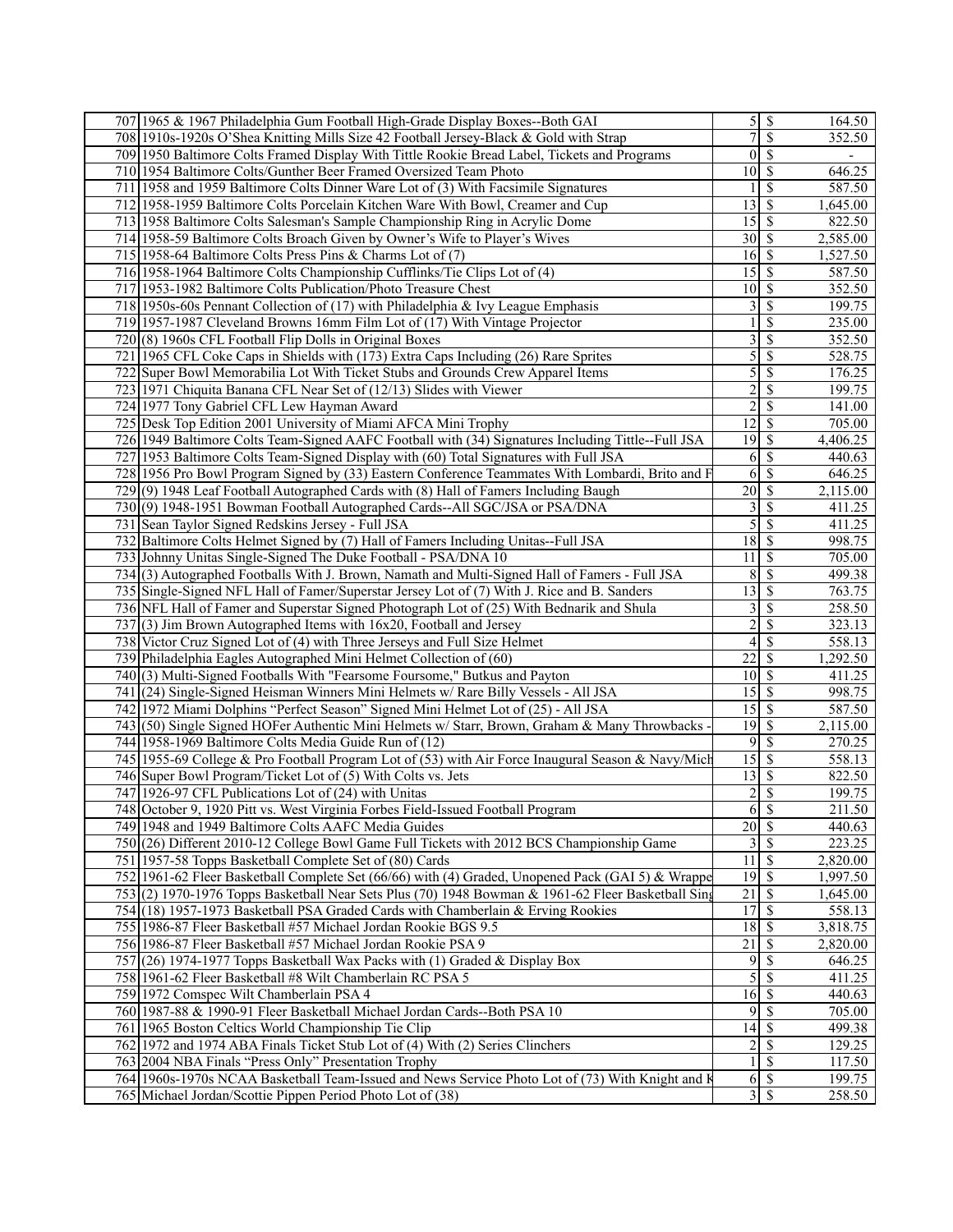| 766 NBA Hall of Famers Ball Signed by (20) With Abdul-Jabbar, Magic, West and Full JSA<br>\$<br>767   "Friends of Bill Russell" Autographed 16x20<br>$\,$ $\,$<br>-\$<br>768 LeBron James Autographed 2008-09 All-Star Jersey - UDA<br>$10 \mid$ \$<br>769 LeBron James Signed and Framed Limited Edition (1/23) "Rookie of the Month" UDA Jersey<br>$\overline{\mathbf{c}}$<br><sup>\$</sup><br>770 Bill Russell, Dwyane Wade and Oscar Robertson Signed Lot of (6) with Basketballs and Jerseys<br>$\overline{2}$<br>\$<br>771 1958-59 NBA Champion Boston Celtics Framed Team-Signed Photo With Auerbach, Cousy and Rus<br>$\overline{\mathbf{c}}$<br>\$<br>772 1960-61 NBA Champion Boston Celtics Framed Team-Signed Photo With Auerbach, Cousy and Rus<br>5<br>$\overline{\mathcal{S}}$<br>773 1968-69 NBA Champion Boston Celtics Team-Signed Display With Havlicek and Russell<br>\$<br>774 1968-1969 NBA Champion Boston Celtics "Starting 5" Signed Photo<br>4<br>8<br>$\mathcal{S}$<br>775 Bill Russell Autograph Lot of (3) With Ball, Jersey and Cap | 411.25<br>323.13<br>470.00<br>352.50<br>763.75<br>499.38<br>499.38<br>323.13<br>293.75<br>470.00<br>881.25<br>381.88<br>411.25<br>,292.50<br>646.25<br>763.75 |
|-------------------------------------------------------------------------------------------------------------------------------------------------------------------------------------------------------------------------------------------------------------------------------------------------------------------------------------------------------------------------------------------------------------------------------------------------------------------------------------------------------------------------------------------------------------------------------------------------------------------------------------------------------------------------------------------------------------------------------------------------------------------------------------------------------------------------------------------------------------------------------------------------------------------------------------------------------------------------------------------------------------------------------------------------------------------|---------------------------------------------------------------------------------------------------------------------------------------------------------------|
|                                                                                                                                                                                                                                                                                                                                                                                                                                                                                                                                                                                                                                                                                                                                                                                                                                                                                                                                                                                                                                                                   |                                                                                                                                                               |
|                                                                                                                                                                                                                                                                                                                                                                                                                                                                                                                                                                                                                                                                                                                                                                                                                                                                                                                                                                                                                                                                   |                                                                                                                                                               |
|                                                                                                                                                                                                                                                                                                                                                                                                                                                                                                                                                                                                                                                                                                                                                                                                                                                                                                                                                                                                                                                                   |                                                                                                                                                               |
|                                                                                                                                                                                                                                                                                                                                                                                                                                                                                                                                                                                                                                                                                                                                                                                                                                                                                                                                                                                                                                                                   |                                                                                                                                                               |
|                                                                                                                                                                                                                                                                                                                                                                                                                                                                                                                                                                                                                                                                                                                                                                                                                                                                                                                                                                                                                                                                   |                                                                                                                                                               |
|                                                                                                                                                                                                                                                                                                                                                                                                                                                                                                                                                                                                                                                                                                                                                                                                                                                                                                                                                                                                                                                                   |                                                                                                                                                               |
|                                                                                                                                                                                                                                                                                                                                                                                                                                                                                                                                                                                                                                                                                                                                                                                                                                                                                                                                                                                                                                                                   |                                                                                                                                                               |
|                                                                                                                                                                                                                                                                                                                                                                                                                                                                                                                                                                                                                                                                                                                                                                                                                                                                                                                                                                                                                                                                   |                                                                                                                                                               |
|                                                                                                                                                                                                                                                                                                                                                                                                                                                                                                                                                                                                                                                                                                                                                                                                                                                                                                                                                                                                                                                                   |                                                                                                                                                               |
|                                                                                                                                                                                                                                                                                                                                                                                                                                                                                                                                                                                                                                                                                                                                                                                                                                                                                                                                                                                                                                                                   |                                                                                                                                                               |
| $14 \mid$ \$<br>776(2) Pete Maravich Signed All-Star Basketball Camp Certificates with Full JSA                                                                                                                                                                                                                                                                                                                                                                                                                                                                                                                                                                                                                                                                                                                                                                                                                                                                                                                                                                   |                                                                                                                                                               |
| 13<br>$\mathcal{S}$<br>777 1950s-1960s Basketball Hall of Famers/Stars Signed Ball Lot of (10) With Cousy and Kerr                                                                                                                                                                                                                                                                                                                                                                                                                                                                                                                                                                                                                                                                                                                                                                                                                                                                                                                                                |                                                                                                                                                               |
| $\sqrt{s}$<br>9<br>778 (12) Autographed 1961 Basketball First Day Covers With Auerbach, Cousy and West                                                                                                                                                                                                                                                                                                                                                                                                                                                                                                                                                                                                                                                                                                                                                                                                                                                                                                                                                            |                                                                                                                                                               |
| 23<br>-\$<br>779 Basketball Hall of Fame Autographed Flat Lot of (57) with Magic and Bill Russell                                                                                                                                                                                                                                                                                                                                                                                                                                                                                                                                                                                                                                                                                                                                                                                                                                                                                                                                                                 |                                                                                                                                                               |
| $9$ \$<br>780 1970s-1980s NBA Hall of Famer/Superstar Signed Basketball Lot of (16) With West and Dr. J                                                                                                                                                                                                                                                                                                                                                                                                                                                                                                                                                                                                                                                                                                                                                                                                                                                                                                                                                           |                                                                                                                                                               |
| $10 \mid S$<br>781 1998 NBA All-Star Game Basketball Signed by (32) With Jordan, Bryant and Full JSA                                                                                                                                                                                                                                                                                                                                                                                                                                                                                                                                                                                                                                                                                                                                                                                                                                                                                                                                                              |                                                                                                                                                               |
| $\overline{\mathcal{S}}$<br>8<br>782 2000-2003 University of Maryland Basketball Lot of (6) With 2002 National Champs Team-Signed                                                                                                                                                                                                                                                                                                                                                                                                                                                                                                                                                                                                                                                                                                                                                                                                                                                                                                                                 | 411.25                                                                                                                                                        |
| 31<br>$\vert s$<br>783 1961-62 Fleer Basketball Advertising Panel with Chamberlain & Baylor                                                                                                                                                                                                                                                                                                                                                                                                                                                                                                                                                                                                                                                                                                                                                                                                                                                                                                                                                                       | 16,450.00                                                                                                                                                     |
| $16\overline{3}$<br>784 1967-68 - 1975-76 ABA Media Guide Lot of (60) With (3) League-Issued Binders                                                                                                                                                                                                                                                                                                                                                                                                                                                                                                                                                                                                                                                                                                                                                                                                                                                                                                                                                              | 998.75                                                                                                                                                        |
| $16 \mid$ \$<br>785 1960s-1970s ABA Team-Issued Photo/Press Release Lot of (175)                                                                                                                                                                                                                                                                                                                                                                                                                                                                                                                                                                                                                                                                                                                                                                                                                                                                                                                                                                                  | 705.00                                                                                                                                                        |
| $\overline{c}$<br>$\mathcal{S}$<br>786 (10) 1970s ABA Programs With (2) All-Star Game Guides and Floridians Program                                                                                                                                                                                                                                                                                                                                                                                                                                                                                                                                                                                                                                                                                                                                                                                                                                                                                                                                               | 323.13                                                                                                                                                        |
| 9<br>\$<br>787 1960s-1980s NBA Team-Issued and Original Photo Collection of (673) With Abdul-Jabbar                                                                                                                                                                                                                                                                                                                                                                                                                                                                                                                                                                                                                                                                                                                                                                                                                                                                                                                                                               | 646.25                                                                                                                                                        |
| $\overline{\mathcal{S}}$<br>$\boldsymbol{0}$<br>788 Julius Erving Vintage Photo/Publication Lot of (25) With ABA Programs                                                                                                                                                                                                                                                                                                                                                                                                                                                                                                                                                                                                                                                                                                                                                                                                                                                                                                                                         | $\overline{\phantom{0}}$                                                                                                                                      |
| 3<br>\$<br>789 (100) 1960s-1980s NBA Hall of Famer Team-Issued and Original Photo Lot With Chamberlain and                                                                                                                                                                                                                                                                                                                                                                                                                                                                                                                                                                                                                                                                                                                                                                                                                                                                                                                                                        | 199.75                                                                                                                                                        |
| 790 NBA and ABA Team-Issued and Published Photo Collection of (367) With Chamberlain and Maravi<br>11<br>- \$                                                                                                                                                                                                                                                                                                                                                                                                                                                                                                                                                                                                                                                                                                                                                                                                                                                                                                                                                     | 381.88                                                                                                                                                        |
| 791 Pair of Vintage Multi-Signed Boxing Gloves With (2) Marciano, Dempsey, Braddock - Full PSA/DN                                                                                                                                                                                                                                                                                                                                                                                                                                                                                                                                                                                                                                                                                                                                                                                                                                                                                                                                                                 | 2,467.50                                                                                                                                                      |
| $\mathcal{S}$<br>792 1909 E75 American Caramel Boxing Complete Set of (20) Cards<br>7                                                                                                                                                                                                                                                                                                                                                                                                                                                                                                                                                                                                                                                                                                                                                                                                                                                                                                                                                                             | 470.00                                                                                                                                                        |
| $14 \mid$ \$<br>793 (32) 1894-1928 Boxing Supplements with Corbett, Dempsey & Johnson                                                                                                                                                                                                                                                                                                                                                                                                                                                                                                                                                                                                                                                                                                                                                                                                                                                                                                                                                                             | 381.88                                                                                                                                                        |
| 15<br>  \$<br>794 Rocky Marciano Signed Promotional Photo - Full JSA                                                                                                                                                                                                                                                                                                                                                                                                                                                                                                                                                                                                                                                                                                                                                                                                                                                                                                                                                                                              | 1,116.25                                                                                                                                                      |
| 795 Boxing Autographed Flats Lot of (89) World Champions and Notables<br>  \$<br>6                                                                                                                                                                                                                                                                                                                                                                                                                                                                                                                                                                                                                                                                                                                                                                                                                                                                                                                                                                                | 499.38                                                                                                                                                        |
| $18$ \$<br>796 Boxing Autograph Collection of (22) With Dempsey, Louis and (5) Pacquiao                                                                                                                                                                                                                                                                                                                                                                                                                                                                                                                                                                                                                                                                                                                                                                                                                                                                                                                                                                           | 822.50                                                                                                                                                        |
| $\overline{\mathcal{S}}$<br>5<br>797 Joe Frazier Signed Boxing Glove and Robe                                                                                                                                                                                                                                                                                                                                                                                                                                                                                                                                                                                                                                                                                                                                                                                                                                                                                                                                                                                     | 282.00                                                                                                                                                        |
| $\overline{\mathcal{S}}$<br>798 Muhammad Ali Single-Signed Baseball Bat With Full JSA<br>11                                                                                                                                                                                                                                                                                                                                                                                                                                                                                                                                                                                                                                                                                                                                                                                                                                                                                                                                                                       | 587.50                                                                                                                                                        |
| $10 \mid$ \$<br>799 Muhammad Ali Single-Signed Baseball With Full JSA                                                                                                                                                                                                                                                                                                                                                                                                                                                                                                                                                                                                                                                                                                                                                                                                                                                                                                                                                                                             | 499.38                                                                                                                                                        |
| 800 Muhammad Ali Signed 1966 Heavyweight Championship Full Ticket - Full JSA<br>7<br>-\$                                                                                                                                                                                                                                                                                                                                                                                                                                                                                                                                                                                                                                                                                                                                                                                                                                                                                                                                                                          | 352.50                                                                                                                                                        |
| 13<br>$\mathsf{S}$                                                                                                                                                                                                                                                                                                                                                                                                                                                                                                                                                                                                                                                                                                                                                                                                                                                                                                                                                                                                                                                |                                                                                                                                                               |
| 801 1976 Muhammad Ali Multi-Signed Lithograph with (5) Signatures--Full JSA                                                                                                                                                                                                                                                                                                                                                                                                                                                                                                                                                                                                                                                                                                                                                                                                                                                                                                                                                                                       | 646.25                                                                                                                                                        |
| $18$ \$<br>802 Muhammad Ali Autographed Everlast "G.O.A.T." Stat Robe - Steiner                                                                                                                                                                                                                                                                                                                                                                                                                                                                                                                                                                                                                                                                                                                                                                                                                                                                                                                                                                                   | 1,175.00                                                                                                                                                      |
| $16 \overline{\smash{)}\,}$<br>803 Muhammad Ali Signed 20x16 and 8x10 Photos From 1965 Liston Rematch - Full JSA                                                                                                                                                                                                                                                                                                                                                                                                                                                                                                                                                                                                                                                                                                                                                                                                                                                                                                                                                  | 881.25                                                                                                                                                        |
| $\,8$<br>804 HOF Boxer Mark "Too Sharp" Johnson Fight Worn Robe & Trunks & (2) Special Inscription Signed<br>- \$                                                                                                                                                                                                                                                                                                                                                                                                                                                                                                                                                                                                                                                                                                                                                                                                                                                                                                                                                 | 323.13                                                                                                                                                        |
| 5<br>-\$<br>805 Autographed Mark "Too Sharp" Johnson Boxing Glove & Fight Worn Robe                                                                                                                                                                                                                                                                                                                                                                                                                                                                                                                                                                                                                                                                                                                                                                                                                                                                                                                                                                               | 258.50                                                                                                                                                        |
| $\overline{\mathbf{3}}$<br>$\mathcal{S}$<br>806 Mark "Too Sharp" Johnson IBF Flyweight Title Worn Shoes & Signed Glove with "2012 HOF" Insc                                                                                                                                                                                                                                                                                                                                                                                                                                                                                                                                                                                                                                                                                                                                                                                                                                                                                                                       | 223.25                                                                                                                                                        |
| 19S<br>807 Muhammad Ali Signed "3-D" Lithograph Display - Full JSA                                                                                                                                                                                                                                                                                                                                                                                                                                                                                                                                                                                                                                                                                                                                                                                                                                                                                                                                                                                                | 763.75                                                                                                                                                        |
| $\overline{\mathcal{S}}$<br>808 Single and Multi-Signed Boxing Glove Lot of (3) With Duva, Frazier and Holyfield                                                                                                                                                                                                                                                                                                                                                                                                                                                                                                                                                                                                                                                                                                                                                                                                                                                                                                                                                  | 117.50                                                                                                                                                        |
| 809 Dempsey vs. Tunney 1927 "Long Count" Soldier Field Ticket Stub<br>3<br>- \$                                                                                                                                                                                                                                                                                                                                                                                                                                                                                                                                                                                                                                                                                                                                                                                                                                                                                                                                                                                   | 152.75                                                                                                                                                        |
| 15S<br>$810(2)$ 1962-63 Topps Hockey Uncut Sheets                                                                                                                                                                                                                                                                                                                                                                                                                                                                                                                                                                                                                                                                                                                                                                                                                                                                                                                                                                                                                 | 2,585.00                                                                                                                                                      |
| 811 (128) 1944-1967 Beehive Hockey Group II & III Photographs with Shortprints<br>$\,8$<br>- \$                                                                                                                                                                                                                                                                                                                                                                                                                                                                                                                                                                                                                                                                                                                                                                                                                                                                                                                                                                   | 587.50                                                                                                                                                        |
| <sup>\$</sup><br>812 (74) 1934-44 Beehive Group I Hockey Photos with (3) New York Americans                                                                                                                                                                                                                                                                                                                                                                                                                                                                                                                                                                                                                                                                                                                                                                                                                                                                                                                                                                       | 293.75                                                                                                                                                        |
| $10 \overline{\smash{)}\,}$<br>813 (131) 1934-1936 Diamond Hockey Matchbooks with Morenz & Black Hawks Set                                                                                                                                                                                                                                                                                                                                                                                                                                                                                                                                                                                                                                                                                                                                                                                                                                                                                                                                                        | 528.75                                                                                                                                                        |
| 7<br>\$<br>814 1968-1979 Topps Hockey Shoebox Collection of (945) Cards with Several Orr & Near Set                                                                                                                                                                                                                                                                                                                                                                                                                                                                                                                                                                                                                                                                                                                                                                                                                                                                                                                                                               | 411.25                                                                                                                                                        |
| $\boldsymbol{0}$<br>815 1975-76 Houston Aeros WHA Team-Signed Hockey Stick with (21) Signatures Including Howe Fan<br>-\$                                                                                                                                                                                                                                                                                                                                                                                                                                                                                                                                                                                                                                                                                                                                                                                                                                                                                                                                         |                                                                                                                                                               |
| $\sqrt{8}$<br>$\overline{\mathcal{S}}$<br>816 1980 USA Olympic Hockey Team-Signed LE Jersey with Full JSA                                                                                                                                                                                                                                                                                                                                                                                                                                                                                                                                                                                                                                                                                                                                                                                                                                                                                                                                                         | 411.25                                                                                                                                                        |
| $\overline{\mathbf{3}}$<br>$\overline{\mathcal{S}}$<br>817 1988-89 NHL All-Star Game Team-Signed Oversized Stick With (2) Gretzky, Yzerman and Full JSA                                                                                                                                                                                                                                                                                                                                                                                                                                                                                                                                                                                                                                                                                                                                                                                                                                                                                                           | 199.75                                                                                                                                                        |
| $6 \mid$ \$<br>818 1980 Winter Olympics "Miracle On Ice" U.S. vs. Soviets Full Ticket                                                                                                                                                                                                                                                                                                                                                                                                                                                                                                                                                                                                                                                                                                                                                                                                                                                                                                                                                                             | 646.25                                                                                                                                                        |
| $\overline{0}$<br>$\vert s$<br>819(2) 1964 Los Angeles Blades WHL Programs With Willie O'Ree                                                                                                                                                                                                                                                                                                                                                                                                                                                                                                                                                                                                                                                                                                                                                                                                                                                                                                                                                                      |                                                                                                                                                               |
| 820 (20) 1963-1988 Topps & OPC Hockey Stars with (12) PSA Graded including Gretzky, Howe, Orr                                                                                                                                                                                                                                                                                                                                                                                                                                                                                                                                                                                                                                                                                                                                                                                                                                                                                                                                                                     | 381.88                                                                                                                                                        |
| $0 \mid \mathsf{S}$<br>821 Walter Hagen Signed and Framed Vintage Photo - Full JSA                                                                                                                                                                                                                                                                                                                                                                                                                                                                                                                                                                                                                                                                                                                                                                                                                                                                                                                                                                                |                                                                                                                                                               |
| $\overline{0}$ $\overline{\$}$<br>822 (28) Signed Golf First Day Covers With T. Woods and Ballesteros                                                                                                                                                                                                                                                                                                                                                                                                                                                                                                                                                                                                                                                                                                                                                                                                                                                                                                                                                             |                                                                                                                                                               |
| 823 Olympic Gold Medal Winner Autograph Flats Lot of (48)<br>$0 \mid S$                                                                                                                                                                                                                                                                                                                                                                                                                                                                                                                                                                                                                                                                                                                                                                                                                                                                                                                                                                                           | $\overline{\phantom{a}}$                                                                                                                                      |
| 824 1888 A.A.U. 16-Gram 22K Solid Gold Medal, Presented to William M. Greevy for 440 Yard Event<br>$11 \mid$ \$                                                                                                                                                                                                                                                                                                                                                                                                                                                                                                                                                                                                                                                                                                                                                                                                                                                                                                                                                   | 763.75                                                                                                                                                        |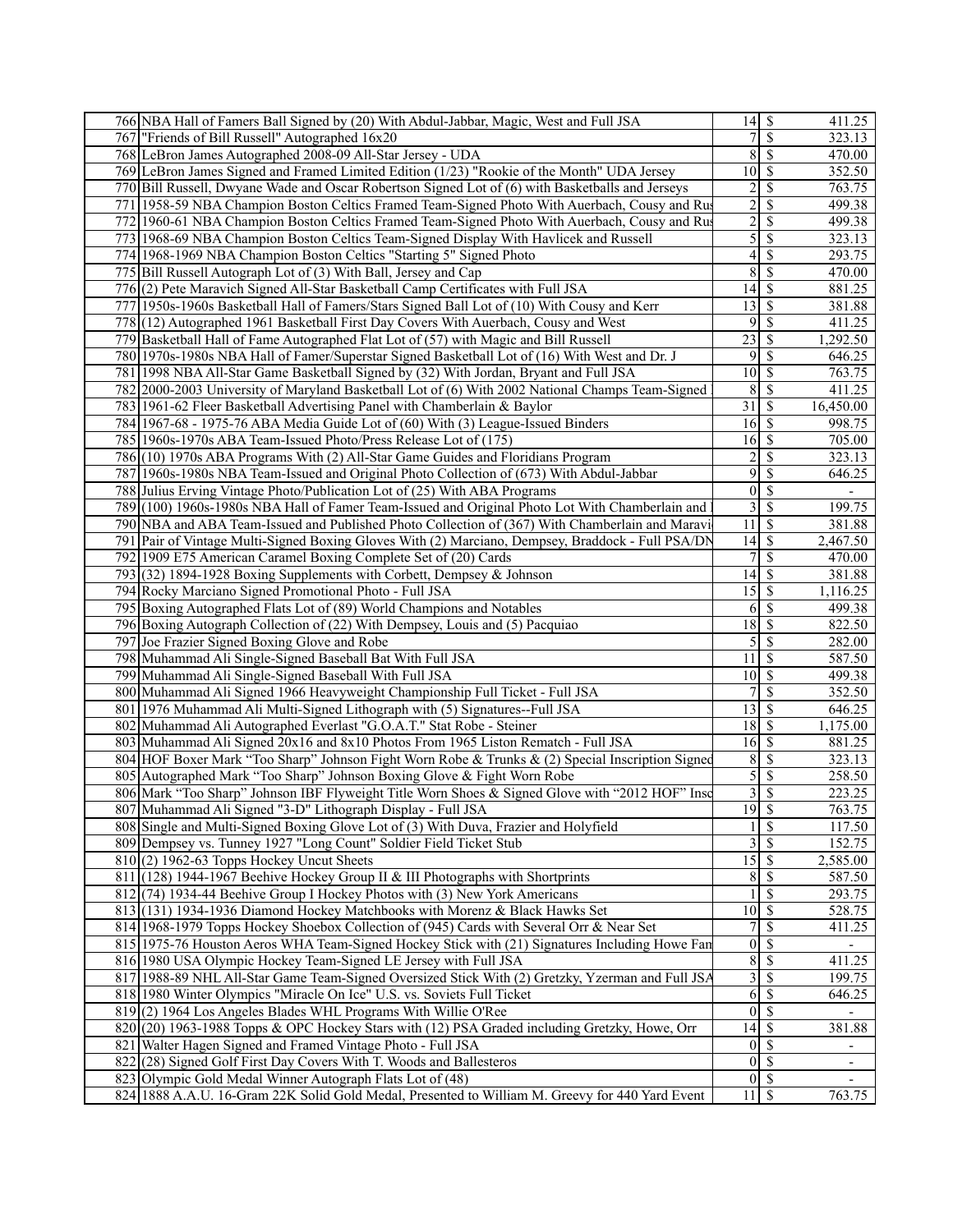| 825 America's Cup Replica Sailing Trophy                                                             |                                             | $0 \mid \text{\$\$}$       | $\overline{\phantom{a}}$ |
|------------------------------------------------------------------------------------------------------|---------------------------------------------|----------------------------|--------------------------|
| 826 Bubba Watson Autographed 2012 Masters Tournament Flag                                            | 2                                           | $\mathcal{S}$              | 246.75                   |
| 827 1962 Stella Pele Card SGC 40                                                                     | 11                                          | $\mathcal{S}$              | 246.75                   |
| 828(6) 1967-1974 Soccer Complete Sets with 1967 A&BC                                                 |                                             | \$                         | 117.50                   |
| 829 1979 Minnesota Fats 8-Ball Billiards Trophy                                                      |                                             | \$                         | 176.25                   |
| 830 2010 Historic Autographs "In Memory Of" Babe Ruth/Roger Maris Signed Cuts 1/1—PSA/DNA Au         |                                             | $6 \mid$ \$                | 4,406.25                 |
| 831 (63) 2003 Upper Deck Yankee Signature Dual & Triple Certified Autograph Cards                    |                                             |                            | 1,116.25                 |
| 832 2008 Sport Kings "Fall Expo" Multiple Game-Used Near Set of (41/42) Cards                        |                                             |                            | 998.75                   |
| 833 (4) 2007-2008 Sport Kings Series A & B Double and Triple Memorabilia Near Sets                   |                                             |                            | 822.50                   |
| 834 2008 Sport Kings Series B Certified Autograph Near Set of (85/95) Cards                          |                                             |                            | 2,350.00                 |
| 835 2008 Sport Kings Series B Autograph-Memorabilia Complete Set of (62) Cards                       |                                             |                            | 1,880.00                 |
| 836 (1100+) Multi-Sport Certified Auto/Game-Used/Modern Insert Collection with Game-Used Sets        | 13                                          | l \$                       | 1,057.50                 |
| 837 2008 Sport Kings Series B Game-Used Patch (25/25) & Passing The Torch Dual Game-Used (14/14      | $16 \mid$ \$                                |                            | 940.00                   |
| 838 2008 Sport Kings Series B Numerology Game-Used Near Set (32/34) with (6) #1/1                    | $12 \mid$ \$                                |                            | 528.75                   |
| 839 2008 Sport Kings Series B Single Memorabilia Near Set of (44/46) with (15) #/10 or Lesser        | $10 \mid$ \$                                |                            | 470.00                   |
| 840 2008 & 2009 Sport Kings "Spring Expo" Dual-Memorabilia Complete Sets                             |                                             |                            | 440.63                   |
| 841 [2001 SP Authentic #45 Tiger Woods Certified Autograph RC BGS 9.5/Auto 10 & (2) Grand Slam R     |                                             |                            | 2,115.00                 |
| 842](54) Modern Multi-Sport Certified Autographs with Hall of Famers                                 | $10 \mid$ \$                                |                            | 440.63                   |
| 843 (325) Modern Baseball Game-Used/Auto/Singles Collection with (53) Hall of Famers                 | $16 \mid$ \$                                |                            | 763.75                   |
| 844 (250+) Modern Multi-Sport Autograph/Modern Insert/Singles Collection with Stars                  |                                             | $8 \mid$ \$                | 293.75                   |
|                                                                                                      | $\overline{9}$                              | $\mathcal{S}$              | 470.00                   |
| 845 (422) Modern Multi-Sport Insert Collection with (175) Game-Used/Auto & (167) Graded Cards        | 11                                          | $\mathcal{S}$              | 763.75                   |
| 846 (810+) Mostly Modern Multi-Sport Game-Used/Auto/Singles Collection with Alcindor RC              | $\overline{14}$ \$                          |                            | 528.75                   |
| 847 [2011 SP Legendary Cuts Triple Booklet with D. Dean, Frisch & P. Dean-BGS/JSA                    |                                             |                            |                          |
| 848 (70) 2001-2007 Baseball Hall of Famer/Star Game-Used Insert Cards                                | 5                                           | <sup>\$</sup>              | 381.88                   |
| 849 (2287) 1957-1974 Baseball & Football Shoebox Collection with Many Stars                          | $26 \mid$ \$<br>$14 \mid$ \$                |                            | 1,997.50                 |
| 850 (3532) 1941-1990s Multi-Sport Singles Collection with 1941 Play Ball Ted Williams                |                                             |                            | 1,175.00                 |
| 851 (600+) Multi-Sport Autographed Flats Collection with (200) HOF Autographs - Individual Certs     |                                             |                            | 4,112.50                 |
| 852 (400+) Multi-Sport Autographed Flats with (150+) HOF Signatures                                  | $32 \mid$ \$<br>$12 \mid$ \$                |                            | 3,525.00                 |
| 853 (320) 1910s-Modern Multi-Sport Treasure Chest with Cards, Display Boxes, Stamp Albums & More     |                                             | -S                         | 528.75                   |
| 854 Original Baltimore Memorial Stadium Locker<br>855 1951 Berk Ross Complete Set of (72) Cards      | $\bf 8$                                     | \$                         | 470.00<br>705.00         |
| 856 (96) 1948-1955 Bowman Baseball & Football PSA Graded Cards with 1952 Bowman Mantle               |                                             |                            | 1,292.50                 |
| 857 (75) 1948-1966 Baseball & Football Singles Grab Bag with Aaron, Koufax & Baugh RC                |                                             |                            | 646.25                   |
| 858 1964-67 Topps/Philadelphia Baseball & Football Empty Box Lot of (18) with (2) 1967 Topps Footba  | 8                                           | - \$                       | 381.88                   |
| 859(940) 1934-1978 Multi-Sport Singles & Wrappers Collection with (2) Baseball Display Boxes         | 21                                          | - \$                       | 1,880.00                 |
| 860 (44) 1961-1974 Multi-Sport Wax/Cello Packs with (9) Graded                                       |                                             |                            | 940.00                   |
| 861 (2649) 1950-1979 Football, Basketball & Hockey Singles Collection                                | 5                                           | \$                         | 411.25                   |
| 862(214) 1950s-1980s Multi-Sport Shoebox Collection with Many Stars                                  | 3                                           | \$                         | 352.50                   |
| 863 (14) 1967-1982 Multi/Non-Sport Wax Display Boxes                                                 | 9                                           | \$                         | 282.00                   |
| 864 (130) 1980-2002 Multi-Sport Wax Case/Box/Pack Collection Including Sets                          | 17                                          | - \$                       | 1,057.50                 |
| 865 (4316) 1970-1977 Topps Baseball & Football Collection with Many Stars                            | $16 \mid$ \$                                |                            | 940.00                   |
| $866$ (2200+) 1977-1979 Sportscasters Hoard with Many Stars                                          |                                             | 7s                         | 499.38                   |
| 867(61) 1983-Modern Multi-Sport Graded Rookie Stars with Certified Autos                             | 9                                           | $\overline{\mathbf{s}}$    | 411.25                   |
| 868 (2161) Modern Basketball, Football & Hockey Collection with Rookies & Stars                      | $15 \mid$ \$                                |                            | 881.25                   |
| $869(11)$ 2001-2004 Multi-Sport Premium Wax Boxes                                                    |                                             |                            | 1,410.00                 |
| 870 1980s-Present Huge Multi-Sport Ticket Lot of (1,000+)                                            |                                             | <sup>S</sup>               | 293.75                   |
| 871 (2) Team USA Olympics Signed Items With 1980 Hockey and 1984 Baseball                            | $\overline{21}$                             | S                          | 705.00                   |
| 872 Johnny Unitas & Brooks Robinson Single-Signed Baseballs with Inscriptions                        | 3                                           | <sup>\$</sup>              | 258.50                   |
| 873 (5) Multi-Sport Autographed Baseball & Football Items with Bradshaw & A-Rod                      | 6                                           | S                          | 352.50                   |
| 874(6) Signed 1960s-1970s Sports Illustrated Posters With Aaron and Killebrew                        | 3                                           | \$                         | 258.50                   |
| 875 Multi-Sport Autographed Oversized Photo Lot of (19) With Bednarik, Ripken and Tittle             | $\overline{\mathbf{3}}$                     | $\boldsymbol{\mathsf{S}}$  | 381.88                   |
| 876 Multi-Sport Signed Photo Lot of (31) With West, Petty and Staubach                               | 6                                           | \$                         | 323.13                   |
| 877 (40) Autographed Baseball and Basketball Flats Collection With Koufax and Wooden                 | 4                                           | $\overline{\mathcal{S}}$   | 270.25                   |
| 878 (44) Baseball and Football Hall of Famer Single-Signed Photos With Aaron and J. Brown            | 9                                           | \$                         | 705.00                   |
| 879 Baseball/Football Autograph Treasure Chest With Aaron, Hornung and T. Williams                   |                                             | $5 \overline{\smash{)}\ }$ | 411.25                   |
| 880 Modern Era Baseball and Football Signed Photo Lot of (87) With Brees, J. Hamilton and Roethlisbe | $18 \overline{\smash{\big)}\, \, \text{S}}$ |                            | 705.00                   |
| 881 (32) Multi-Sport Multi/Single-Signed Gateway Cachets with Ali, Koufax and Mantle                 | $19$ $\overline{\text{S}}$                  |                            | 1,116.25                 |
| 882 Multi-Sport Memorabilia Lot With Bats, Balls and Publications                                    |                                             | $6 \mid S$                 | 235.00                   |
| 883 Multi-Sport Treasure Chest With Game-Used Bats, Hockey Sticks and Super Bowl Programs            | $13 \mid$ \$                                |                            | 705.00                   |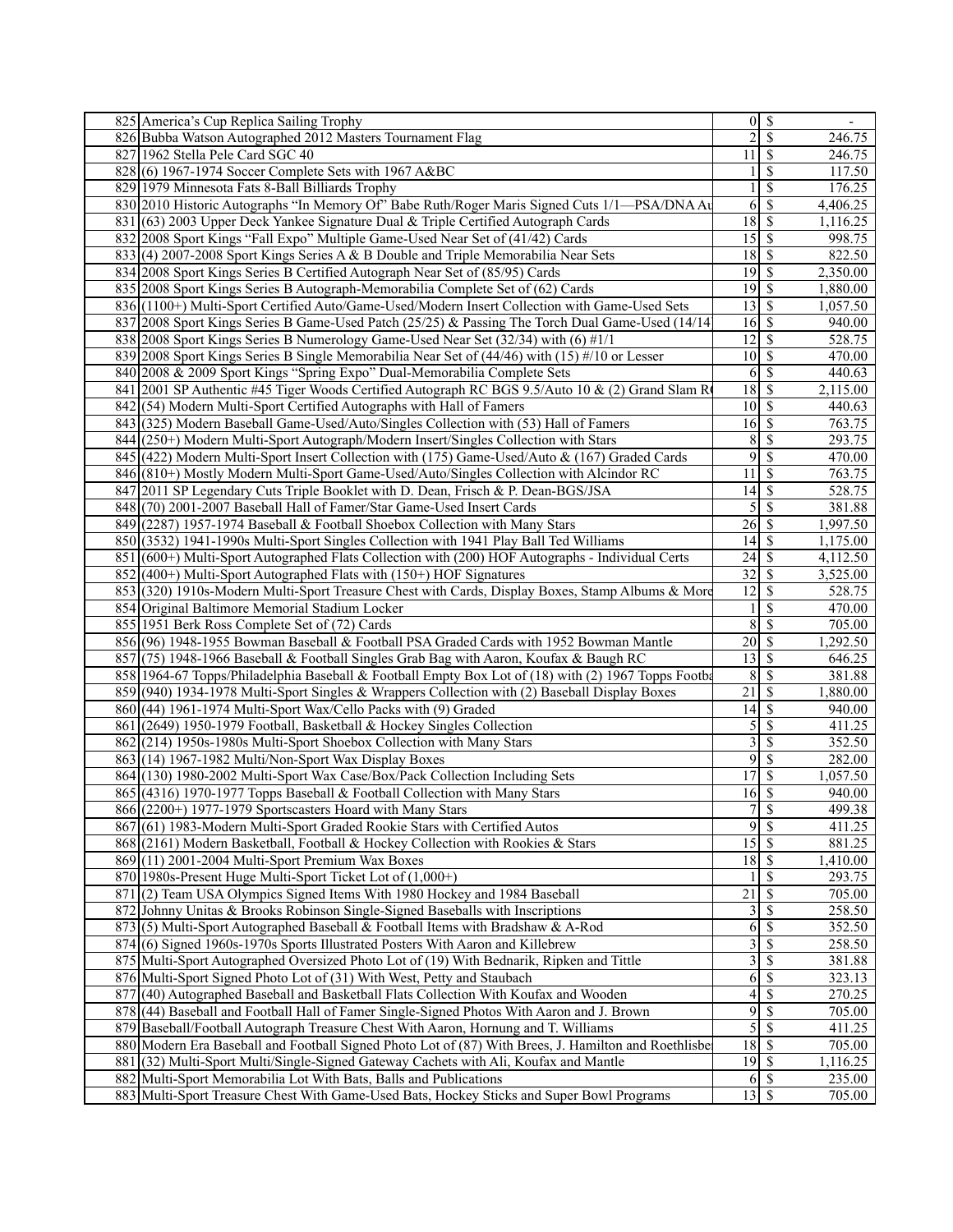| 884 (8) Baltimore Memorial Stadium Signs With (4) Section/Gate No. Displays                        |                                 |                           | 352.50                   |
|----------------------------------------------------------------------------------------------------|---------------------------------|---------------------------|--------------------------|
| 885 1918-Modern Baseball Memorabilia Collection with Joe DiMaggio Autographed Plate & Greenberg    | 5                               | $\mathcal{S}$             | 411.25                   |
| 886 D.C. Area Memorabilia Treasure Chest with (8) D.C. United Team Balls & 1991 Redskins Signed H  | 6                               | $\vert s$                 | 352.50                   |
| 887 (450) Super Bowl XV Programs - Raiders vs. Eagles                                              | $\overline{0}$                  | $\overline{\mathcal{S}}$  |                          |
| 888 (500) Super Bowl XVII Programs - Redskins vs. Dolphins                                         |                                 |                           |                          |
|                                                                                                    | $\boldsymbol{0}$                | $\boldsymbol{\mathsf{S}}$ | $\blacksquare$           |
| 889 (500) Super Bowl XVIII Programs - Raiders vs. Redskins                                         | $\overline{0}$                  | <sup>\$</sup>             | $\overline{\phantom{a}}$ |
| 890 (400) Super Bowl XXI Programs - N.Y. Giants vs. Broncos                                        | $\boldsymbol{0}$                | $\overline{\mathcal{S}}$  | $\blacksquare$           |
| 891 (300) Super Bowl XXII Programs - Redskins vs. Broncos                                          | $\overline{0}$                  | $\overline{\mathcal{S}}$  | $\overline{\phantom{a}}$ |
| 892 (500) Super Bowl XXV Programs - "Wide Right"                                                   | $\boldsymbol{0}$                | $\overline{\mathcal{S}}$  | $\overline{a}$           |
| 893 (500) Super Bowl XXVI Programs - Redskins vs. Bills                                            | $\overline{0}$                  | $\boldsymbol{\mathsf{S}}$ | $\blacksquare$           |
| 894 (450) Super Bowl XXVII Programs - Cowboys vs. Bills                                            | $\overline{0}$                  | \$                        | $\overline{\phantom{a}}$ |
| 895 (500) Super Bowl XXVIII Programs - Buffalo's Fourth Straight Appearance                        | $\boldsymbol{0}$                | $\overline{\mathcal{S}}$  | $\blacksquare$           |
| 896 (500) Super Bowl XXIX Programs - 49ers vs. Chargers                                            | $\overline{0}$                  | $\overline{\mathcal{S}}$  | $\overline{\phantom{a}}$ |
| 897 (500) Super Bowl XXX Programs - Cowboys vs. Steelers                                           | $\overline{0}$                  | \$                        | $\overline{\phantom{a}}$ |
| 898 (500) Super Bowl XXXI Programs - Packers vs. Patriots                                          | $\overline{0}$                  | $\boldsymbol{\mathsf{S}}$ | $\blacksquare$           |
| 899 (500) Super Bowl XXXI Commemorative Programs                                                   | $\overline{0}$                  | \$                        | $\overline{\phantom{a}}$ |
| 900 (500) Super Bowl XXXII Programs - Elway's First Win                                            | $\boldsymbol{0}$                | $\overline{\mathcal{S}}$  | $\blacksquare$           |
| 901 (500) Super Bowl XXXII Commemorative Super Bowl Programs                                       | $\overline{0}$                  | $\overline{\mathcal{S}}$  | $\overline{\phantom{a}}$ |
| 902 (500) Super Bowl XXXIII Programs - Elway's Last Game                                           | $\overline{0}$                  | $\overline{\mathcal{S}}$  | $\overline{\phantom{0}}$ |
| 903 (500) Super Bowl XXXIV Programs - Rams vs. Titans                                              | $\boldsymbol{0}$                | $\mathcal{S}$             | $\blacksquare$           |
| 904 (360) 1986 World Series Programs - Mets vs. Red Sox                                            | $\overline{0}$                  |                           |                          |
|                                                                                                    |                                 | \$                        | $\overline{\phantom{a}}$ |
| 905 (560) 1992 World Series Programs - Blue Jays vs. Braves                                        | $\boldsymbol{0}$                | $\overline{\mathcal{S}}$  | $\overline{\phantom{a}}$ |
| 906 (800) 1995 ALCS Programs - Indians vs. Mariners                                                | $\overline{0}$                  | $\overline{\mathcal{S}}$  | $\overline{\phantom{a}}$ |
| 907 (500) 1996 World Series Programs - Yankees vs. Braves                                          | $\boldsymbol{0}$                | $\mathcal{S}$             | $\overline{\phantom{0}}$ |
| 908 (500) 1996 World Series "Yankees Champs" Commemorative Programs                                | $\boldsymbol{0}$                | $\boldsymbol{\mathsf{S}}$ | $\blacksquare$           |
| $909(600)$ 1996 NLCS Programs - Braves vs. Cardinals                                               | $\overline{0}$                  | \$                        | $\overline{\phantom{a}}$ |
| $910(500)$ 1997 World Series Programs - Marlins vs. Indians                                        | $\boldsymbol{0}$                | $\overline{\mathcal{S}}$  | $\blacksquare$           |
| $911(600)$ 1997 NLCS Programs - Marlins vs. Braves                                                 | $\overline{0}$                  | $\overline{\mathcal{S}}$  | $\overline{\phantom{a}}$ |
| 912 (500) 1997 All-Star Game Programs - Jacobs Field                                               | $\boldsymbol{0}$                | $\mathcal{S}$             | $\overline{a}$           |
| $913(500)$ 1998 World Series Programs - Yankees vs. Padres                                         | $\overline{0}$                  | $\boldsymbol{\mathsf{S}}$ |                          |
| 914 (480) 1994 NHL All-Star Game Programs - Madison Square Garden                                  | $\overline{0}$                  | \$                        | -                        |
| 915 (500) 1996 NHL All-Star Game Programs                                                          | $\boldsymbol{0}$                | $\overline{\mathcal{S}}$  |                          |
| 916 (500) 1994 FIFA World Cup Programs (U.S. Editions)                                             | $\overline{0}$                  | $\overline{\mathcal{S}}$  | $\overline{\phantom{a}}$ |
| 917 (11) 1969-70 Topps Basketball Blank Backs & 1970 Topps Football Super Wrong Backs              | $\boldsymbol{0}$                | $\overline{\mathcal{S}}$  |                          |
| 918 Multi-Sport Signed Photo Trio With J. DiMaggio, Montana and T. Williams                        | 4                               | \$                        | 282.00                   |
| $919(3) 1956$ Gunther Beer Hall of Fame Gold Statues                                               | 4                               | <sup>\$</sup>             | 258.50                   |
| 920 1960s-1990s Baltimore-Washington, D.C. Area Balance of Collection With Programs                | 10                              | \$                        | 293.75                   |
| 921 1930s-90s CFL Memorabilia Treasure Chest with Tumbler Set & Baseball Photos                    | 5                               | $\overline{\mathcal{S}}$  | 381.88                   |
| 922 (1100+) 1930s-2000s Multi-Sport Treasure Chest with Arkansas Football Greats Signed Football   |                                 | $\mathcal{S}$             |                          |
|                                                                                                    | $\overline{\mathcal{L}}$        |                           | 246.75                   |
| 923 1910-2006 Multi-Sport Publication Lot of (100) with Yearbooks, Guides & World Series Programs  | 19                              | $\mathcal{S}$             | 587.50                   |
| 924 (141) 1909-1975 Multi-Sport Publications/Annuals                                               | 5                               | \$                        | 411.25                   |
| 925 (181) 1930s-1970s Multi-Sport Publications with Many Hall of Fame Covers                       | $\overline{10 \mid \mathsf{s}}$ |                           | 282.00                   |
| 926 1938 Gum Inc. Horrors of War Complete Set of (288) Cards                                       |                                 |                           | 2,467.50                 |
| 927(2) 1888-1911 Non-Sport Naval Themed Sets Plus Kinney Novelties                                 | $15 \mid$ \$                    |                           | 646.25                   |
| 928(3) 1880s Non-Sport Type Collection with (2) Sets Including Allen & Ginter City Flags           | $12 \mid$ \$                    |                           | 1,527.50                 |
| 929(5) 1880s-1890s Non-Sport Ladies Themed Complete/Near Sets                                      | 23                              | l \$                      | 2,937.50                 |
| 930 (8) 1910s Non-Sport Tobacco Complete Sets & Scrapbook                                          | $\overline{17}$                 | l \$                      | 940.00                   |
| 931 1934 V256 Canadian Chewing Gum Tarzan and the Crystal Vault of Isis Complete Set of (50) Cards | 17                              | <sup>\$</sup>             | 822.50                   |
| 932 1880s W.S. Kimball & Co. "Champions of Sports & Games" Album                                   | 19                              | $\sqrt{S}$                | 2,232.50                 |
| 933   1880s W. Duke Sons & Co. "The Heroes of the Civil War" Album                                 | 5                               | <sup>\$</sup>             | 352.50                   |
| 934 (2) 1880s Allen & Ginter Albums: George Washington & Napoleon                                  | 5                               | S                         | 293.75                   |
| 935(3) 1880s W. Duke Sons & Co. Albums                                                             |                                 | \$                        | 235.00                   |
| $936(3)$ 1880s Arbuckles Albums                                                                    | 6                               | $\overline{\mathcal{S}}$  | 440.63                   |
| $937(2)$ L7 Indian Chief Leathers: Geronimo and Sitting Bull                                       | 23                              | $\sqrt{S}$                | 881.25                   |
| 938 (220) 1930s Non-Sport Singles Collection with Indian Gum, Sky Birds & (7) PSA Graded           |                                 |                           | 1,292.50                 |
|                                                                                                    |                                 |                           |                          |
| 939 (5000+) Turn of the Century-1950s American/English Tobacco Non-Sport Treasure Chest with Sets  | 21                              | -S                        | 2,232.50                 |
| 940 1889 N230 Kinney Brothers Famous Horses Complete Set of (25) Cards                             |                                 | 4S                        | 223.25                   |
| 941 1890 N88 Duke's Cigarettes Terrors of America Complete Set of (50) Cards                       | $\overline{7}$                  | $\overline{\mathcal{S}}$  | 646.25                   |
| 942   1940s-1950s V407-2 Cracker Jack/Walter Lowney United Nations Battle Planes Near Set (94/98)  |                                 | 3s                        | 199.75                   |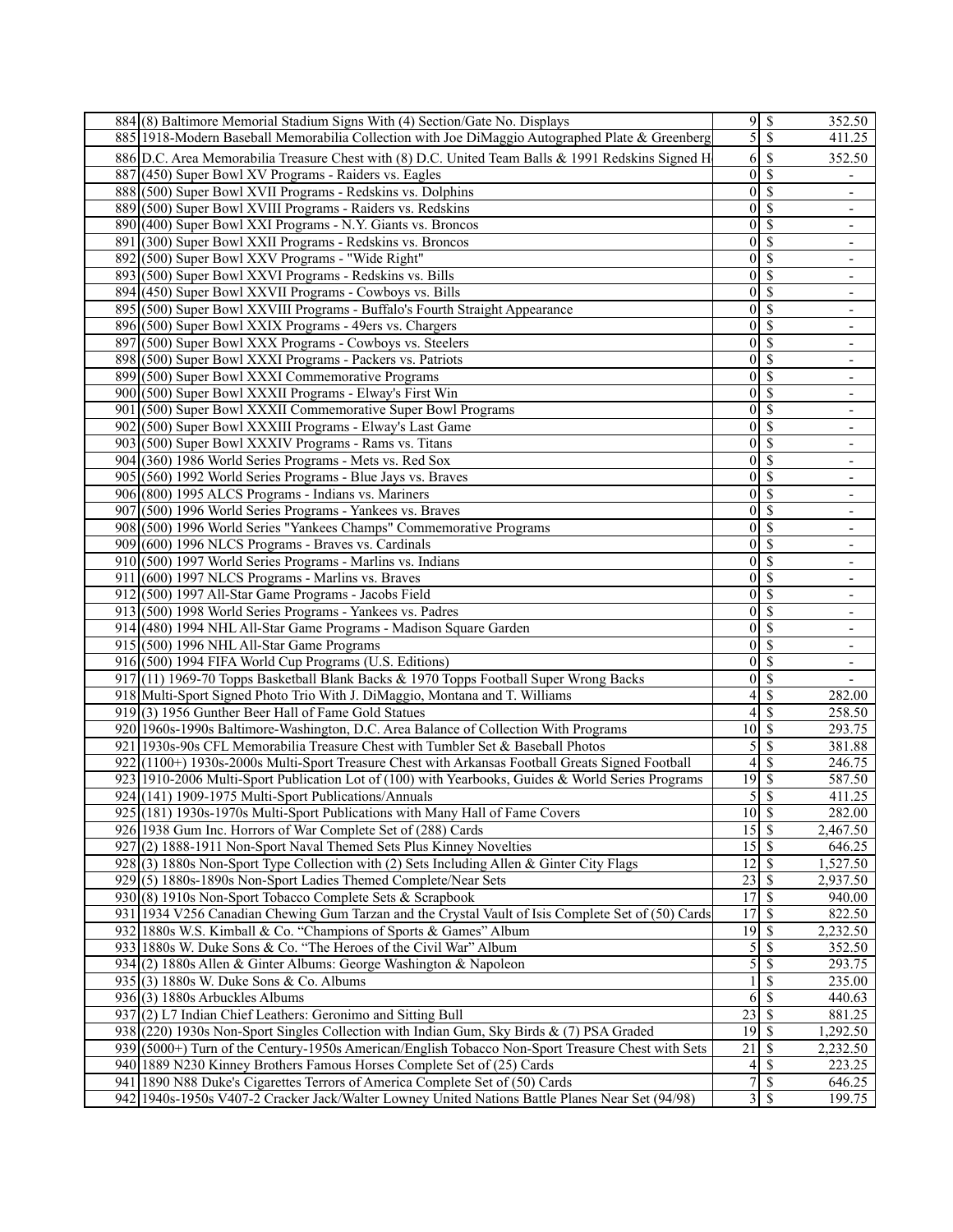| 7<br>$\boldsymbol{\mathsf{S}}$<br>246.75<br>944(9) 1930s-1970s American & English Non-Sport Complete Sets<br>2<br><sup>\$</sup><br>129.25<br>945 1979 Topps Wacky Packages Series 1 & 1979 Fleer Crazy Labels Complete Sets<br>10 <sup>1</sup><br>470.00<br>946 (70) 1960s-1980s Multi/Non-Sport Wrapper Collection<br>l S<br>3<br>947 1954-56 TV Guide Lot of (3) with L. Ball, Elvis & Sinatra<br>-S<br>141.00<br>7<br>\$<br>188.00<br>948 (2) 1966 Superhero TV Guides with Batman & Green Hornet - No Mailing Labels<br>3<br>949 (2) Star Trek Memorabilia Pieces with 1967 1st TV Guide Cover & Rare "Spock Ears"<br>$\mathcal{S}$<br>141.00<br>$\overline{15}$<br>$\mathcal{S}$<br>352.50<br>950 Hot Wheels & Matchbox Car Collection of (91)<br>951 Entertainers Cut Signatures Lot of (28) With Bacall, Gorshin and James Earl Jones<br>4<br>152.75<br>S<br>14<br>952 1957 Eisenhower/Nixon DC Inaugural Photo License Plate<br>-\$<br>293.75<br>$\mathcal{S}$<br>7<br>246.75<br>$953(5)$ Jimmy Carter Signed Photographs<br>954 George H.W. Bush & George W. Bush Single-Signed Cachets with Full JSA<br>12<br><sup>\$</sup><br>528.75<br>3<br>\$<br>1,645.00<br>955 Jefferson Davis Signed 1856 Secretary of War Document - Full JSA<br>$\overline{4}$<br>956 Thomas Edison Signed and Framed Photograph - PSA/DNA 10<br>\$<br>2,115.00<br>\$<br>1,762.50<br>957 Harry Houdini Signed 1926 Letter On His Personal Stationery - Full JSA<br>$\boldsymbol{0}$<br>$\mathcal{S}$<br>958 Margaret Mitchell 1937 Typewritten Signed Letter On Her Personal Stationery - Full JSA<br>$\boldsymbol{\mathsf{S}}$<br>1,762.50<br>959 Jeb Stuart 1857 Cut Signature With Full JSA<br>\$<br>960 1896 Pabst Brewing Company Stock Certificate Signed by Founder Fred Pabst<br>470.00<br>9<br><sup>\$</sup><br>1,762.50<br>961 Neil Armstrong Autographed Framed Poster With Full JSA<br>962 Ronald Reagan Signed Baseball With Full JSA<br>940.00<br>$30 \mid S$<br>1,645.00<br>963 Helen Keller Signed 1947 Letter With Interesting Content - Full JSA<br>$\overline{19}$ \$<br>1,116.25<br>964 1947 Walt Disney Signed Check with Full JSA<br>965 Herbert Hoover and J. Edgar Hoover Signed Letters - Full JSA<br><sup>\$</sup><br>270.25<br>4<br>9<br>470.00<br>966 1936 Philharmonic Symphony Orchestra Program Signed by George Gershwin & A. Smallens Full J<br>S<br>13<br>$\mathcal{S}$<br>967 Autographed "Superman" Collection of (4) with G. Reeves & Alyn-All JSA<br>499.38<br>$\boldsymbol{\mathsf{S}}$<br>968 Frank Gorshin Single-Signed Baseball With "Riddler?" Inscription and Full JSA<br>176.25<br>$\overline{c}$<br>$\boldsymbol{\mathsf{S}}$<br>969 1970s TV Sitcom Autograph Collection of (12) With John Ritter and Adam West<br>188.00<br>5<br>  \$<br>223.25<br>970 (169) Mostly Silver/Bronze Age Comic Treasure Chest with (62) Classics Illustrated & Hawaiian Ey<br>15<br>971 Late-1980s Franklin Mint "Star Trek" Sterling Silver Emblem/Mold Set of (25)<br>  \$<br>646.25<br>21<br>  \$<br>763.75<br>972 1971 Topps Baseball Rack Pack with #161 Coins Checklist on Front<br>$12 \mid$ \$<br>705.00<br>973(3) 1981 Fleer Baseball Sealed Vending Cases<br>13<br>l \$<br>646.25<br>974 1982 & 1987 Donruss Baseball Sealed Factory Set Cases<br>$10 \mid$ \$<br>587.50<br>975 1984 Fleer Baseball Sealed Vending Case<br>13<br>881.25<br>976 1985 Fleer Baseball Sealed Vending Case<br>- \$<br>5<br>977 1986 Fleer Baseball Sealed Wax Case of (20) Boxes<br>$\mathcal{S}$<br>411.25<br>9<br>$\mathcal{S}$<br>978 1986 Fleer Update Baseball Sealed Case of (50) Sets<br>258.50<br>979 (7) 1986 Topps Baseball Sealed Vending Cases<br>  \$<br>763.75<br>11<br>$12 \mid$ \$<br>528.75<br>980 (4) 1986 Donruss & Fleer Baseball Sealed Factory Set Cases<br>981(6) 1983-1987 Topps & Fleer Baseball Oddball Sealed Cases<br>$14 \mid$ \$<br>323.13<br>982 1985-1987 Donruss Baseball Sealed Factory Set Run of (3) Cases<br>705.00<br>$16 \mid S$<br>$\mathcal{S}$<br>983 1987 Fleer Baseball Sealed Wax Case<br>411.25<br>11<br>$\overline{12}$ \$<br>984 (4) 1987-1988 Topps Traded Baseball Sealed Set Cases<br>440.63<br>8S<br>985 (10) 1987-1989 Topps Baseball Sealed Vending Cases<br>528.75<br>$10 \mid S$<br>986(9) 1989-1992 Multi-Sport Sealed Set Cases with 1989 Score Supplemental Football<br>323.13<br>15S<br>987 1955 & 1956 Topps Baseball Near Sets with (66) PSA Graded<br>3,525.00<br>$12 \mid S$<br>988 1960 Topps Baseball Near Set of (525/572) with (28) PSA Graded<br>1,057.50<br>$\overline{19}$ \$<br>989 1961 Topps Baseball Near Set (552/587) with (33) PSA Graded Including PSA 7 Clemente<br>1,527.50<br>$26 \mid$ \$<br>2,232.50<br>990 1970 Topps Baseball Complete Set of (720/720) with (101) PSA Graded Plus (8) Variations<br>$22 \mid$ \$<br>991 1971 Topps Baseball Complete Set (752/752) with (11) PSA Graded Plus (15) Variations<br>1,175.00<br>992 1972 Topps Baseball Complete Set (787/787) with (94) Graded<br>1,292.50<br>993 (134) 1914-1959 Mostly Baseball Grab Bag with (15) Hall of Famers<br>705.00<br>994 (187) 1934-1950 Vintage Baseball Grab Bag with (36) PSA Graded<br>$14 \mid$ \$<br>1,645.00<br>$14 \overline{\smash{)}\,}$<br>995 1951 Topps Baseball Red Back Near Set (48/52) with (20) PSA Graded<br>1,057.50<br>$26 \mid$ \$<br>2,115.00<br>996(8) 1953 Topps Baseball PSA 7-8 Graded Hall of Famers/Stars<br>8S<br>997 1955 Bowman Baseball Starter Set of (205) Cards with Mantle & Mays<br>499.38<br>998 1957 Topps Baseball Near Set (359/407) with (65) PSA Graded<br>1,527.50<br>$19$ $\overline{\text{S}}$<br>1,175.00<br>999 1958 Topps Baseball Partial Set (376/494) with (50) PSA Graded<br>1000 1959 Topps Baseball Near Set (530/572) Cards with (10) Graded<br>$11 \mid S$<br>940.00<br>$12 \mid$ \$<br>1001 1959 Fleer Ted Williams & 1963 Fleer Baseball Starter Sets with (6) PSA Graded<br>411.25 | 943 1966 Donruss Marvel Super Heroes Complete Set of (66) Cards |  | 270.25 |
|-----------------------------------------------------------------------------------------------------------------------------------------------------------------------------------------------------------------------------------------------------------------------------------------------------------------------------------------------------------------------------------------------------------------------------------------------------------------------------------------------------------------------------------------------------------------------------------------------------------------------------------------------------------------------------------------------------------------------------------------------------------------------------------------------------------------------------------------------------------------------------------------------------------------------------------------------------------------------------------------------------------------------------------------------------------------------------------------------------------------------------------------------------------------------------------------------------------------------------------------------------------------------------------------------------------------------------------------------------------------------------------------------------------------------------------------------------------------------------------------------------------------------------------------------------------------------------------------------------------------------------------------------------------------------------------------------------------------------------------------------------------------------------------------------------------------------------------------------------------------------------------------------------------------------------------------------------------------------------------------------------------------------------------------------------------------------------------------------------------------------------------------------------------------------------------------------------------------------------------------------------------------------------------------------------------------------------------------------------------------------------------------------------------------------------------------------------------------------------------------------------------------------------------------------------------------------------------------------------------------------------------------------------------------------------------------------------------------------------------------------------------------------------------------------------------------------------------------------------------------------------------------------------------------------------------------------------------------------------------------------------------------------------------------------------------------------------------------------------------------------------------------------------------------------------------------------------------------------------------------------------------------------------------------------------------------------------------------------------------------------------------------------------------------------------------------------------------------------------------------------------------------------------------------------------------------------------------------------------------------------------------------------------------------------------------------------------------------------------------------------------------------------------------------------------------------------------------------------------------------------------------------------------------------------------------------------------------------------------------------------------------------------------------------------------------------------------------------------------------------------------------------------------------------------------------------------------------------------------------------------------------------------------------------------------------------------------------------------------------------------------------------------------------------------------------------------------------------------------------------------------------------------------------------------------------------------------------------------------------------------------------------------------------------------------------------------------------------------------------------------------------------------------------------------------------------------------------------------------------------------------------------------------------------------------------------------------------------------------------------------------------------------------------------------------------------------------------------------------------------------------------------------------------------------------------------------------------------------------------------------------------------------------------------------------------------------------------------------------------------------------------------------------------------------------------------------------------------------------------------------------------------------------------------------------------------------------------------------------------------------------------------------------------------------------------------------------------------------------------------------------------------------------------------------------------------------------------------------------------------------------------------------------------------------|-----------------------------------------------------------------|--|--------|
|                                                                                                                                                                                                                                                                                                                                                                                                                                                                                                                                                                                                                                                                                                                                                                                                                                                                                                                                                                                                                                                                                                                                                                                                                                                                                                                                                                                                                                                                                                                                                                                                                                                                                                                                                                                                                                                                                                                                                                                                                                                                                                                                                                                                                                                                                                                                                                                                                                                                                                                                                                                                                                                                                                                                                                                                                                                                                                                                                                                                                                                                                                                                                                                                                                                                                                                                                                                                                                                                                                                                                                                                                                                                                                                                                                                                                                                                                                                                                                                                                                                                                                                                                                                                                                                                                                                                                                                                                                                                                                                                                                                                                                                                                                                                                                                                                                                                                                                                                                                                                                                                                                                                                                                                                                                                                                                                                                                                                                                                                                                                                                                                                                                                                                                                                                                                                                                                                                                       |                                                                 |  |        |
|                                                                                                                                                                                                                                                                                                                                                                                                                                                                                                                                                                                                                                                                                                                                                                                                                                                                                                                                                                                                                                                                                                                                                                                                                                                                                                                                                                                                                                                                                                                                                                                                                                                                                                                                                                                                                                                                                                                                                                                                                                                                                                                                                                                                                                                                                                                                                                                                                                                                                                                                                                                                                                                                                                                                                                                                                                                                                                                                                                                                                                                                                                                                                                                                                                                                                                                                                                                                                                                                                                                                                                                                                                                                                                                                                                                                                                                                                                                                                                                                                                                                                                                                                                                                                                                                                                                                                                                                                                                                                                                                                                                                                                                                                                                                                                                                                                                                                                                                                                                                                                                                                                                                                                                                                                                                                                                                                                                                                                                                                                                                                                                                                                                                                                                                                                                                                                                                                                                       |                                                                 |  |        |
|                                                                                                                                                                                                                                                                                                                                                                                                                                                                                                                                                                                                                                                                                                                                                                                                                                                                                                                                                                                                                                                                                                                                                                                                                                                                                                                                                                                                                                                                                                                                                                                                                                                                                                                                                                                                                                                                                                                                                                                                                                                                                                                                                                                                                                                                                                                                                                                                                                                                                                                                                                                                                                                                                                                                                                                                                                                                                                                                                                                                                                                                                                                                                                                                                                                                                                                                                                                                                                                                                                                                                                                                                                                                                                                                                                                                                                                                                                                                                                                                                                                                                                                                                                                                                                                                                                                                                                                                                                                                                                                                                                                                                                                                                                                                                                                                                                                                                                                                                                                                                                                                                                                                                                                                                                                                                                                                                                                                                                                                                                                                                                                                                                                                                                                                                                                                                                                                                                                       |                                                                 |  |        |
|                                                                                                                                                                                                                                                                                                                                                                                                                                                                                                                                                                                                                                                                                                                                                                                                                                                                                                                                                                                                                                                                                                                                                                                                                                                                                                                                                                                                                                                                                                                                                                                                                                                                                                                                                                                                                                                                                                                                                                                                                                                                                                                                                                                                                                                                                                                                                                                                                                                                                                                                                                                                                                                                                                                                                                                                                                                                                                                                                                                                                                                                                                                                                                                                                                                                                                                                                                                                                                                                                                                                                                                                                                                                                                                                                                                                                                                                                                                                                                                                                                                                                                                                                                                                                                                                                                                                                                                                                                                                                                                                                                                                                                                                                                                                                                                                                                                                                                                                                                                                                                                                                                                                                                                                                                                                                                                                                                                                                                                                                                                                                                                                                                                                                                                                                                                                                                                                                                                       |                                                                 |  |        |
|                                                                                                                                                                                                                                                                                                                                                                                                                                                                                                                                                                                                                                                                                                                                                                                                                                                                                                                                                                                                                                                                                                                                                                                                                                                                                                                                                                                                                                                                                                                                                                                                                                                                                                                                                                                                                                                                                                                                                                                                                                                                                                                                                                                                                                                                                                                                                                                                                                                                                                                                                                                                                                                                                                                                                                                                                                                                                                                                                                                                                                                                                                                                                                                                                                                                                                                                                                                                                                                                                                                                                                                                                                                                                                                                                                                                                                                                                                                                                                                                                                                                                                                                                                                                                                                                                                                                                                                                                                                                                                                                                                                                                                                                                                                                                                                                                                                                                                                                                                                                                                                                                                                                                                                                                                                                                                                                                                                                                                                                                                                                                                                                                                                                                                                                                                                                                                                                                                                       |                                                                 |  |        |
|                                                                                                                                                                                                                                                                                                                                                                                                                                                                                                                                                                                                                                                                                                                                                                                                                                                                                                                                                                                                                                                                                                                                                                                                                                                                                                                                                                                                                                                                                                                                                                                                                                                                                                                                                                                                                                                                                                                                                                                                                                                                                                                                                                                                                                                                                                                                                                                                                                                                                                                                                                                                                                                                                                                                                                                                                                                                                                                                                                                                                                                                                                                                                                                                                                                                                                                                                                                                                                                                                                                                                                                                                                                                                                                                                                                                                                                                                                                                                                                                                                                                                                                                                                                                                                                                                                                                                                                                                                                                                                                                                                                                                                                                                                                                                                                                                                                                                                                                                                                                                                                                                                                                                                                                                                                                                                                                                                                                                                                                                                                                                                                                                                                                                                                                                                                                                                                                                                                       |                                                                 |  |        |
|                                                                                                                                                                                                                                                                                                                                                                                                                                                                                                                                                                                                                                                                                                                                                                                                                                                                                                                                                                                                                                                                                                                                                                                                                                                                                                                                                                                                                                                                                                                                                                                                                                                                                                                                                                                                                                                                                                                                                                                                                                                                                                                                                                                                                                                                                                                                                                                                                                                                                                                                                                                                                                                                                                                                                                                                                                                                                                                                                                                                                                                                                                                                                                                                                                                                                                                                                                                                                                                                                                                                                                                                                                                                                                                                                                                                                                                                                                                                                                                                                                                                                                                                                                                                                                                                                                                                                                                                                                                                                                                                                                                                                                                                                                                                                                                                                                                                                                                                                                                                                                                                                                                                                                                                                                                                                                                                                                                                                                                                                                                                                                                                                                                                                                                                                                                                                                                                                                                       |                                                                 |  |        |
|                                                                                                                                                                                                                                                                                                                                                                                                                                                                                                                                                                                                                                                                                                                                                                                                                                                                                                                                                                                                                                                                                                                                                                                                                                                                                                                                                                                                                                                                                                                                                                                                                                                                                                                                                                                                                                                                                                                                                                                                                                                                                                                                                                                                                                                                                                                                                                                                                                                                                                                                                                                                                                                                                                                                                                                                                                                                                                                                                                                                                                                                                                                                                                                                                                                                                                                                                                                                                                                                                                                                                                                                                                                                                                                                                                                                                                                                                                                                                                                                                                                                                                                                                                                                                                                                                                                                                                                                                                                                                                                                                                                                                                                                                                                                                                                                                                                                                                                                                                                                                                                                                                                                                                                                                                                                                                                                                                                                                                                                                                                                                                                                                                                                                                                                                                                                                                                                                                                       |                                                                 |  |        |
|                                                                                                                                                                                                                                                                                                                                                                                                                                                                                                                                                                                                                                                                                                                                                                                                                                                                                                                                                                                                                                                                                                                                                                                                                                                                                                                                                                                                                                                                                                                                                                                                                                                                                                                                                                                                                                                                                                                                                                                                                                                                                                                                                                                                                                                                                                                                                                                                                                                                                                                                                                                                                                                                                                                                                                                                                                                                                                                                                                                                                                                                                                                                                                                                                                                                                                                                                                                                                                                                                                                                                                                                                                                                                                                                                                                                                                                                                                                                                                                                                                                                                                                                                                                                                                                                                                                                                                                                                                                                                                                                                                                                                                                                                                                                                                                                                                                                                                                                                                                                                                                                                                                                                                                                                                                                                                                                                                                                                                                                                                                                                                                                                                                                                                                                                                                                                                                                                                                       |                                                                 |  |        |
|                                                                                                                                                                                                                                                                                                                                                                                                                                                                                                                                                                                                                                                                                                                                                                                                                                                                                                                                                                                                                                                                                                                                                                                                                                                                                                                                                                                                                                                                                                                                                                                                                                                                                                                                                                                                                                                                                                                                                                                                                                                                                                                                                                                                                                                                                                                                                                                                                                                                                                                                                                                                                                                                                                                                                                                                                                                                                                                                                                                                                                                                                                                                                                                                                                                                                                                                                                                                                                                                                                                                                                                                                                                                                                                                                                                                                                                                                                                                                                                                                                                                                                                                                                                                                                                                                                                                                                                                                                                                                                                                                                                                                                                                                                                                                                                                                                                                                                                                                                                                                                                                                                                                                                                                                                                                                                                                                                                                                                                                                                                                                                                                                                                                                                                                                                                                                                                                                                                       |                                                                 |  |        |
|                                                                                                                                                                                                                                                                                                                                                                                                                                                                                                                                                                                                                                                                                                                                                                                                                                                                                                                                                                                                                                                                                                                                                                                                                                                                                                                                                                                                                                                                                                                                                                                                                                                                                                                                                                                                                                                                                                                                                                                                                                                                                                                                                                                                                                                                                                                                                                                                                                                                                                                                                                                                                                                                                                                                                                                                                                                                                                                                                                                                                                                                                                                                                                                                                                                                                                                                                                                                                                                                                                                                                                                                                                                                                                                                                                                                                                                                                                                                                                                                                                                                                                                                                                                                                                                                                                                                                                                                                                                                                                                                                                                                                                                                                                                                                                                                                                                                                                                                                                                                                                                                                                                                                                                                                                                                                                                                                                                                                                                                                                                                                                                                                                                                                                                                                                                                                                                                                                                       |                                                                 |  |        |
|                                                                                                                                                                                                                                                                                                                                                                                                                                                                                                                                                                                                                                                                                                                                                                                                                                                                                                                                                                                                                                                                                                                                                                                                                                                                                                                                                                                                                                                                                                                                                                                                                                                                                                                                                                                                                                                                                                                                                                                                                                                                                                                                                                                                                                                                                                                                                                                                                                                                                                                                                                                                                                                                                                                                                                                                                                                                                                                                                                                                                                                                                                                                                                                                                                                                                                                                                                                                                                                                                                                                                                                                                                                                                                                                                                                                                                                                                                                                                                                                                                                                                                                                                                                                                                                                                                                                                                                                                                                                                                                                                                                                                                                                                                                                                                                                                                                                                                                                                                                                                                                                                                                                                                                                                                                                                                                                                                                                                                                                                                                                                                                                                                                                                                                                                                                                                                                                                                                       |                                                                 |  |        |
|                                                                                                                                                                                                                                                                                                                                                                                                                                                                                                                                                                                                                                                                                                                                                                                                                                                                                                                                                                                                                                                                                                                                                                                                                                                                                                                                                                                                                                                                                                                                                                                                                                                                                                                                                                                                                                                                                                                                                                                                                                                                                                                                                                                                                                                                                                                                                                                                                                                                                                                                                                                                                                                                                                                                                                                                                                                                                                                                                                                                                                                                                                                                                                                                                                                                                                                                                                                                                                                                                                                                                                                                                                                                                                                                                                                                                                                                                                                                                                                                                                                                                                                                                                                                                                                                                                                                                                                                                                                                                                                                                                                                                                                                                                                                                                                                                                                                                                                                                                                                                                                                                                                                                                                                                                                                                                                                                                                                                                                                                                                                                                                                                                                                                                                                                                                                                                                                                                                       |                                                                 |  |        |
|                                                                                                                                                                                                                                                                                                                                                                                                                                                                                                                                                                                                                                                                                                                                                                                                                                                                                                                                                                                                                                                                                                                                                                                                                                                                                                                                                                                                                                                                                                                                                                                                                                                                                                                                                                                                                                                                                                                                                                                                                                                                                                                                                                                                                                                                                                                                                                                                                                                                                                                                                                                                                                                                                                                                                                                                                                                                                                                                                                                                                                                                                                                                                                                                                                                                                                                                                                                                                                                                                                                                                                                                                                                                                                                                                                                                                                                                                                                                                                                                                                                                                                                                                                                                                                                                                                                                                                                                                                                                                                                                                                                                                                                                                                                                                                                                                                                                                                                                                                                                                                                                                                                                                                                                                                                                                                                                                                                                                                                                                                                                                                                                                                                                                                                                                                                                                                                                                                                       |                                                                 |  |        |
|                                                                                                                                                                                                                                                                                                                                                                                                                                                                                                                                                                                                                                                                                                                                                                                                                                                                                                                                                                                                                                                                                                                                                                                                                                                                                                                                                                                                                                                                                                                                                                                                                                                                                                                                                                                                                                                                                                                                                                                                                                                                                                                                                                                                                                                                                                                                                                                                                                                                                                                                                                                                                                                                                                                                                                                                                                                                                                                                                                                                                                                                                                                                                                                                                                                                                                                                                                                                                                                                                                                                                                                                                                                                                                                                                                                                                                                                                                                                                                                                                                                                                                                                                                                                                                                                                                                                                                                                                                                                                                                                                                                                                                                                                                                                                                                                                                                                                                                                                                                                                                                                                                                                                                                                                                                                                                                                                                                                                                                                                                                                                                                                                                                                                                                                                                                                                                                                                                                       |                                                                 |  |        |
|                                                                                                                                                                                                                                                                                                                                                                                                                                                                                                                                                                                                                                                                                                                                                                                                                                                                                                                                                                                                                                                                                                                                                                                                                                                                                                                                                                                                                                                                                                                                                                                                                                                                                                                                                                                                                                                                                                                                                                                                                                                                                                                                                                                                                                                                                                                                                                                                                                                                                                                                                                                                                                                                                                                                                                                                                                                                                                                                                                                                                                                                                                                                                                                                                                                                                                                                                                                                                                                                                                                                                                                                                                                                                                                                                                                                                                                                                                                                                                                                                                                                                                                                                                                                                                                                                                                                                                                                                                                                                                                                                                                                                                                                                                                                                                                                                                                                                                                                                                                                                                                                                                                                                                                                                                                                                                                                                                                                                                                                                                                                                                                                                                                                                                                                                                                                                                                                                                                       |                                                                 |  |        |
|                                                                                                                                                                                                                                                                                                                                                                                                                                                                                                                                                                                                                                                                                                                                                                                                                                                                                                                                                                                                                                                                                                                                                                                                                                                                                                                                                                                                                                                                                                                                                                                                                                                                                                                                                                                                                                                                                                                                                                                                                                                                                                                                                                                                                                                                                                                                                                                                                                                                                                                                                                                                                                                                                                                                                                                                                                                                                                                                                                                                                                                                                                                                                                                                                                                                                                                                                                                                                                                                                                                                                                                                                                                                                                                                                                                                                                                                                                                                                                                                                                                                                                                                                                                                                                                                                                                                                                                                                                                                                                                                                                                                                                                                                                                                                                                                                                                                                                                                                                                                                                                                                                                                                                                                                                                                                                                                                                                                                                                                                                                                                                                                                                                                                                                                                                                                                                                                                                                       |                                                                 |  |        |
|                                                                                                                                                                                                                                                                                                                                                                                                                                                                                                                                                                                                                                                                                                                                                                                                                                                                                                                                                                                                                                                                                                                                                                                                                                                                                                                                                                                                                                                                                                                                                                                                                                                                                                                                                                                                                                                                                                                                                                                                                                                                                                                                                                                                                                                                                                                                                                                                                                                                                                                                                                                                                                                                                                                                                                                                                                                                                                                                                                                                                                                                                                                                                                                                                                                                                                                                                                                                                                                                                                                                                                                                                                                                                                                                                                                                                                                                                                                                                                                                                                                                                                                                                                                                                                                                                                                                                                                                                                                                                                                                                                                                                                                                                                                                                                                                                                                                                                                                                                                                                                                                                                                                                                                                                                                                                                                                                                                                                                                                                                                                                                                                                                                                                                                                                                                                                                                                                                                       |                                                                 |  |        |
|                                                                                                                                                                                                                                                                                                                                                                                                                                                                                                                                                                                                                                                                                                                                                                                                                                                                                                                                                                                                                                                                                                                                                                                                                                                                                                                                                                                                                                                                                                                                                                                                                                                                                                                                                                                                                                                                                                                                                                                                                                                                                                                                                                                                                                                                                                                                                                                                                                                                                                                                                                                                                                                                                                                                                                                                                                                                                                                                                                                                                                                                                                                                                                                                                                                                                                                                                                                                                                                                                                                                                                                                                                                                                                                                                                                                                                                                                                                                                                                                                                                                                                                                                                                                                                                                                                                                                                                                                                                                                                                                                                                                                                                                                                                                                                                                                                                                                                                                                                                                                                                                                                                                                                                                                                                                                                                                                                                                                                                                                                                                                                                                                                                                                                                                                                                                                                                                                                                       |                                                                 |  |        |
|                                                                                                                                                                                                                                                                                                                                                                                                                                                                                                                                                                                                                                                                                                                                                                                                                                                                                                                                                                                                                                                                                                                                                                                                                                                                                                                                                                                                                                                                                                                                                                                                                                                                                                                                                                                                                                                                                                                                                                                                                                                                                                                                                                                                                                                                                                                                                                                                                                                                                                                                                                                                                                                                                                                                                                                                                                                                                                                                                                                                                                                                                                                                                                                                                                                                                                                                                                                                                                                                                                                                                                                                                                                                                                                                                                                                                                                                                                                                                                                                                                                                                                                                                                                                                                                                                                                                                                                                                                                                                                                                                                                                                                                                                                                                                                                                                                                                                                                                                                                                                                                                                                                                                                                                                                                                                                                                                                                                                                                                                                                                                                                                                                                                                                                                                                                                                                                                                                                       |                                                                 |  |        |
|                                                                                                                                                                                                                                                                                                                                                                                                                                                                                                                                                                                                                                                                                                                                                                                                                                                                                                                                                                                                                                                                                                                                                                                                                                                                                                                                                                                                                                                                                                                                                                                                                                                                                                                                                                                                                                                                                                                                                                                                                                                                                                                                                                                                                                                                                                                                                                                                                                                                                                                                                                                                                                                                                                                                                                                                                                                                                                                                                                                                                                                                                                                                                                                                                                                                                                                                                                                                                                                                                                                                                                                                                                                                                                                                                                                                                                                                                                                                                                                                                                                                                                                                                                                                                                                                                                                                                                                                                                                                                                                                                                                                                                                                                                                                                                                                                                                                                                                                                                                                                                                                                                                                                                                                                                                                                                                                                                                                                                                                                                                                                                                                                                                                                                                                                                                                                                                                                                                       |                                                                 |  |        |
|                                                                                                                                                                                                                                                                                                                                                                                                                                                                                                                                                                                                                                                                                                                                                                                                                                                                                                                                                                                                                                                                                                                                                                                                                                                                                                                                                                                                                                                                                                                                                                                                                                                                                                                                                                                                                                                                                                                                                                                                                                                                                                                                                                                                                                                                                                                                                                                                                                                                                                                                                                                                                                                                                                                                                                                                                                                                                                                                                                                                                                                                                                                                                                                                                                                                                                                                                                                                                                                                                                                                                                                                                                                                                                                                                                                                                                                                                                                                                                                                                                                                                                                                                                                                                                                                                                                                                                                                                                                                                                                                                                                                                                                                                                                                                                                                                                                                                                                                                                                                                                                                                                                                                                                                                                                                                                                                                                                                                                                                                                                                                                                                                                                                                                                                                                                                                                                                                                                       |                                                                 |  |        |
|                                                                                                                                                                                                                                                                                                                                                                                                                                                                                                                                                                                                                                                                                                                                                                                                                                                                                                                                                                                                                                                                                                                                                                                                                                                                                                                                                                                                                                                                                                                                                                                                                                                                                                                                                                                                                                                                                                                                                                                                                                                                                                                                                                                                                                                                                                                                                                                                                                                                                                                                                                                                                                                                                                                                                                                                                                                                                                                                                                                                                                                                                                                                                                                                                                                                                                                                                                                                                                                                                                                                                                                                                                                                                                                                                                                                                                                                                                                                                                                                                                                                                                                                                                                                                                                                                                                                                                                                                                                                                                                                                                                                                                                                                                                                                                                                                                                                                                                                                                                                                                                                                                                                                                                                                                                                                                                                                                                                                                                                                                                                                                                                                                                                                                                                                                                                                                                                                                                       |                                                                 |  |        |
|                                                                                                                                                                                                                                                                                                                                                                                                                                                                                                                                                                                                                                                                                                                                                                                                                                                                                                                                                                                                                                                                                                                                                                                                                                                                                                                                                                                                                                                                                                                                                                                                                                                                                                                                                                                                                                                                                                                                                                                                                                                                                                                                                                                                                                                                                                                                                                                                                                                                                                                                                                                                                                                                                                                                                                                                                                                                                                                                                                                                                                                                                                                                                                                                                                                                                                                                                                                                                                                                                                                                                                                                                                                                                                                                                                                                                                                                                                                                                                                                                                                                                                                                                                                                                                                                                                                                                                                                                                                                                                                                                                                                                                                                                                                                                                                                                                                                                                                                                                                                                                                                                                                                                                                                                                                                                                                                                                                                                                                                                                                                                                                                                                                                                                                                                                                                                                                                                                                       |                                                                 |  |        |
|                                                                                                                                                                                                                                                                                                                                                                                                                                                                                                                                                                                                                                                                                                                                                                                                                                                                                                                                                                                                                                                                                                                                                                                                                                                                                                                                                                                                                                                                                                                                                                                                                                                                                                                                                                                                                                                                                                                                                                                                                                                                                                                                                                                                                                                                                                                                                                                                                                                                                                                                                                                                                                                                                                                                                                                                                                                                                                                                                                                                                                                                                                                                                                                                                                                                                                                                                                                                                                                                                                                                                                                                                                                                                                                                                                                                                                                                                                                                                                                                                                                                                                                                                                                                                                                                                                                                                                                                                                                                                                                                                                                                                                                                                                                                                                                                                                                                                                                                                                                                                                                                                                                                                                                                                                                                                                                                                                                                                                                                                                                                                                                                                                                                                                                                                                                                                                                                                                                       |                                                                 |  |        |
|                                                                                                                                                                                                                                                                                                                                                                                                                                                                                                                                                                                                                                                                                                                                                                                                                                                                                                                                                                                                                                                                                                                                                                                                                                                                                                                                                                                                                                                                                                                                                                                                                                                                                                                                                                                                                                                                                                                                                                                                                                                                                                                                                                                                                                                                                                                                                                                                                                                                                                                                                                                                                                                                                                                                                                                                                                                                                                                                                                                                                                                                                                                                                                                                                                                                                                                                                                                                                                                                                                                                                                                                                                                                                                                                                                                                                                                                                                                                                                                                                                                                                                                                                                                                                                                                                                                                                                                                                                                                                                                                                                                                                                                                                                                                                                                                                                                                                                                                                                                                                                                                                                                                                                                                                                                                                                                                                                                                                                                                                                                                                                                                                                                                                                                                                                                                                                                                                                                       |                                                                 |  |        |
|                                                                                                                                                                                                                                                                                                                                                                                                                                                                                                                                                                                                                                                                                                                                                                                                                                                                                                                                                                                                                                                                                                                                                                                                                                                                                                                                                                                                                                                                                                                                                                                                                                                                                                                                                                                                                                                                                                                                                                                                                                                                                                                                                                                                                                                                                                                                                                                                                                                                                                                                                                                                                                                                                                                                                                                                                                                                                                                                                                                                                                                                                                                                                                                                                                                                                                                                                                                                                                                                                                                                                                                                                                                                                                                                                                                                                                                                                                                                                                                                                                                                                                                                                                                                                                                                                                                                                                                                                                                                                                                                                                                                                                                                                                                                                                                                                                                                                                                                                                                                                                                                                                                                                                                                                                                                                                                                                                                                                                                                                                                                                                                                                                                                                                                                                                                                                                                                                                                       |                                                                 |  |        |
|                                                                                                                                                                                                                                                                                                                                                                                                                                                                                                                                                                                                                                                                                                                                                                                                                                                                                                                                                                                                                                                                                                                                                                                                                                                                                                                                                                                                                                                                                                                                                                                                                                                                                                                                                                                                                                                                                                                                                                                                                                                                                                                                                                                                                                                                                                                                                                                                                                                                                                                                                                                                                                                                                                                                                                                                                                                                                                                                                                                                                                                                                                                                                                                                                                                                                                                                                                                                                                                                                                                                                                                                                                                                                                                                                                                                                                                                                                                                                                                                                                                                                                                                                                                                                                                                                                                                                                                                                                                                                                                                                                                                                                                                                                                                                                                                                                                                                                                                                                                                                                                                                                                                                                                                                                                                                                                                                                                                                                                                                                                                                                                                                                                                                                                                                                                                                                                                                                                       |                                                                 |  |        |
|                                                                                                                                                                                                                                                                                                                                                                                                                                                                                                                                                                                                                                                                                                                                                                                                                                                                                                                                                                                                                                                                                                                                                                                                                                                                                                                                                                                                                                                                                                                                                                                                                                                                                                                                                                                                                                                                                                                                                                                                                                                                                                                                                                                                                                                                                                                                                                                                                                                                                                                                                                                                                                                                                                                                                                                                                                                                                                                                                                                                                                                                                                                                                                                                                                                                                                                                                                                                                                                                                                                                                                                                                                                                                                                                                                                                                                                                                                                                                                                                                                                                                                                                                                                                                                                                                                                                                                                                                                                                                                                                                                                                                                                                                                                                                                                                                                                                                                                                                                                                                                                                                                                                                                                                                                                                                                                                                                                                                                                                                                                                                                                                                                                                                                                                                                                                                                                                                                                       |                                                                 |  |        |
|                                                                                                                                                                                                                                                                                                                                                                                                                                                                                                                                                                                                                                                                                                                                                                                                                                                                                                                                                                                                                                                                                                                                                                                                                                                                                                                                                                                                                                                                                                                                                                                                                                                                                                                                                                                                                                                                                                                                                                                                                                                                                                                                                                                                                                                                                                                                                                                                                                                                                                                                                                                                                                                                                                                                                                                                                                                                                                                                                                                                                                                                                                                                                                                                                                                                                                                                                                                                                                                                                                                                                                                                                                                                                                                                                                                                                                                                                                                                                                                                                                                                                                                                                                                                                                                                                                                                                                                                                                                                                                                                                                                                                                                                                                                                                                                                                                                                                                                                                                                                                                                                                                                                                                                                                                                                                                                                                                                                                                                                                                                                                                                                                                                                                                                                                                                                                                                                                                                       |                                                                 |  |        |
|                                                                                                                                                                                                                                                                                                                                                                                                                                                                                                                                                                                                                                                                                                                                                                                                                                                                                                                                                                                                                                                                                                                                                                                                                                                                                                                                                                                                                                                                                                                                                                                                                                                                                                                                                                                                                                                                                                                                                                                                                                                                                                                                                                                                                                                                                                                                                                                                                                                                                                                                                                                                                                                                                                                                                                                                                                                                                                                                                                                                                                                                                                                                                                                                                                                                                                                                                                                                                                                                                                                                                                                                                                                                                                                                                                                                                                                                                                                                                                                                                                                                                                                                                                                                                                                                                                                                                                                                                                                                                                                                                                                                                                                                                                                                                                                                                                                                                                                                                                                                                                                                                                                                                                                                                                                                                                                                                                                                                                                                                                                                                                                                                                                                                                                                                                                                                                                                                                                       |                                                                 |  |        |
|                                                                                                                                                                                                                                                                                                                                                                                                                                                                                                                                                                                                                                                                                                                                                                                                                                                                                                                                                                                                                                                                                                                                                                                                                                                                                                                                                                                                                                                                                                                                                                                                                                                                                                                                                                                                                                                                                                                                                                                                                                                                                                                                                                                                                                                                                                                                                                                                                                                                                                                                                                                                                                                                                                                                                                                                                                                                                                                                                                                                                                                                                                                                                                                                                                                                                                                                                                                                                                                                                                                                                                                                                                                                                                                                                                                                                                                                                                                                                                                                                                                                                                                                                                                                                                                                                                                                                                                                                                                                                                                                                                                                                                                                                                                                                                                                                                                                                                                                                                                                                                                                                                                                                                                                                                                                                                                                                                                                                                                                                                                                                                                                                                                                                                                                                                                                                                                                                                                       |                                                                 |  |        |
|                                                                                                                                                                                                                                                                                                                                                                                                                                                                                                                                                                                                                                                                                                                                                                                                                                                                                                                                                                                                                                                                                                                                                                                                                                                                                                                                                                                                                                                                                                                                                                                                                                                                                                                                                                                                                                                                                                                                                                                                                                                                                                                                                                                                                                                                                                                                                                                                                                                                                                                                                                                                                                                                                                                                                                                                                                                                                                                                                                                                                                                                                                                                                                                                                                                                                                                                                                                                                                                                                                                                                                                                                                                                                                                                                                                                                                                                                                                                                                                                                                                                                                                                                                                                                                                                                                                                                                                                                                                                                                                                                                                                                                                                                                                                                                                                                                                                                                                                                                                                                                                                                                                                                                                                                                                                                                                                                                                                                                                                                                                                                                                                                                                                                                                                                                                                                                                                                                                       |                                                                 |  |        |
|                                                                                                                                                                                                                                                                                                                                                                                                                                                                                                                                                                                                                                                                                                                                                                                                                                                                                                                                                                                                                                                                                                                                                                                                                                                                                                                                                                                                                                                                                                                                                                                                                                                                                                                                                                                                                                                                                                                                                                                                                                                                                                                                                                                                                                                                                                                                                                                                                                                                                                                                                                                                                                                                                                                                                                                                                                                                                                                                                                                                                                                                                                                                                                                                                                                                                                                                                                                                                                                                                                                                                                                                                                                                                                                                                                                                                                                                                                                                                                                                                                                                                                                                                                                                                                                                                                                                                                                                                                                                                                                                                                                                                                                                                                                                                                                                                                                                                                                                                                                                                                                                                                                                                                                                                                                                                                                                                                                                                                                                                                                                                                                                                                                                                                                                                                                                                                                                                                                       |                                                                 |  |        |
|                                                                                                                                                                                                                                                                                                                                                                                                                                                                                                                                                                                                                                                                                                                                                                                                                                                                                                                                                                                                                                                                                                                                                                                                                                                                                                                                                                                                                                                                                                                                                                                                                                                                                                                                                                                                                                                                                                                                                                                                                                                                                                                                                                                                                                                                                                                                                                                                                                                                                                                                                                                                                                                                                                                                                                                                                                                                                                                                                                                                                                                                                                                                                                                                                                                                                                                                                                                                                                                                                                                                                                                                                                                                                                                                                                                                                                                                                                                                                                                                                                                                                                                                                                                                                                                                                                                                                                                                                                                                                                                                                                                                                                                                                                                                                                                                                                                                                                                                                                                                                                                                                                                                                                                                                                                                                                                                                                                                                                                                                                                                                                                                                                                                                                                                                                                                                                                                                                                       |                                                                 |  |        |
|                                                                                                                                                                                                                                                                                                                                                                                                                                                                                                                                                                                                                                                                                                                                                                                                                                                                                                                                                                                                                                                                                                                                                                                                                                                                                                                                                                                                                                                                                                                                                                                                                                                                                                                                                                                                                                                                                                                                                                                                                                                                                                                                                                                                                                                                                                                                                                                                                                                                                                                                                                                                                                                                                                                                                                                                                                                                                                                                                                                                                                                                                                                                                                                                                                                                                                                                                                                                                                                                                                                                                                                                                                                                                                                                                                                                                                                                                                                                                                                                                                                                                                                                                                                                                                                                                                                                                                                                                                                                                                                                                                                                                                                                                                                                                                                                                                                                                                                                                                                                                                                                                                                                                                                                                                                                                                                                                                                                                                                                                                                                                                                                                                                                                                                                                                                                                                                                                                                       |                                                                 |  |        |
|                                                                                                                                                                                                                                                                                                                                                                                                                                                                                                                                                                                                                                                                                                                                                                                                                                                                                                                                                                                                                                                                                                                                                                                                                                                                                                                                                                                                                                                                                                                                                                                                                                                                                                                                                                                                                                                                                                                                                                                                                                                                                                                                                                                                                                                                                                                                                                                                                                                                                                                                                                                                                                                                                                                                                                                                                                                                                                                                                                                                                                                                                                                                                                                                                                                                                                                                                                                                                                                                                                                                                                                                                                                                                                                                                                                                                                                                                                                                                                                                                                                                                                                                                                                                                                                                                                                                                                                                                                                                                                                                                                                                                                                                                                                                                                                                                                                                                                                                                                                                                                                                                                                                                                                                                                                                                                                                                                                                                                                                                                                                                                                                                                                                                                                                                                                                                                                                                                                       |                                                                 |  |        |
|                                                                                                                                                                                                                                                                                                                                                                                                                                                                                                                                                                                                                                                                                                                                                                                                                                                                                                                                                                                                                                                                                                                                                                                                                                                                                                                                                                                                                                                                                                                                                                                                                                                                                                                                                                                                                                                                                                                                                                                                                                                                                                                                                                                                                                                                                                                                                                                                                                                                                                                                                                                                                                                                                                                                                                                                                                                                                                                                                                                                                                                                                                                                                                                                                                                                                                                                                                                                                                                                                                                                                                                                                                                                                                                                                                                                                                                                                                                                                                                                                                                                                                                                                                                                                                                                                                                                                                                                                                                                                                                                                                                                                                                                                                                                                                                                                                                                                                                                                                                                                                                                                                                                                                                                                                                                                                                                                                                                                                                                                                                                                                                                                                                                                                                                                                                                                                                                                                                       |                                                                 |  |        |
|                                                                                                                                                                                                                                                                                                                                                                                                                                                                                                                                                                                                                                                                                                                                                                                                                                                                                                                                                                                                                                                                                                                                                                                                                                                                                                                                                                                                                                                                                                                                                                                                                                                                                                                                                                                                                                                                                                                                                                                                                                                                                                                                                                                                                                                                                                                                                                                                                                                                                                                                                                                                                                                                                                                                                                                                                                                                                                                                                                                                                                                                                                                                                                                                                                                                                                                                                                                                                                                                                                                                                                                                                                                                                                                                                                                                                                                                                                                                                                                                                                                                                                                                                                                                                                                                                                                                                                                                                                                                                                                                                                                                                                                                                                                                                                                                                                                                                                                                                                                                                                                                                                                                                                                                                                                                                                                                                                                                                                                                                                                                                                                                                                                                                                                                                                                                                                                                                                                       |                                                                 |  |        |
|                                                                                                                                                                                                                                                                                                                                                                                                                                                                                                                                                                                                                                                                                                                                                                                                                                                                                                                                                                                                                                                                                                                                                                                                                                                                                                                                                                                                                                                                                                                                                                                                                                                                                                                                                                                                                                                                                                                                                                                                                                                                                                                                                                                                                                                                                                                                                                                                                                                                                                                                                                                                                                                                                                                                                                                                                                                                                                                                                                                                                                                                                                                                                                                                                                                                                                                                                                                                                                                                                                                                                                                                                                                                                                                                                                                                                                                                                                                                                                                                                                                                                                                                                                                                                                                                                                                                                                                                                                                                                                                                                                                                                                                                                                                                                                                                                                                                                                                                                                                                                                                                                                                                                                                                                                                                                                                                                                                                                                                                                                                                                                                                                                                                                                                                                                                                                                                                                                                       |                                                                 |  |        |
|                                                                                                                                                                                                                                                                                                                                                                                                                                                                                                                                                                                                                                                                                                                                                                                                                                                                                                                                                                                                                                                                                                                                                                                                                                                                                                                                                                                                                                                                                                                                                                                                                                                                                                                                                                                                                                                                                                                                                                                                                                                                                                                                                                                                                                                                                                                                                                                                                                                                                                                                                                                                                                                                                                                                                                                                                                                                                                                                                                                                                                                                                                                                                                                                                                                                                                                                                                                                                                                                                                                                                                                                                                                                                                                                                                                                                                                                                                                                                                                                                                                                                                                                                                                                                                                                                                                                                                                                                                                                                                                                                                                                                                                                                                                                                                                                                                                                                                                                                                                                                                                                                                                                                                                                                                                                                                                                                                                                                                                                                                                                                                                                                                                                                                                                                                                                                                                                                                                       |                                                                 |  |        |
|                                                                                                                                                                                                                                                                                                                                                                                                                                                                                                                                                                                                                                                                                                                                                                                                                                                                                                                                                                                                                                                                                                                                                                                                                                                                                                                                                                                                                                                                                                                                                                                                                                                                                                                                                                                                                                                                                                                                                                                                                                                                                                                                                                                                                                                                                                                                                                                                                                                                                                                                                                                                                                                                                                                                                                                                                                                                                                                                                                                                                                                                                                                                                                                                                                                                                                                                                                                                                                                                                                                                                                                                                                                                                                                                                                                                                                                                                                                                                                                                                                                                                                                                                                                                                                                                                                                                                                                                                                                                                                                                                                                                                                                                                                                                                                                                                                                                                                                                                                                                                                                                                                                                                                                                                                                                                                                                                                                                                                                                                                                                                                                                                                                                                                                                                                                                                                                                                                                       |                                                                 |  |        |
|                                                                                                                                                                                                                                                                                                                                                                                                                                                                                                                                                                                                                                                                                                                                                                                                                                                                                                                                                                                                                                                                                                                                                                                                                                                                                                                                                                                                                                                                                                                                                                                                                                                                                                                                                                                                                                                                                                                                                                                                                                                                                                                                                                                                                                                                                                                                                                                                                                                                                                                                                                                                                                                                                                                                                                                                                                                                                                                                                                                                                                                                                                                                                                                                                                                                                                                                                                                                                                                                                                                                                                                                                                                                                                                                                                                                                                                                                                                                                                                                                                                                                                                                                                                                                                                                                                                                                                                                                                                                                                                                                                                                                                                                                                                                                                                                                                                                                                                                                                                                                                                                                                                                                                                                                                                                                                                                                                                                                                                                                                                                                                                                                                                                                                                                                                                                                                                                                                                       |                                                                 |  |        |
|                                                                                                                                                                                                                                                                                                                                                                                                                                                                                                                                                                                                                                                                                                                                                                                                                                                                                                                                                                                                                                                                                                                                                                                                                                                                                                                                                                                                                                                                                                                                                                                                                                                                                                                                                                                                                                                                                                                                                                                                                                                                                                                                                                                                                                                                                                                                                                                                                                                                                                                                                                                                                                                                                                                                                                                                                                                                                                                                                                                                                                                                                                                                                                                                                                                                                                                                                                                                                                                                                                                                                                                                                                                                                                                                                                                                                                                                                                                                                                                                                                                                                                                                                                                                                                                                                                                                                                                                                                                                                                                                                                                                                                                                                                                                                                                                                                                                                                                                                                                                                                                                                                                                                                                                                                                                                                                                                                                                                                                                                                                                                                                                                                                                                                                                                                                                                                                                                                                       |                                                                 |  |        |
|                                                                                                                                                                                                                                                                                                                                                                                                                                                                                                                                                                                                                                                                                                                                                                                                                                                                                                                                                                                                                                                                                                                                                                                                                                                                                                                                                                                                                                                                                                                                                                                                                                                                                                                                                                                                                                                                                                                                                                                                                                                                                                                                                                                                                                                                                                                                                                                                                                                                                                                                                                                                                                                                                                                                                                                                                                                                                                                                                                                                                                                                                                                                                                                                                                                                                                                                                                                                                                                                                                                                                                                                                                                                                                                                                                                                                                                                                                                                                                                                                                                                                                                                                                                                                                                                                                                                                                                                                                                                                                                                                                                                                                                                                                                                                                                                                                                                                                                                                                                                                                                                                                                                                                                                                                                                                                                                                                                                                                                                                                                                                                                                                                                                                                                                                                                                                                                                                                                       |                                                                 |  |        |
|                                                                                                                                                                                                                                                                                                                                                                                                                                                                                                                                                                                                                                                                                                                                                                                                                                                                                                                                                                                                                                                                                                                                                                                                                                                                                                                                                                                                                                                                                                                                                                                                                                                                                                                                                                                                                                                                                                                                                                                                                                                                                                                                                                                                                                                                                                                                                                                                                                                                                                                                                                                                                                                                                                                                                                                                                                                                                                                                                                                                                                                                                                                                                                                                                                                                                                                                                                                                                                                                                                                                                                                                                                                                                                                                                                                                                                                                                                                                                                                                                                                                                                                                                                                                                                                                                                                                                                                                                                                                                                                                                                                                                                                                                                                                                                                                                                                                                                                                                                                                                                                                                                                                                                                                                                                                                                                                                                                                                                                                                                                                                                                                                                                                                                                                                                                                                                                                                                                       |                                                                 |  |        |
|                                                                                                                                                                                                                                                                                                                                                                                                                                                                                                                                                                                                                                                                                                                                                                                                                                                                                                                                                                                                                                                                                                                                                                                                                                                                                                                                                                                                                                                                                                                                                                                                                                                                                                                                                                                                                                                                                                                                                                                                                                                                                                                                                                                                                                                                                                                                                                                                                                                                                                                                                                                                                                                                                                                                                                                                                                                                                                                                                                                                                                                                                                                                                                                                                                                                                                                                                                                                                                                                                                                                                                                                                                                                                                                                                                                                                                                                                                                                                                                                                                                                                                                                                                                                                                                                                                                                                                                                                                                                                                                                                                                                                                                                                                                                                                                                                                                                                                                                                                                                                                                                                                                                                                                                                                                                                                                                                                                                                                                                                                                                                                                                                                                                                                                                                                                                                                                                                                                       |                                                                 |  |        |
|                                                                                                                                                                                                                                                                                                                                                                                                                                                                                                                                                                                                                                                                                                                                                                                                                                                                                                                                                                                                                                                                                                                                                                                                                                                                                                                                                                                                                                                                                                                                                                                                                                                                                                                                                                                                                                                                                                                                                                                                                                                                                                                                                                                                                                                                                                                                                                                                                                                                                                                                                                                                                                                                                                                                                                                                                                                                                                                                                                                                                                                                                                                                                                                                                                                                                                                                                                                                                                                                                                                                                                                                                                                                                                                                                                                                                                                                                                                                                                                                                                                                                                                                                                                                                                                                                                                                                                                                                                                                                                                                                                                                                                                                                                                                                                                                                                                                                                                                                                                                                                                                                                                                                                                                                                                                                                                                                                                                                                                                                                                                                                                                                                                                                                                                                                                                                                                                                                                       |                                                                 |  |        |
|                                                                                                                                                                                                                                                                                                                                                                                                                                                                                                                                                                                                                                                                                                                                                                                                                                                                                                                                                                                                                                                                                                                                                                                                                                                                                                                                                                                                                                                                                                                                                                                                                                                                                                                                                                                                                                                                                                                                                                                                                                                                                                                                                                                                                                                                                                                                                                                                                                                                                                                                                                                                                                                                                                                                                                                                                                                                                                                                                                                                                                                                                                                                                                                                                                                                                                                                                                                                                                                                                                                                                                                                                                                                                                                                                                                                                                                                                                                                                                                                                                                                                                                                                                                                                                                                                                                                                                                                                                                                                                                                                                                                                                                                                                                                                                                                                                                                                                                                                                                                                                                                                                                                                                                                                                                                                                                                                                                                                                                                                                                                                                                                                                                                                                                                                                                                                                                                                                                       |                                                                 |  |        |
|                                                                                                                                                                                                                                                                                                                                                                                                                                                                                                                                                                                                                                                                                                                                                                                                                                                                                                                                                                                                                                                                                                                                                                                                                                                                                                                                                                                                                                                                                                                                                                                                                                                                                                                                                                                                                                                                                                                                                                                                                                                                                                                                                                                                                                                                                                                                                                                                                                                                                                                                                                                                                                                                                                                                                                                                                                                                                                                                                                                                                                                                                                                                                                                                                                                                                                                                                                                                                                                                                                                                                                                                                                                                                                                                                                                                                                                                                                                                                                                                                                                                                                                                                                                                                                                                                                                                                                                                                                                                                                                                                                                                                                                                                                                                                                                                                                                                                                                                                                                                                                                                                                                                                                                                                                                                                                                                                                                                                                                                                                                                                                                                                                                                                                                                                                                                                                                                                                                       |                                                                 |  |        |
|                                                                                                                                                                                                                                                                                                                                                                                                                                                                                                                                                                                                                                                                                                                                                                                                                                                                                                                                                                                                                                                                                                                                                                                                                                                                                                                                                                                                                                                                                                                                                                                                                                                                                                                                                                                                                                                                                                                                                                                                                                                                                                                                                                                                                                                                                                                                                                                                                                                                                                                                                                                                                                                                                                                                                                                                                                                                                                                                                                                                                                                                                                                                                                                                                                                                                                                                                                                                                                                                                                                                                                                                                                                                                                                                                                                                                                                                                                                                                                                                                                                                                                                                                                                                                                                                                                                                                                                                                                                                                                                                                                                                                                                                                                                                                                                                                                                                                                                                                                                                                                                                                                                                                                                                                                                                                                                                                                                                                                                                                                                                                                                                                                                                                                                                                                                                                                                                                                                       |                                                                 |  |        |
|                                                                                                                                                                                                                                                                                                                                                                                                                                                                                                                                                                                                                                                                                                                                                                                                                                                                                                                                                                                                                                                                                                                                                                                                                                                                                                                                                                                                                                                                                                                                                                                                                                                                                                                                                                                                                                                                                                                                                                                                                                                                                                                                                                                                                                                                                                                                                                                                                                                                                                                                                                                                                                                                                                                                                                                                                                                                                                                                                                                                                                                                                                                                                                                                                                                                                                                                                                                                                                                                                                                                                                                                                                                                                                                                                                                                                                                                                                                                                                                                                                                                                                                                                                                                                                                                                                                                                                                                                                                                                                                                                                                                                                                                                                                                                                                                                                                                                                                                                                                                                                                                                                                                                                                                                                                                                                                                                                                                                                                                                                                                                                                                                                                                                                                                                                                                                                                                                                                       |                                                                 |  |        |
|                                                                                                                                                                                                                                                                                                                                                                                                                                                                                                                                                                                                                                                                                                                                                                                                                                                                                                                                                                                                                                                                                                                                                                                                                                                                                                                                                                                                                                                                                                                                                                                                                                                                                                                                                                                                                                                                                                                                                                                                                                                                                                                                                                                                                                                                                                                                                                                                                                                                                                                                                                                                                                                                                                                                                                                                                                                                                                                                                                                                                                                                                                                                                                                                                                                                                                                                                                                                                                                                                                                                                                                                                                                                                                                                                                                                                                                                                                                                                                                                                                                                                                                                                                                                                                                                                                                                                                                                                                                                                                                                                                                                                                                                                                                                                                                                                                                                                                                                                                                                                                                                                                                                                                                                                                                                                                                                                                                                                                                                                                                                                                                                                                                                                                                                                                                                                                                                                                                       |                                                                 |  |        |
|                                                                                                                                                                                                                                                                                                                                                                                                                                                                                                                                                                                                                                                                                                                                                                                                                                                                                                                                                                                                                                                                                                                                                                                                                                                                                                                                                                                                                                                                                                                                                                                                                                                                                                                                                                                                                                                                                                                                                                                                                                                                                                                                                                                                                                                                                                                                                                                                                                                                                                                                                                                                                                                                                                                                                                                                                                                                                                                                                                                                                                                                                                                                                                                                                                                                                                                                                                                                                                                                                                                                                                                                                                                                                                                                                                                                                                                                                                                                                                                                                                                                                                                                                                                                                                                                                                                                                                                                                                                                                                                                                                                                                                                                                                                                                                                                                                                                                                                                                                                                                                                                                                                                                                                                                                                                                                                                                                                                                                                                                                                                                                                                                                                                                                                                                                                                                                                                                                                       |                                                                 |  |        |
|                                                                                                                                                                                                                                                                                                                                                                                                                                                                                                                                                                                                                                                                                                                                                                                                                                                                                                                                                                                                                                                                                                                                                                                                                                                                                                                                                                                                                                                                                                                                                                                                                                                                                                                                                                                                                                                                                                                                                                                                                                                                                                                                                                                                                                                                                                                                                                                                                                                                                                                                                                                                                                                                                                                                                                                                                                                                                                                                                                                                                                                                                                                                                                                                                                                                                                                                                                                                                                                                                                                                                                                                                                                                                                                                                                                                                                                                                                                                                                                                                                                                                                                                                                                                                                                                                                                                                                                                                                                                                                                                                                                                                                                                                                                                                                                                                                                                                                                                                                                                                                                                                                                                                                                                                                                                                                                                                                                                                                                                                                                                                                                                                                                                                                                                                                                                                                                                                                                       |                                                                 |  |        |
|                                                                                                                                                                                                                                                                                                                                                                                                                                                                                                                                                                                                                                                                                                                                                                                                                                                                                                                                                                                                                                                                                                                                                                                                                                                                                                                                                                                                                                                                                                                                                                                                                                                                                                                                                                                                                                                                                                                                                                                                                                                                                                                                                                                                                                                                                                                                                                                                                                                                                                                                                                                                                                                                                                                                                                                                                                                                                                                                                                                                                                                                                                                                                                                                                                                                                                                                                                                                                                                                                                                                                                                                                                                                                                                                                                                                                                                                                                                                                                                                                                                                                                                                                                                                                                                                                                                                                                                                                                                                                                                                                                                                                                                                                                                                                                                                                                                                                                                                                                                                                                                                                                                                                                                                                                                                                                                                                                                                                                                                                                                                                                                                                                                                                                                                                                                                                                                                                                                       |                                                                 |  |        |
|                                                                                                                                                                                                                                                                                                                                                                                                                                                                                                                                                                                                                                                                                                                                                                                                                                                                                                                                                                                                                                                                                                                                                                                                                                                                                                                                                                                                                                                                                                                                                                                                                                                                                                                                                                                                                                                                                                                                                                                                                                                                                                                                                                                                                                                                                                                                                                                                                                                                                                                                                                                                                                                                                                                                                                                                                                                                                                                                                                                                                                                                                                                                                                                                                                                                                                                                                                                                                                                                                                                                                                                                                                                                                                                                                                                                                                                                                                                                                                                                                                                                                                                                                                                                                                                                                                                                                                                                                                                                                                                                                                                                                                                                                                                                                                                                                                                                                                                                                                                                                                                                                                                                                                                                                                                                                                                                                                                                                                                                                                                                                                                                                                                                                                                                                                                                                                                                                                                       |                                                                 |  |        |
|                                                                                                                                                                                                                                                                                                                                                                                                                                                                                                                                                                                                                                                                                                                                                                                                                                                                                                                                                                                                                                                                                                                                                                                                                                                                                                                                                                                                                                                                                                                                                                                                                                                                                                                                                                                                                                                                                                                                                                                                                                                                                                                                                                                                                                                                                                                                                                                                                                                                                                                                                                                                                                                                                                                                                                                                                                                                                                                                                                                                                                                                                                                                                                                                                                                                                                                                                                                                                                                                                                                                                                                                                                                                                                                                                                                                                                                                                                                                                                                                                                                                                                                                                                                                                                                                                                                                                                                                                                                                                                                                                                                                                                                                                                                                                                                                                                                                                                                                                                                                                                                                                                                                                                                                                                                                                                                                                                                                                                                                                                                                                                                                                                                                                                                                                                                                                                                                                                                       |                                                                 |  |        |
|                                                                                                                                                                                                                                                                                                                                                                                                                                                                                                                                                                                                                                                                                                                                                                                                                                                                                                                                                                                                                                                                                                                                                                                                                                                                                                                                                                                                                                                                                                                                                                                                                                                                                                                                                                                                                                                                                                                                                                                                                                                                                                                                                                                                                                                                                                                                                                                                                                                                                                                                                                                                                                                                                                                                                                                                                                                                                                                                                                                                                                                                                                                                                                                                                                                                                                                                                                                                                                                                                                                                                                                                                                                                                                                                                                                                                                                                                                                                                                                                                                                                                                                                                                                                                                                                                                                                                                                                                                                                                                                                                                                                                                                                                                                                                                                                                                                                                                                                                                                                                                                                                                                                                                                                                                                                                                                                                                                                                                                                                                                                                                                                                                                                                                                                                                                                                                                                                                                       |                                                                 |  |        |
|                                                                                                                                                                                                                                                                                                                                                                                                                                                                                                                                                                                                                                                                                                                                                                                                                                                                                                                                                                                                                                                                                                                                                                                                                                                                                                                                                                                                                                                                                                                                                                                                                                                                                                                                                                                                                                                                                                                                                                                                                                                                                                                                                                                                                                                                                                                                                                                                                                                                                                                                                                                                                                                                                                                                                                                                                                                                                                                                                                                                                                                                                                                                                                                                                                                                                                                                                                                                                                                                                                                                                                                                                                                                                                                                                                                                                                                                                                                                                                                                                                                                                                                                                                                                                                                                                                                                                                                                                                                                                                                                                                                                                                                                                                                                                                                                                                                                                                                                                                                                                                                                                                                                                                                                                                                                                                                                                                                                                                                                                                                                                                                                                                                                                                                                                                                                                                                                                                                       |                                                                 |  |        |
|                                                                                                                                                                                                                                                                                                                                                                                                                                                                                                                                                                                                                                                                                                                                                                                                                                                                                                                                                                                                                                                                                                                                                                                                                                                                                                                                                                                                                                                                                                                                                                                                                                                                                                                                                                                                                                                                                                                                                                                                                                                                                                                                                                                                                                                                                                                                                                                                                                                                                                                                                                                                                                                                                                                                                                                                                                                                                                                                                                                                                                                                                                                                                                                                                                                                                                                                                                                                                                                                                                                                                                                                                                                                                                                                                                                                                                                                                                                                                                                                                                                                                                                                                                                                                                                                                                                                                                                                                                                                                                                                                                                                                                                                                                                                                                                                                                                                                                                                                                                                                                                                                                                                                                                                                                                                                                                                                                                                                                                                                                                                                                                                                                                                                                                                                                                                                                                                                                                       |                                                                 |  |        |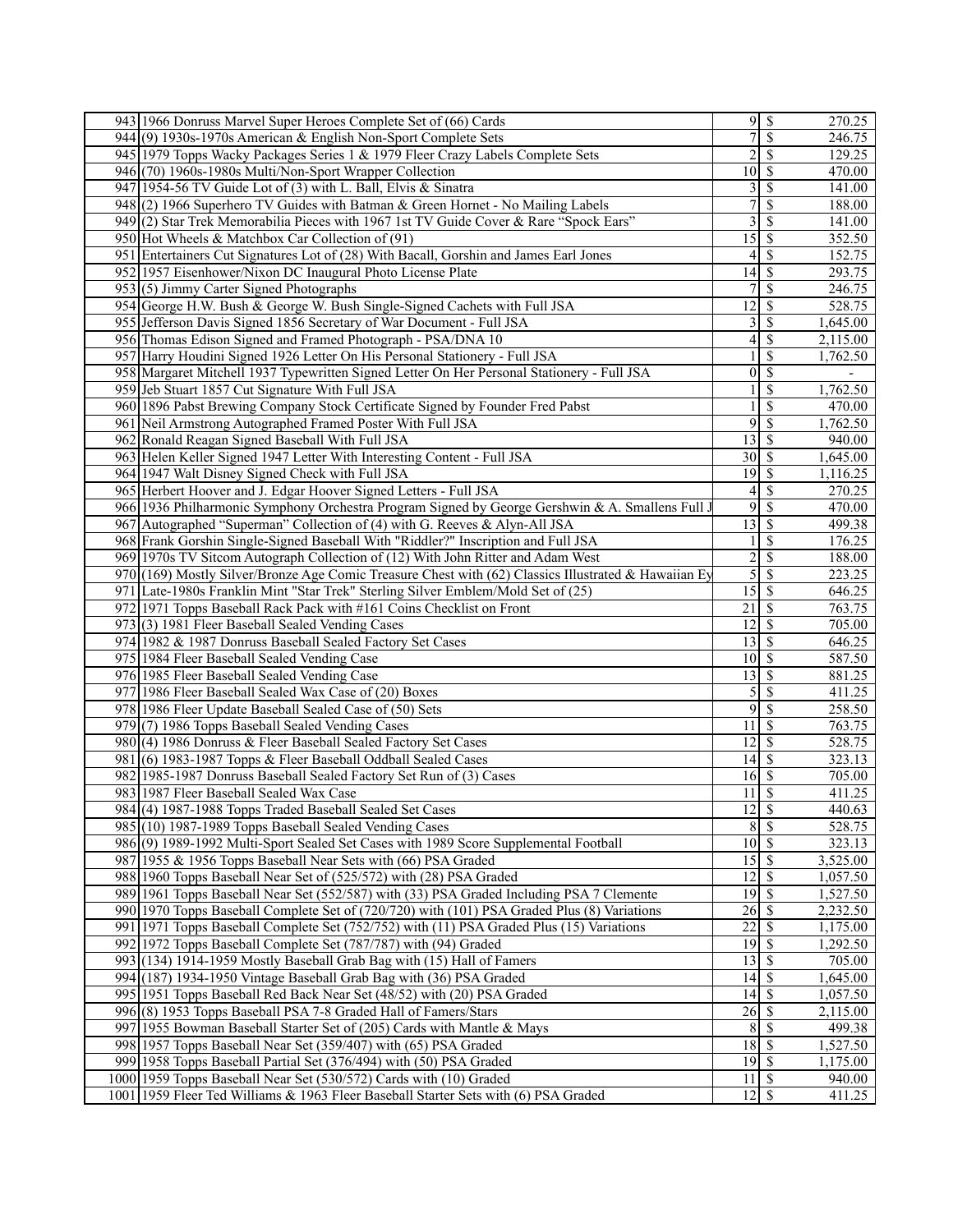| 1002 1962 Topps Baseball Partial Set of (477/598) with (20) Graded                                    | $12$   \$               |                                                  | 881.25   |
|-------------------------------------------------------------------------------------------------------|-------------------------|--------------------------------------------------|----------|
| 1003 1964 Topps Baseball Near Set of (562/587) with (8) PSA Graded Plus (2) Variations                | $10\sqrt{S}$            |                                                  | 998.75   |
| 1004 1965 Topps Baseball Near Set (588/598) with (5) PSA Graded Including PSA 6 Carlton RC            | 11                      | \$                                               | 1,116.25 |
| 1005 1965 Topps Baseball Partial Set (475/598) with Carlton RC                                        | $\boldsymbol{7}$        | \$                                               | 411.25   |
| 1006 1966 Topps Baseball Near Set (554/598) with (11) PSA Graded Including PSA 7 Clemente             | 9                       | $\mathcal{S}$                                    | 763.75   |
| 1007 1967 Topps Baseball Near Set of (596/609) with (33) Graded Including PSA 6 Mantle                | $\overline{20}$ \$      |                                                  | 1,997.50 |
|                                                                                                       | 5                       | \$                                               |          |
| 1008 1967 Topps Baseball Partial Set of (495/609) with Aaron & Mays                                   |                         |                                                  | 411.25   |
| 1009 1968 Topps Baseball Near Set of (514/598) with Clemente & Mays                                   | 9                       | $\overline{\mathcal{S}}$                         | 411.25   |
| 1010 1971 Topps Baseball Partial Set of (573/752) with (89) PSA Graded                                | 14                      | $\mathcal{S}$                                    | 940.00   |
| 1011 (395) 1972 Topps Baseball Graded Cards with (314) PSA 8                                          |                         |                                                  | 1,527.50 |
| 1012 1973 Topps Baseball Near Set (650/660) with (31) PSA Graded with PSA 7 Schmidt RC                | 17                      | $\mathcal{S}$                                    | 763.75   |
| 1013 1974 Topps Baseball Complete Set (660/660) & (44/44) Traded with (41) Graded Plus (15/16) Wash   | 3                       | <sup>\$</sup>                                    | 352.50   |
| 1014 1975 Topps Baseball Near Set (641/660) with (383) Mostly PSA Graded--(270) NM-MT 8               | 22                      | $\boldsymbol{\mathsf{S}}$                        | 1,762.50 |
| 1015 (55) 1975 Topps Mini Baseball PSA Graded Singles with Yount RC                                   | 9                       | \$                                               | 440.63   |
| 1016 (218) 1969-1982 Baseball Oddball Singles Plus (3) 1964-1977 Complete/Near Sets with Several PS.  | 8                       | \$                                               | 499.38   |
| 1017 1977 & 1978 Topps Baseball Sets with (115) PSA Graded                                            | 9                       | $\mathcal{S}$                                    | 587.50   |
| 1018 1978 & 1979 Topps Baseball Complete Sets with (17) Graded                                        | 8                       | \$                                               | 258.50   |
| 1019 1978-83 Unopened Wax/Cello/Rack Pack Lot of (5) with All-Stars Showing Including GAI 9.5 Ripk    | 9                       | $\overline{\mathcal{S}}$                         | 411.25   |
| 1020 1941 Play Ball #71 Joe DiMaggio Autographed Card--JSA/SGC Authentic                              | 12                      | \$                                               | 646.25   |
| 1021 1954 Milwaukee Braves Team-Signed Ball With Aaron Rookie Year Signature - Full JSA               | 3                       | - \$                                             | 352.50   |
| 1022(2) Roger Maris Signed Flats with 3x5 Card & Magazine Photo-Both Full JSA                         |                         | $6 \mid$ \$                                      | 646.25   |
| 1023 (10) 1962-1989 Baseball & Football Hall of Fame Signed Cards—All BGS/BVG JSA                     | 9                       | \$                                               | 558.13   |
| 1024 J. DiMaggio, Mantle and T. Williams Single-Signed Baseball Lot of (3) - All Full JSA             | 13                      | $\overline{\mathcal{S}}$                         | 998.75   |
| 1025   "Moments in Time" Multi-Signed lot of (6) with 1941 & 1949 World Series                        | 4                       | \$                                               | 293.75   |
| 1026 (51) Single-Signed Baseball Hall of Fame Silk Cachets with Mantle, Terry & Gomez                 | 13                      | \$                                               | 881.25   |
|                                                                                                       |                         |                                                  |          |
| 1027 (77) Baseball Hall of Famer Signed FDCs/Cachets With Mantle, Dickey and Hunter                   |                         |                                                  | 1,057.50 |
| 1028 (138) Signed Baseball FDCs/Cachets With McGwire, Rose and P. O'Malley                            | $14 \mid$ \$            |                                                  | 763.75   |
| 1029(4) Autographed Baseballs With Mays, T. Williams and (2) Multi-Signed Including Mantle - Full JS. | $12 \mid$ \$            |                                                  | 1,057.50 |
| 1030 (27) Hall of Famer/Superstar Single-Signed Baseballs With Aaron, Mays and Spahn                  |                         |                                                  | 1,292.50 |
| 1031 (29) Hall of Famer Single-Signed Baseballs With Aaron, DiMaggio and Ryan                         |                         |                                                  | 1,292.50 |
| 1032(30) Signed Baseballs With Full Name or Nickname - Includes "Mr. October" and "Stan The Man"      | $17 \mid S$             |                                                  | 1,057.50 |
| 1033 Baseball Hall of Fame/Superstar Autograph Lot of (29) with Aaron, Musial and Spahn               | 15                      | l \$                                             | 822.50   |
| 1034 (12) Hall of Famer Single-Signed Baseballs and Caps With Ashburn and Hunter                      | $14 \mid$ \$            |                                                  | 998.75   |
| 1035 (33) Single-Signed Pro Model Baseball Caps With Banks, Musial, Reese, and Schmidt                |                         |                                                  | 1,175.00 |
| 1036 (40) Signed Index Cards With (26) Hall of Famers Including J. DiMaggio and Koufax                | $10 \mid$ \$            |                                                  | 440.63   |
| 1037 (37) Baseball Autographed Treasure Chest with Ichiro                                             | $16\overline{3}$        |                                                  | 881.25   |
| 1038 Signed/Unsigned Negro League Treasure Chest of (100+) Autographs with O'Neil Bat & (2) R. Lew    | 21                      | \$                                               | 1,292.50 |
| 1039 Single and Dual-Signed 16x20 Multi-Sport Photo Lot With Koufax, Namath and Aaron/Mays            | 11                      | -\$                                              | 763.75   |
| 1040 Philadelphia Phillies Figurine Lot of $(5)$ with (2) Signed Ashburn & (3) Bobbing Heads          | 8                       | - \$                                             | 293.75   |
| 1041(6) 1984-85 Sports Designs Uncut Sheets with (27) Signatures Including DiMaggio, Mays & William   | 12                      | - \$                                             | 440.63   |
| 1042 1989-99 Multi-Signed Hall of Fame Induction Yearbook/1st Day Cover Lot of (10) with R. Jackson   | $\overline{c}$          | $\boldsymbol{\mathsf{S}}$                        | 199.75   |
| 1043 (2) 2001 Cal Ripken, Jr. "Farewell Tour" Signed Game-Used Bases                                  | $\overline{26}$ \$      |                                                  | 1,057.50 |
| 1044(2) Multi-Signed Formula One Items with Pit Lane Bib & Japanese Grand Prix Program-Full JSA       | $\overline{7}$          | $\sqrt{s}$                                       | 246.75   |
| 1045 Formula One Scale Model Lot of (9) with (2) Signed by Schumacher                                 | $10 \mid S$             |                                                  | 528.75   |
| 1046 Autographed Formula One Visor & Hat Lot of (9) with (5) M. Schumacher-All JSA                    |                         |                                                  | 587.50   |
| $1047(2)$ 1909 Laminated & Framed Hindu Cigarettes Baseball Card Advertisements                       |                         | $9 \overline{\smash{)}\,}$                       | 211.50   |
| 1048 Rare 1927 Yankees Pat Collins Signed Leather Cut-JSA/SGC                                         | $\boldsymbol{0}$        | $\overline{\mathcal{S}}$                         |          |
|                                                                                                       |                         | 5S                                               | 763.75   |
| 1049 1949 Bowman Baseball #60 Berra & #84 Campanella RC—Both PSA 7                                    | 7                       |                                                  |          |
| 1050 1954 Red Heart Dog Food Richie Ashburn SGC 88                                                    |                         | $\mathcal{S}$                                    | 258.50   |
| 1051 1958 Topps Baseball #150 Mickey Mantle SGC 84                                                    | 15S                     |                                                  | 1,292.50 |
| 1052 1930s-70s Baseball Pennant lot of (7) with Rare 1930s 3/4 Size Yankees                           | $\overline{c}$          | $\mathcal{S}$                                    | 188.00   |
| 1053 1964 Joe Torre/Sy Berger Signed Topps Contract with (2) Single Signed Balls                      | $\overline{\mathbf{r}}$ | $\mathcal{S}$                                    | 211.50   |
| 1054 1969 World Series Game 4 Ticket Stub-PSA 6-Seaver's 10 Inning Complete Game                      |                         | $\overline{\mathcal{S}}$                         | 176.25   |
| 1055 1973 Topps Baseball Pin-Up Test Brooks Robinson                                                  | $\boldsymbol{0}$        | $\mathcal{S}$                                    |          |
| 1056 1986 World Series Game 6 Full Ticket-PSA Authentic-Buckner's Error                               | 6                       | $\vert s$                                        | 470.00   |
| 1057 Baseball Hall of Fame Class of 1999 Signed Bat and Ball - Both Full JSA                          | $17 \mid S$             |                                                  | 323.13   |
| 1058 (4) Hall of Famer/Superstar Signed "Little League" Bats With Aaron and Rose                      |                         | $5 \overline{\smash{)}\, \overline{\smash{)}}\,$ | 223.25   |
| 1059 Pete Rose Autograph Grouping of (12) With (9) Baseballs and 16x20 Photo                          |                         | 95                                               | 440.63   |
| 1060 "18th at Harbour Town" Multi-Signed & Framed LE Print with (26) Signatures Including Singh & W   |                         | $6 \overline{\smash{)}\,}$                       | 211.50   |